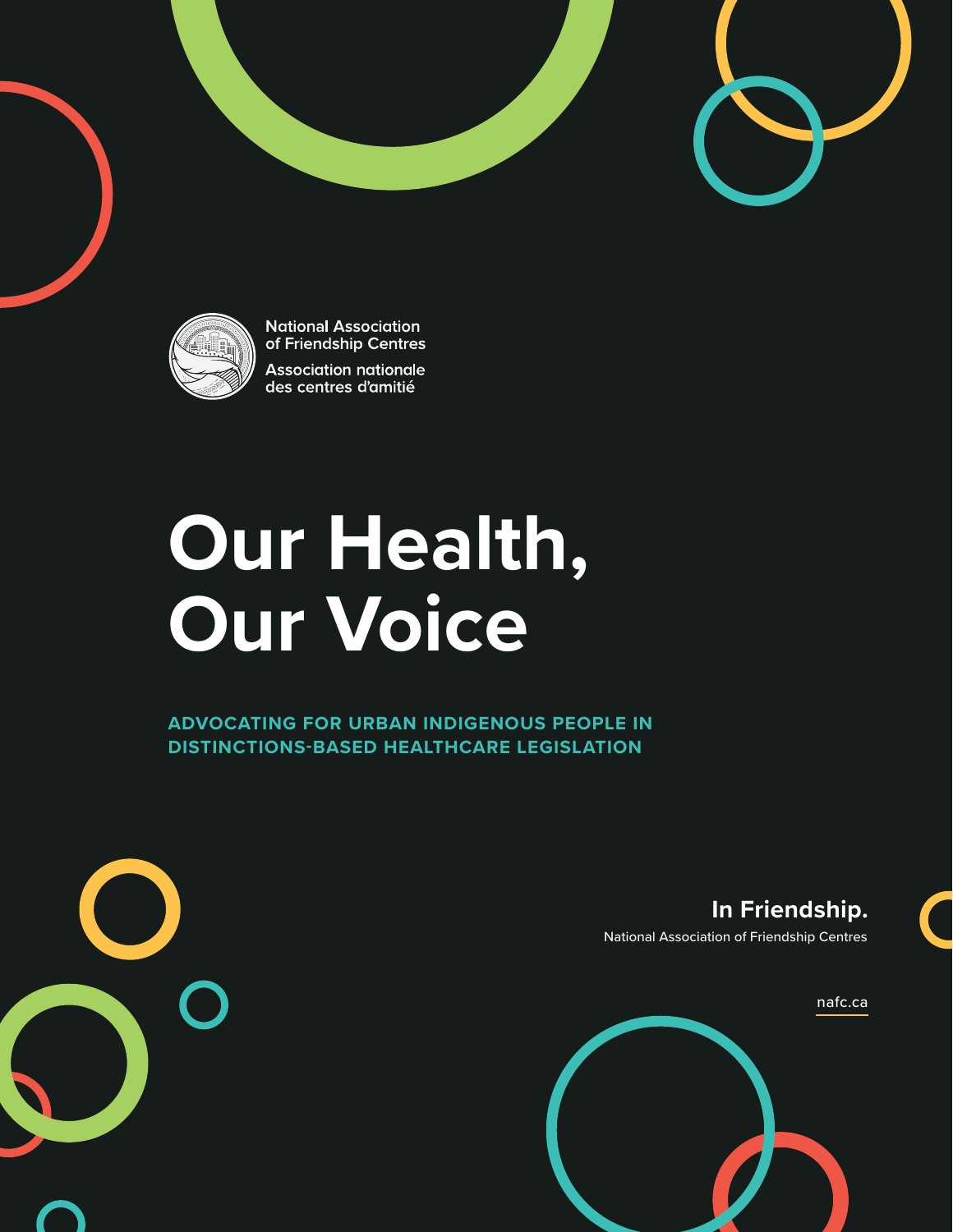



**PREPARED BY**

**The National Association of Friendship Centres**

**COEURAJ** 

**WITH RESEARCH SUPPORT AND ROUNDTABLE FACILITATION BY**

**Coeuraj Canada**

**THIS REPORT DOES NOT CONSTITUTE LEGAL OR FINANCIAL ADVICE.**

**PUBLISHED JANUARY 2022**



National Association of Friendship Centres 2008 2009 2012 2013 2014 2014 2015 2016 2017 2018 2019 2014 2017 20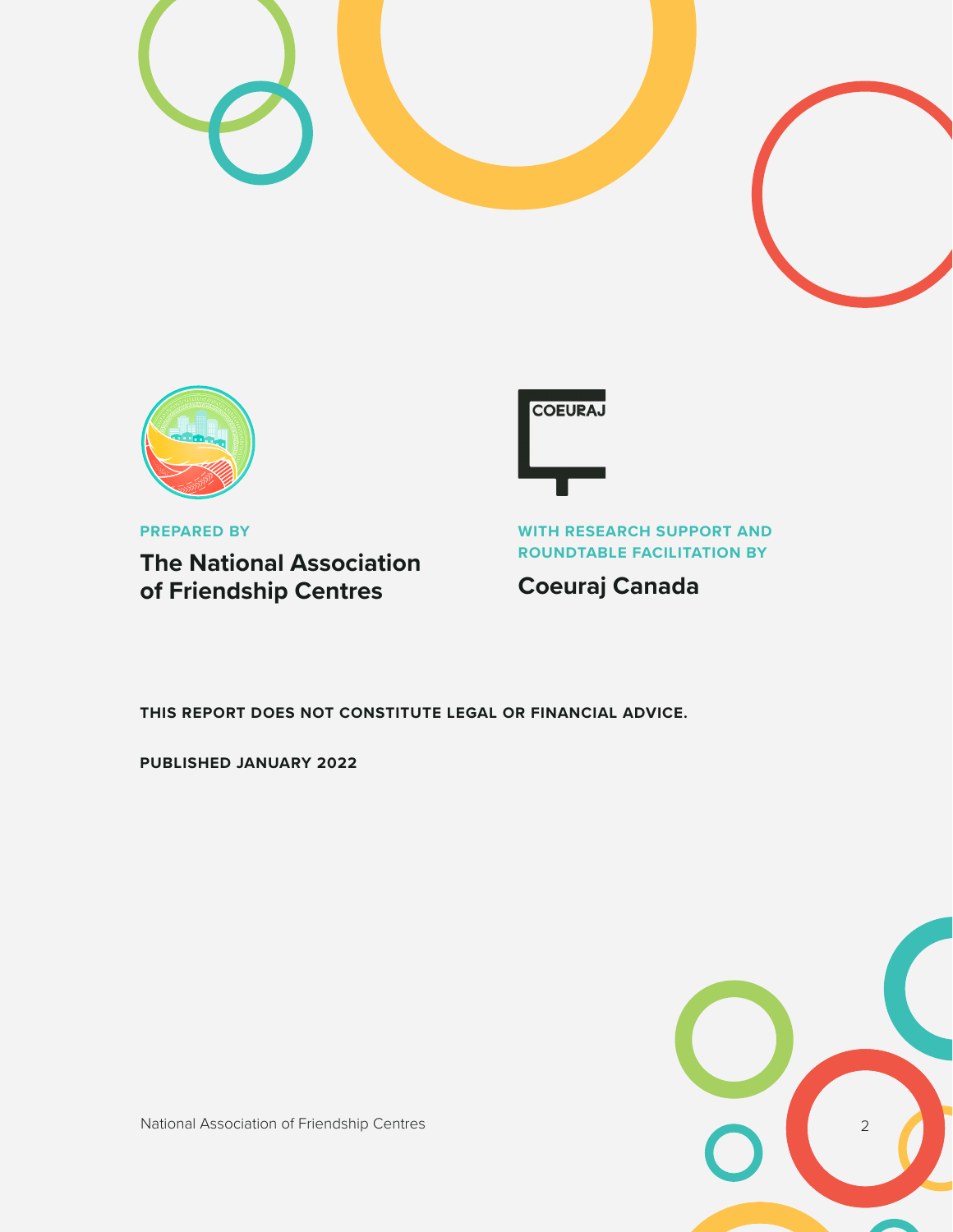

# **Contents**

| <b>EXECUTIVE SUMMARY</b> |                                                                                |                                                                                                    |    |  |  |  |
|--------------------------|--------------------------------------------------------------------------------|----------------------------------------------------------------------------------------------------|----|--|--|--|
|                          | <b>APPROACH</b>                                                                |                                                                                                    | 8  |  |  |  |
|                          |                                                                                | SUMMARY OF ENGAGEMENT SESSIONS                                                                     | 9  |  |  |  |
|                          | Session #1                                                                     | 9                                                                                                  |    |  |  |  |
|                          | Session #2                                                                     |                                                                                                    |    |  |  |  |
| 1                        | UNDERSTANDING THE URBAN INDIGENOUS CONTEXT                                     |                                                                                                    |    |  |  |  |
|                          | 1.1                                                                            | <b>Complexity of Urban Indigenous</b>                                                              | 12 |  |  |  |
|                          | 1.2                                                                            | Defining Urban Indigenous                                                                          | 14 |  |  |  |
|                          | 1.3                                                                            | Urban Indigenous by the Numbers                                                                    | 15 |  |  |  |
|                          | 1.4                                                                            | The Urban Indigenous Experience of Racism                                                          | 16 |  |  |  |
|                          | 1.5                                                                            | Urban Indigenous Data Challenges                                                                   | 17 |  |  |  |
|                          | 1.6                                                                            | Conclusion                                                                                         | 18 |  |  |  |
| $\overline{2}$           | <b>CANADA'S INDIGENOUS HEALTH POLICY</b><br><b>HISTORICALLY EXCLUDES URBAN</b> |                                                                                                    |    |  |  |  |
|                          | 2.1                                                                            | Introduction                                                                                       | 20 |  |  |  |
|                          | 2.2                                                                            | Jordan's Principle and Issues of Jurisdictional Wrangling in<br><b>Indigenous Service Delivery</b> | 20 |  |  |  |
|                          | 2.3                                                                            | The Federal Government's Role in Indigenous Health                                                 | 22 |  |  |  |
|                          | 2.4                                                                            | Federal Funding for Urban Indigenous Health                                                        | 23 |  |  |  |
|                          | 2.5                                                                            | Conclusion                                                                                         | 25 |  |  |  |
|                          |                                                                                |                                                                                                    |    |  |  |  |

National Association of Friendship Centres 3<br>
and the Contract of Section 1989, the Contract of Section 1989, the Contract of Section 1989, the Contract of Section 1989, the Contract of Section 1989, the Contract of Sectio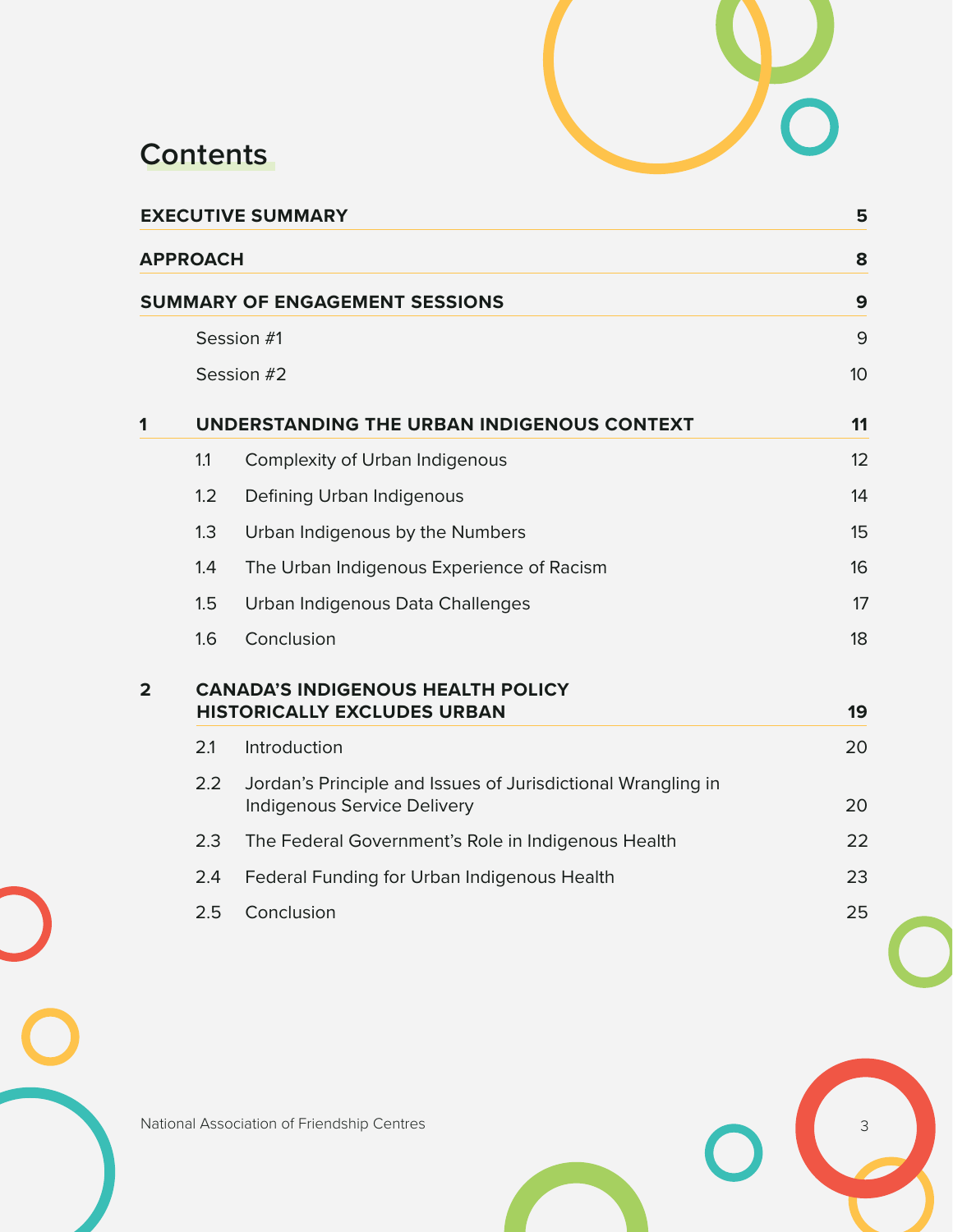

| 3 | <b>FILLING THE GAPS IN URBAN INDIGENOUS HEALTH ACCESS</b> |                                                                                             |                                                                                                                                         |    |  |  |
|---|-----------------------------------------------------------|---------------------------------------------------------------------------------------------|-----------------------------------------------------------------------------------------------------------------------------------------|----|--|--|
|   | 3.1                                                       |                                                                                             | Introduction                                                                                                                            |    |  |  |
|   | 3.2                                                       | <b>Policy and Service Gaps Create Barriers</b><br>to Healthcare for urban Indigenous People |                                                                                                                                         |    |  |  |
|   |                                                           | 3.2.1                                                                                       | High Costs of Health Care Services negatively affects<br>urban Indigenous People                                                        | 28 |  |  |
|   |                                                           | 3.2.2                                                                                       | Availability of a Health Service does not always Translate to Accessibility                                                             | 30 |  |  |
|   |                                                           | 3.2.3                                                                                       | Navigating Health Care Services for urban Indigenous people is Complex                                                                  | 31 |  |  |
|   |                                                           | 3.2.4                                                                                       | Racism leads to unacceptable and inappropriate care for<br>urban Indigenous People                                                      | 31 |  |  |
|   | 3.3                                                       |                                                                                             | Recommendations for Strategies and Solutions to Address Policy Gaps                                                                     | 34 |  |  |
|   |                                                           | 3.3.1                                                                                       | Indigenous-led Health Spaces                                                                                                            | 36 |  |  |
|   |                                                           | 3.3.2                                                                                       | Integration of Indigenous people and worldviews in healthcare                                                                           | 36 |  |  |
|   |                                                           | 3.3.3                                                                                       | Cultural awareness and education                                                                                                        | 37 |  |  |
|   |                                                           | 3.3.4                                                                                       | Friendship Centre-led existing strategies and approaches help<br>increase access to health care for Indigenous people in urban settings | 38 |  |  |
|   | 3.4                                                       |                                                                                             | Conclusion                                                                                                                              | 39 |  |  |
| 4 |                                                           |                                                                                             | <b>FINAL CONSIDERATIONS</b>                                                                                                             | 40 |  |  |
|   | <b>REFERENCES</b>                                         |                                                                                             |                                                                                                                                         | 43 |  |  |

National Association of Friendship Centres 4

 $\Box$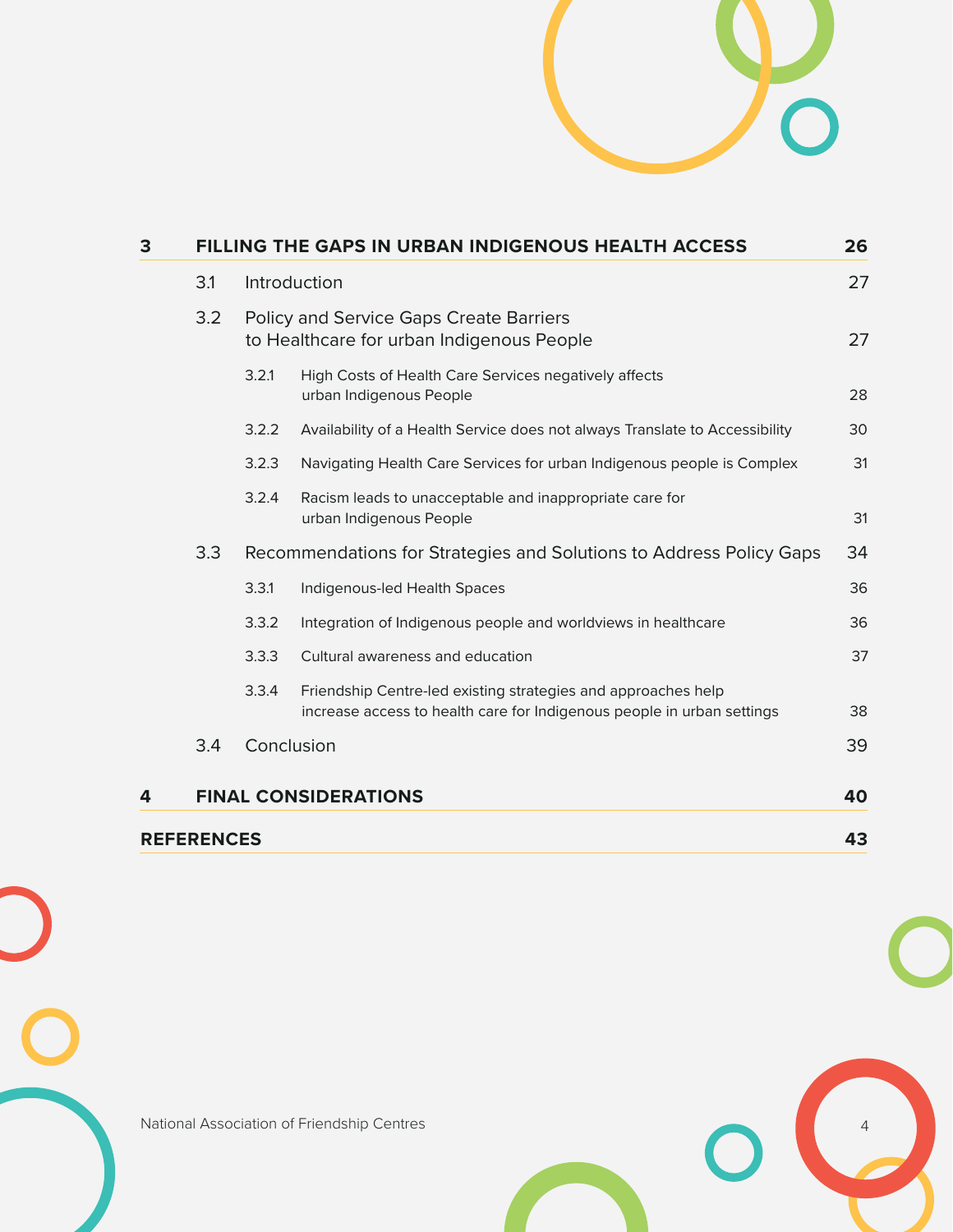# <span id="page-4-0"></span>**Executive Summary**

The Government of Canada has committed to co-developing distinctions-based Indigenous health legislation with First Nations, Inuit and Métis Nation partners.

The National Association of Friendship Centres was engaged to provide our input from a non-representative, inclusive and Indigenous civil society perspective. While we do not politically represent any specific distinctions-based group, we provide Indigenous led and implemented supports, including health supports to over a million people, inclusive of First Nations, Inuit and Métis, across our extensive network.

Despite the general assumption that there is better **availability** of adequate and appropriate health care for Indigenous peoples who live in urban settings, Indigenous people living in urban settings still face challenges of **access** to high-quality and culturally relevant and responsive health care. In our collective experience, urban Indigenous people find themselves "squeezed from both sides" due to consistent lack of adequate, affordable, and appropriate health care support provided by Provinces, while also experiencing a hesitancy on the part of federal entities to provide funds or services due to where Indigenous people live. In our view, the constant jurisdictional wrangling between Provinces and the Federal government creates gaps in health care services and puts up more barriers than are removed.

The National Association of Friendship Centres (NAFC) believes what is needed is a layered, intersectional, and multi-jurisdictional approach to healthcare for Indigenous people that considers both where and how Indigenous peoples live as one of many determinants of their diverse healthcare needs. Such an approach considers distinct needs of First Nations, Inuit, Métis, and also considers their residency, geographic location, sexual and gender identity, and age, amongst other considerations, but is not limited by them, and does not define healthcare access or quality on the basis of these identities.

Instead of addressing healthcare solely in terms of distinctions-based rights and interests, we submit that a more nuanced and layered approach would ensure better outcomes for all Indigenous peoples, regardless of residency. We propose that healthcare policy should be focused on the needs and realities of Indigenous people first and foremost, many of whom may not fit within the current policy and practice approaches.

Friendship Centres have provided lifesaving, culturally relevant, and community driven services, including health services, for over 50 years. We stand as a key stakeholder in both the development of and implementation of any health legislation that is developed. Regardless of what is passed, Friendship Centres will be called upon by community members to assist with understanding what their rights are, how to access culturally relevant supports, and how to navigate the consistently complicated health care systems.

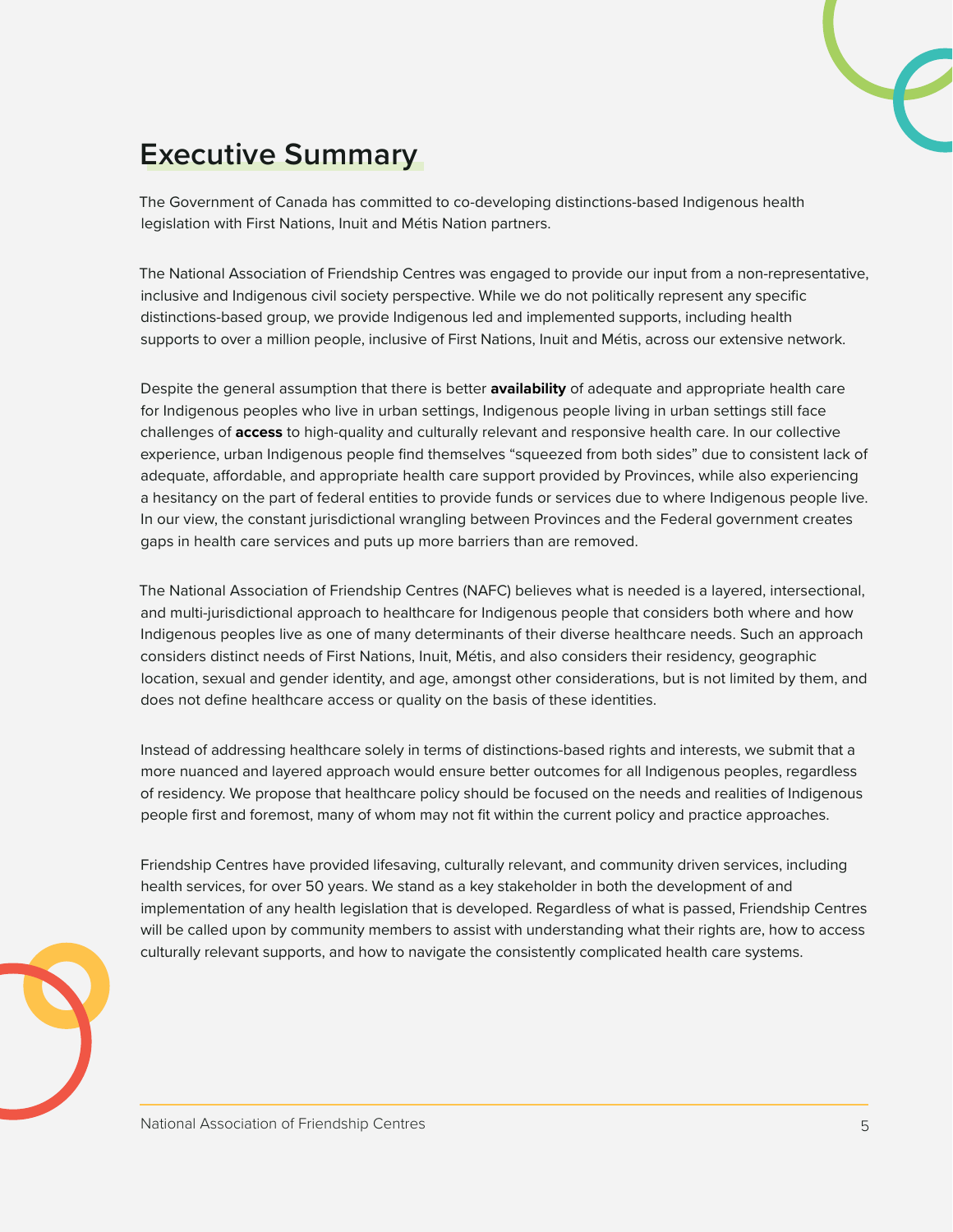The content of this report is compiled from multiple sources. We conducted a synthesis review of academic and policy literature concerning the legislative landscape of Indigenous healthcare in Canada and the systemic barriers faced by urban Indigenous people in accessing healthcare, together with insights drawn from roundtable dialogues with Friendship Centre members who shared their lived experiences of and expertise navigating (and helping others navigate) healthcare systems across the country. A legal analysis was also conducted and those detailed results are presented in a separate document. In 2021, the NAFC commissioned a systemic review of health service access with respect to urban Indigenous people and we have included that paper with our submissions, along with the legal review. We ask that both the legal review and the systemic review not be shared publicly without our permission and prior consent.

The *Regroupement des centres d'amitié autochtones due Québec* (RCAAQ) has also developed their own submission with respect to Friendship Centres and realities in Quebec. We are aware and supportive of RCAAQ's submissions in addition to the findings here.

#### **This report is organized into four sections:**

- **1) Understanding the Urban Indigenous Context:** Urban Indigenous people are First Nations (both status and non-status), Inuit, and Métis who come together in dynamic rural and metropolitan communities, in towns and cities alike, for many reasons. These urban Indigenous communities are long-standing and multiple generations deep, the city is home. Community members in these urban communities do not always identify with or fall neatly within three distinctions.
- **2) Canada's Indigenous Health Policy:** Federal policy regarding Indigenous health services historically has not been fully inclusive of urban Indigenous realities. The adoption of Jordan's Principle by federal government acknowledges that inequality due to residency is unacceptable and that jurisdiction should not impede access to quality health care for Indigenous children. Rulings of the Canadian Human Rights Tribunal, Federal Court, and Federal Court of Appeal related to the First Nations child welfare human rights complaint demonstrate that even when the government of Canada has been determined to be discriminating, they will seek to narrow interpretations and jurisdiction, often at the expense of equality.
- **3) Filling the Gaps in Urban Indigenous Health Access:** The results from the literature synthesis are brought together with insights gathered from roundtable discussions held in November and December 2021. Urban Indigenous people are shown to face several challenges to accessing safe healthcare services, emerging from two main sources:
	- **Federal Health Policy:** Roundtable participants considered federal and provincial government support for Indigenous health to be made more complicated based on their residency and geography. Urban Indigenous people could not receive the same level of coverage for noninsured medical expenses or access culturally appropriate health services through federally

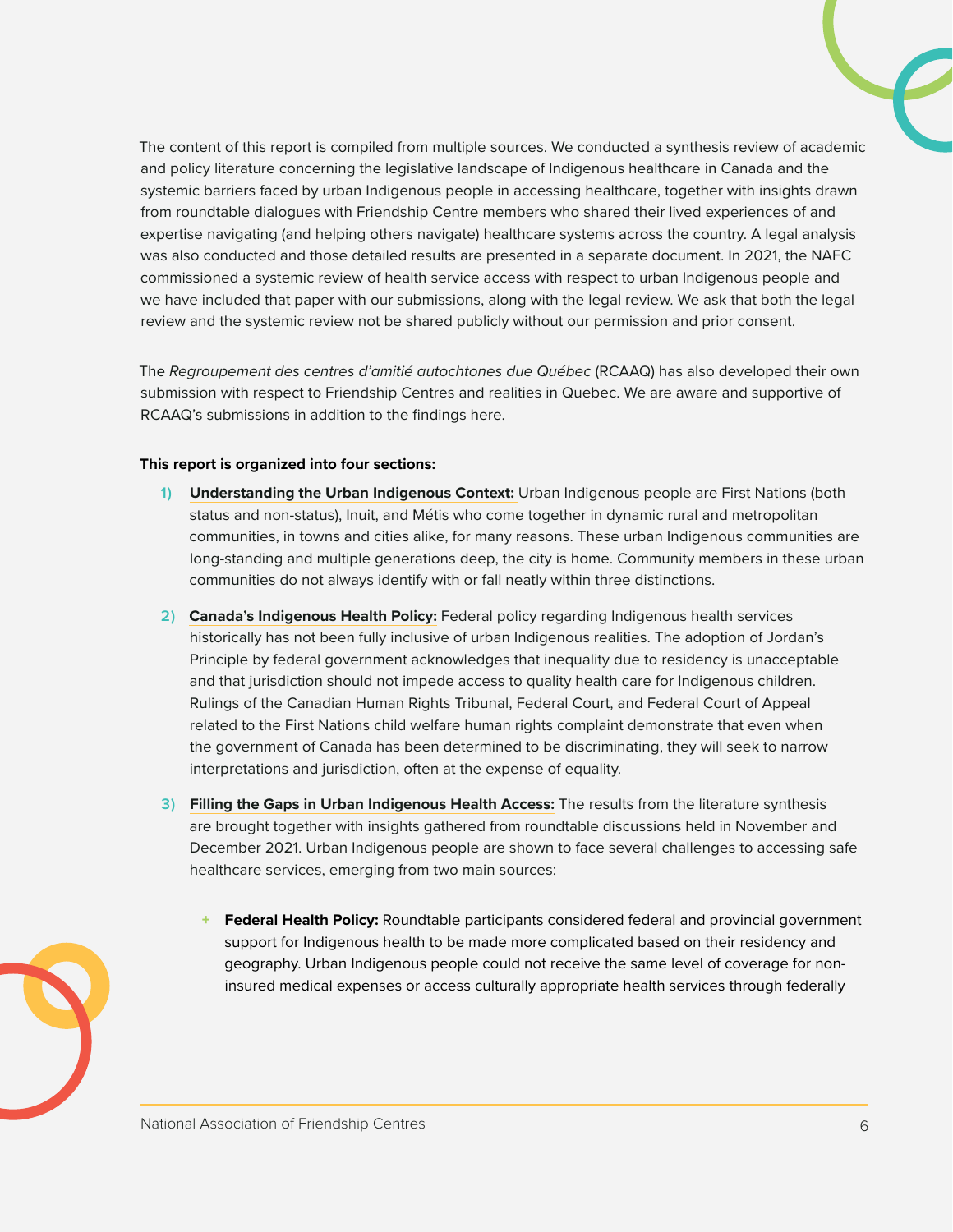offered services and similarly through provincially offered services. In addition, the complexity of federal and provincial jurisdictions for health services makes health services extremely complex to navigate for both people and the people offering the services that are intended to help them.

+ **Systemic Racism:** Racism is experienced by many Indigenous peoples in mainstream healthcare spaces and often manifests as stereotyping, lower quality or delayed care, or dismissal of Indigenous cultural practices and traditional healing. A consequence of these experiences is a deep mistrust of healthcare spaces that leads many Indigenous peoples to avoid seeking or engaging with the care and services they need.

In each of these areas, Friendship Centres have identified these challenges and, in many cases, developed strategies to support urban Indigenous people on a status-inclusive basis in accessing the health services they need regardless of their identity as First Nations, Inuit, or Métis. The roundtable participants described some of these strategies to inform ideas for policy-makers and other organizations working with urban Indigenous communities.

- **4) Key Considerations**: In order to move forward in an inclusive, layered and intersectional way with respect to Indigenous health legislation and any relevant accompanying regulations and policies, we put forward the following:
	- + Engaging Friendship Centres, urban Indigenous health service providers, and other urban Indigenous organizations upfront as full service delivery partners will reduce gaps in healthcare policy and prevent the need for "work around" solutions.
	- Being direct and intently including relevant stakeholders, such as Friendship Centres, when developing inclusive and intersectional healthcare policies that consider and are responsive to the diverse needs of Indigenous individuals and their communities, regardless of residency.

The majority of Indigenous peoples live in urban communities, including rural and remote towns and cities, yet federal Indigenous healthcare approaches does not reflect this reality. For the Government of Canada to follow through on its commitment to eliminate the healthcare gap between Indigenous and non-Indigenous people, any healthcare legislation developed must fully support Indigenous health priorities, is status-inclusive and supports Indigenous peoples, regardless of residency and rooted in the multiple realities of Indigenous people.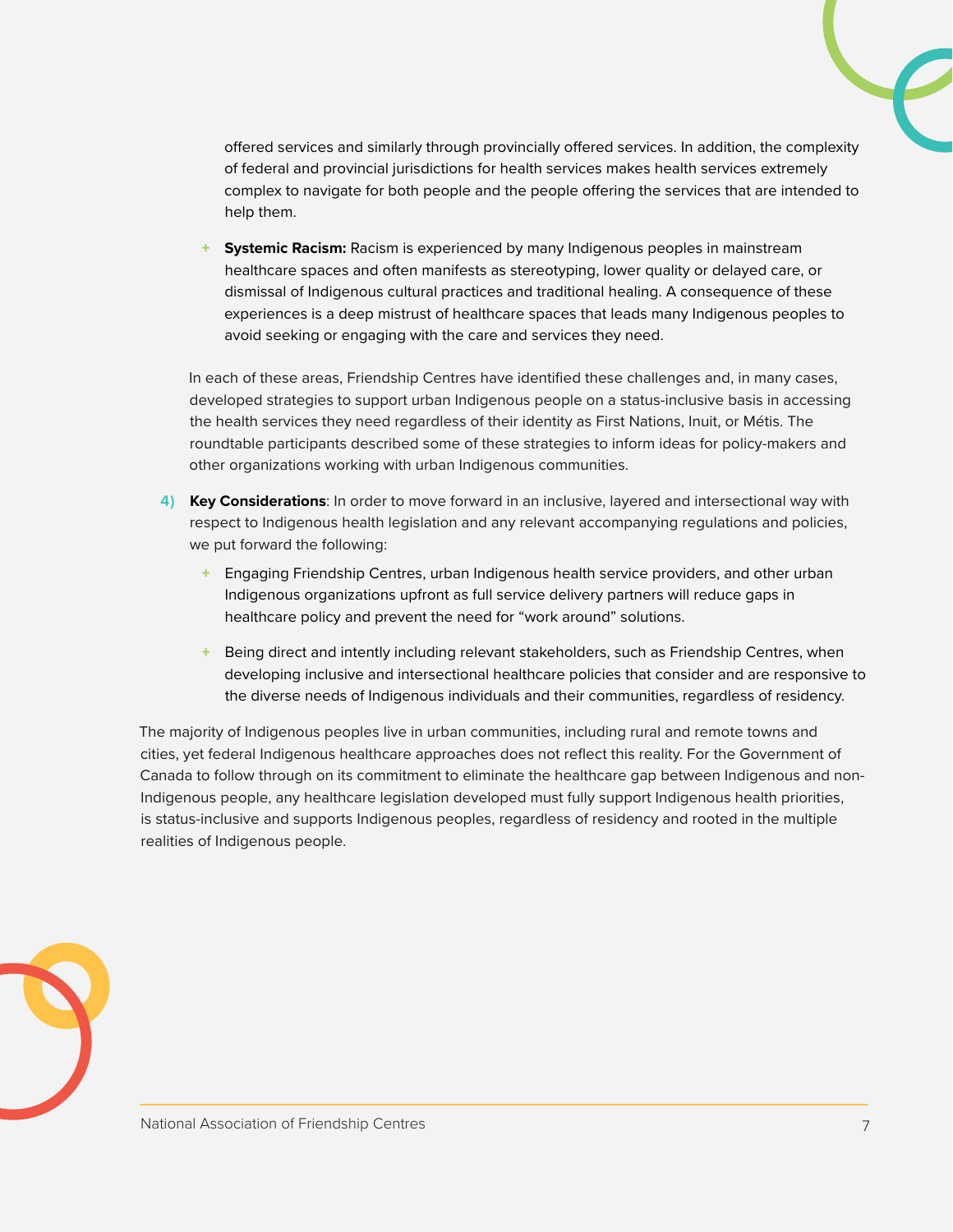# <span id="page-7-0"></span>**Approach**

In developing this document for consideration in the development of Indigenous health legislation, the National Association of Friendship Centres (NAFC) completed:

- **1) Research Synthesis:** Completed an examination of available academic and policy literature addressing the topic of healthcare access, affordability, and appropriateness for urban Indigenous people
- **2) Engagement Sessions:** Facilitated virtual round table discussions to collect insights from the lived experiences of those working "on the ground" to support access to health services for urban Indigenous People.

To conduct the Research Synthesis and design the Engagement Sessions, NAFC contracted Coeuraj, a transformation practice that provides strategic research and facilitates multi-interest collaboration to tackle systemic challenges.

The NAFC held two virtual events with participants from Friendship Centres across Canada. These virtual sessions composed of roundtable dialogues that explored urban Indigenous peoples experiences with accessing health services. Insights from these discussions are presented, together with supporting contexts from the Research Synthesis, in Section 3 of this report. However, a high-level overview is presented in the table below.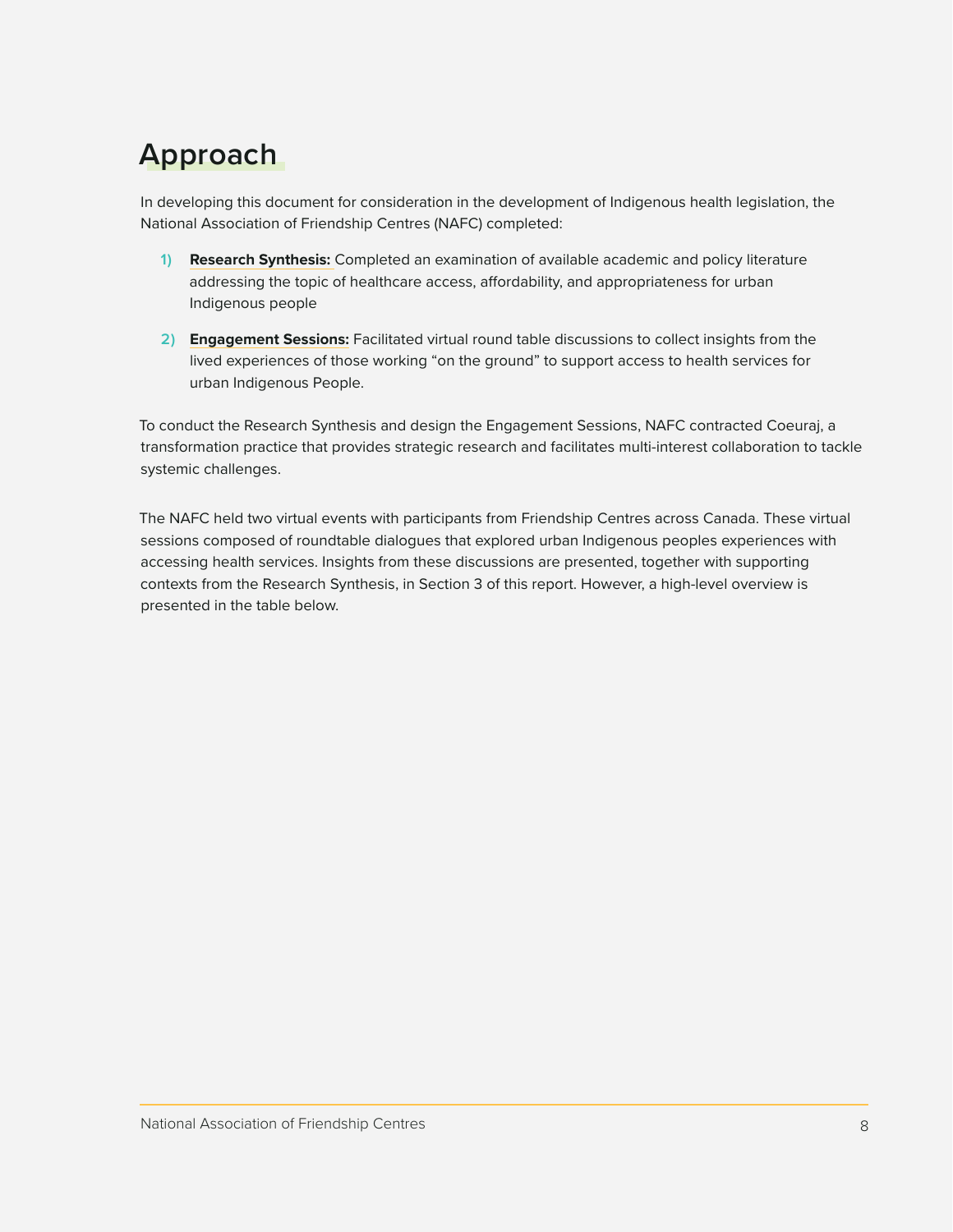# <span id="page-8-0"></span>**Summary of Engagement Sessions**

### **SESSION #1**

**WHEN:** November 10th, 2021

**WHO: Friendship Centre** directors, staff, frontline workers, and community members from across Canada

#### **DISCUSSION PROMPTS**

#### **Vision**

- + What would transformative change in health services for urban Indigenous communities look like to you?
- + How can the spirit of *Joyce's Principle* inform the Government of Canada's distinctions-based Indigenous health legislation?

#### **Tactics**

- + What resources are needed to better support high-quality, accessible, and culturally relevant health care services?
- + What can the Government of Canada do to help foster positive change for urban Indigenous peoples' health?

#### **KEY THEMES Vision**

- + Community-led services.
- + Culturally relevant care.
- + Comprehensive wraparound services.
- + Seamless service access between community and urban spaces.
- + Sustainable, predictable funding.

#### **Tactics**

- + Investments in education, recruitment, and retention for more Indigenous healthcare personnel.
- + Uniform holistic approaches available in community and in urban areas.
- + Capacity-building funding for communities.
- + Addressing jurisdictional gaps.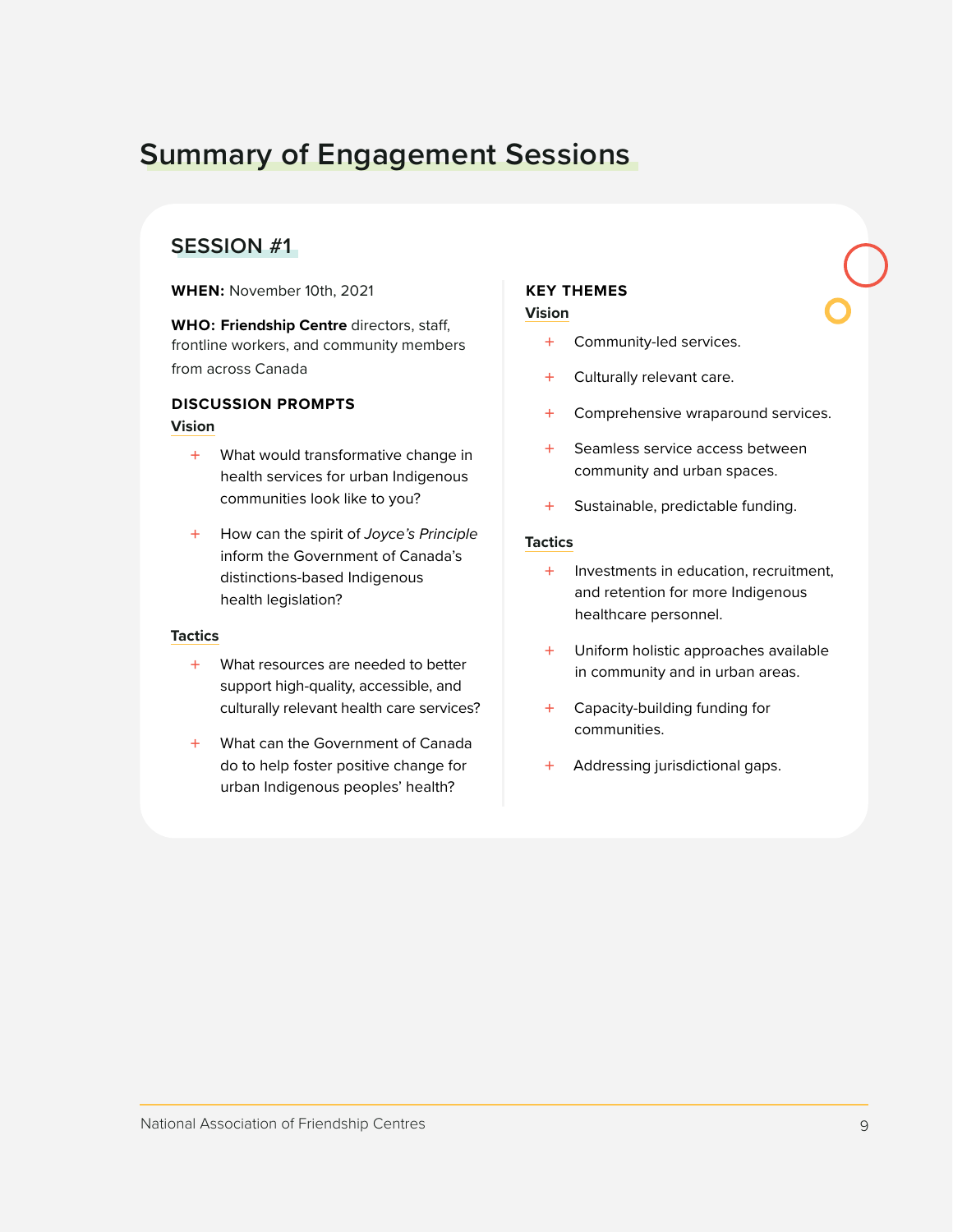# <span id="page-9-0"></span>**Summary of Engagement Sessions**

#### **SESSION #2**

**WHEN:** December 1st, 2021

#### **WHO: Friendship Centre**

directors, staff, frontline workers, and community members from across Canada

#### **DISCUSSION PROMPTS Barriers**

+ What are some of the difficulties that urban Indigenous people face accessing healthcare with current policies?

#### **Opportunities**

+ What workarounds have you found effective to help urban Indigenous people access the care they need?

#### **KEY THEMES Barriers**

- + Lack of health coverage and critical services due to distinctions-based approach to healthcare.
- + Uncertainty of where to access services or if they are safe.
- + Systemic racism.
- + Culturally misaligned care.
- + Barriers to care such as transport and language.

#### **Opportunities**

- + Friendship Centres as health providers and information hubs.
- + Friendship Centres integrate health services with education, prevention, etc.
- + Forging partnerships to provide wraparound services and aftercare.
- + Elders and health navigators to support the system.
- + Support in logistics such as transport and accommodations.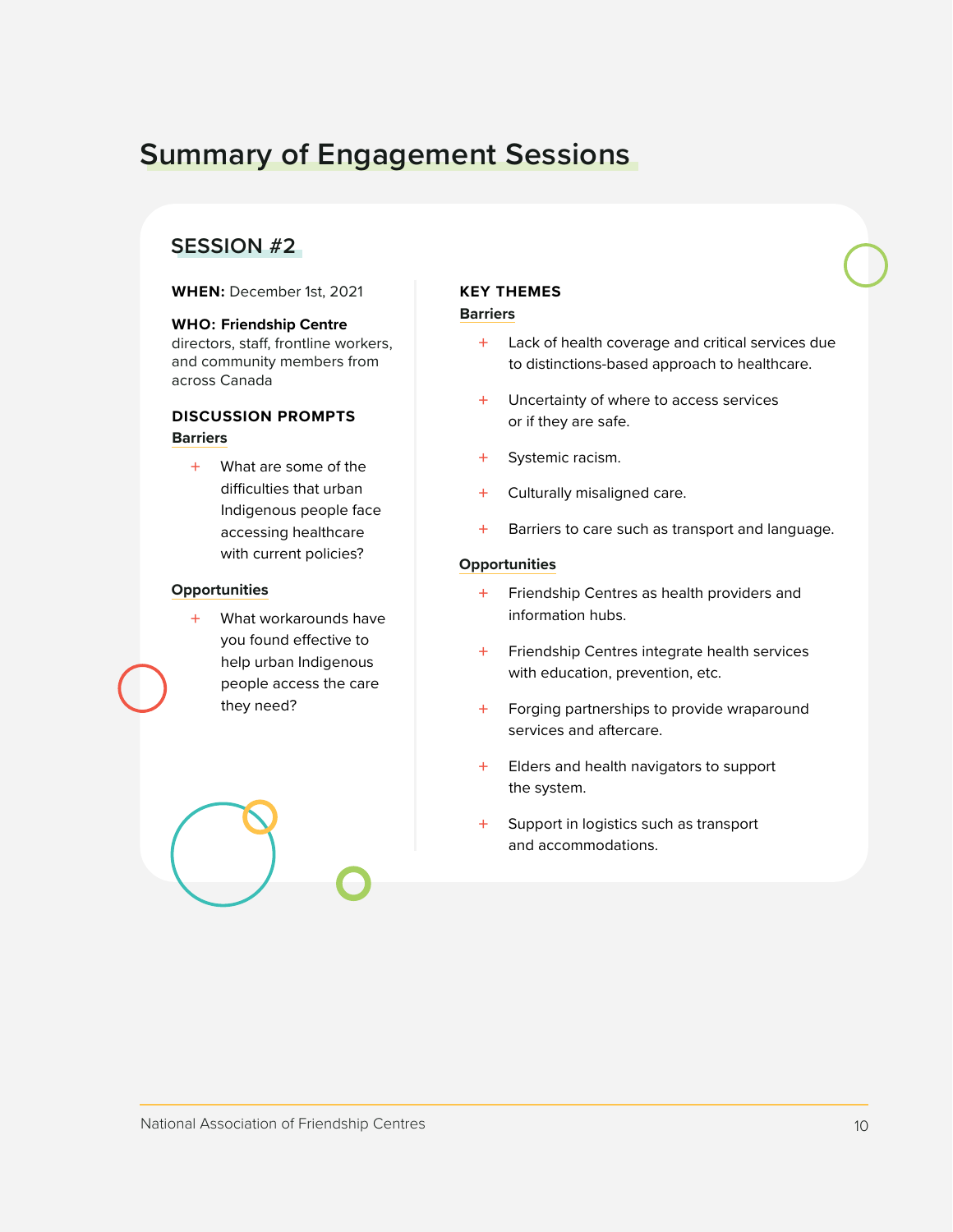

**PART ONE**

# **Understanding the Urban Indigenous Context**



National Association of Friendship Centres 11 and 2008 12 and 2008 12 and 2008 12 and 2008 12 and 2008 12 and 2008 12 and 2008 12 and 2008 12 and 2008 12 and 2008 12 and 2008 12 and 2008 12 and 2008 12 and 2008 12 and 2008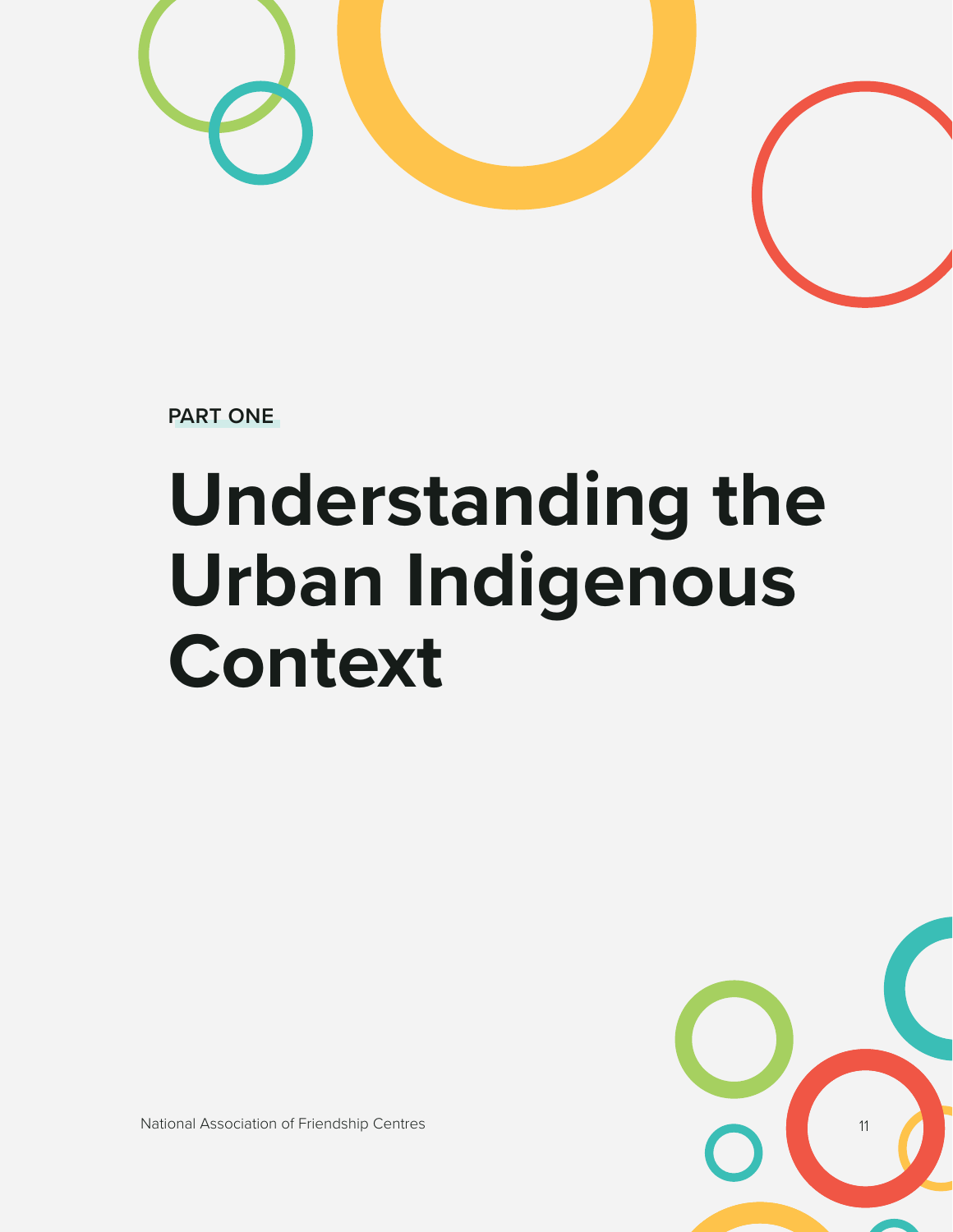# <span id="page-11-0"></span>**1 Understanding the Urban Indigenous Context**

The NAFC will rely on and heavily reflect the work of the Urban Sub Working Group (USWG) of the Missing and Murdered Indigenous Women, Girls, and 2SLGTBQQIA+ (MMIWG2S) National Action Plan committee and the resulting *Urban Path to Reclaiming Power and Place, Regardless of Residency: Missing and Murdered Indigenous Women, Girls and 2SLGTBQQIA+ National Action Plan* (Urban Path) (Urban Sub-Working Group, 2021). The Urban Path is the most recent and comprehensive thinking around urban Indigenous experiences and realities. Throughout 2020-2021, the NAFC was an active member of the USWG of the MMIWG2S+ National Action Plan committee and the USWG, a collective of urban Indigenous organizational representatives, spent considerable amount of time discussing and articulating the urban experiences for Indigenous peoples and what a definition may look like.

While developed for the Urban Path, this work transcends numerous areas and should be considered and adopted in the development of this health legislation.

#### **1.1 COMPLEXITY OF URBAN INDIGENOUS**

The NAFC adopts and promotes that Indigenous people belong in urban centres. All lands in Canada, including urban areas, are the traditional ancestral territories of First Nations, Inuit, or Métis, despite the efforts to displace our Peoples from them (Urban Sub-Working Group, 2021).

Urbanization of Indigenous peoples should never be equated with assimilation. In fact, urban Indigenous communities often thrive with multiple, co-existing cultures, languages, and practices.

The MMIWG2S+ USWG articulated the complexity of even being able to come up with a definition of "urban Indigenous":

Urban centres can be incredibly diverse. One may identify with the following categories: \*\*First Nations, Inuit or Métis (distinctions-based), which aligns with the Canadian Constitution Act 1982. Each of these groups are incredibly unique, with their own needs and solutions, and there can also be a great deal of diversity within each of the distinctions-based groups. The Constitution also uses the term Aboriginal (which includes \*\*First Nations, Inuit and Métis peoples) and the term \*Indigenous can be used interchangeably with Aboriginal.

However, some may feel that they do not fit neatly within the distinctions-based categories and may more readily identify with the term \*Indigenous. This term can also be used when referring to International legal concepts or experiences (such as common experiences with colonialism). We note that the term \*Indigenous is also inclusive of people who have complex identities and may not fit the distinctions based approach for one or more reasons. For example, if they were taken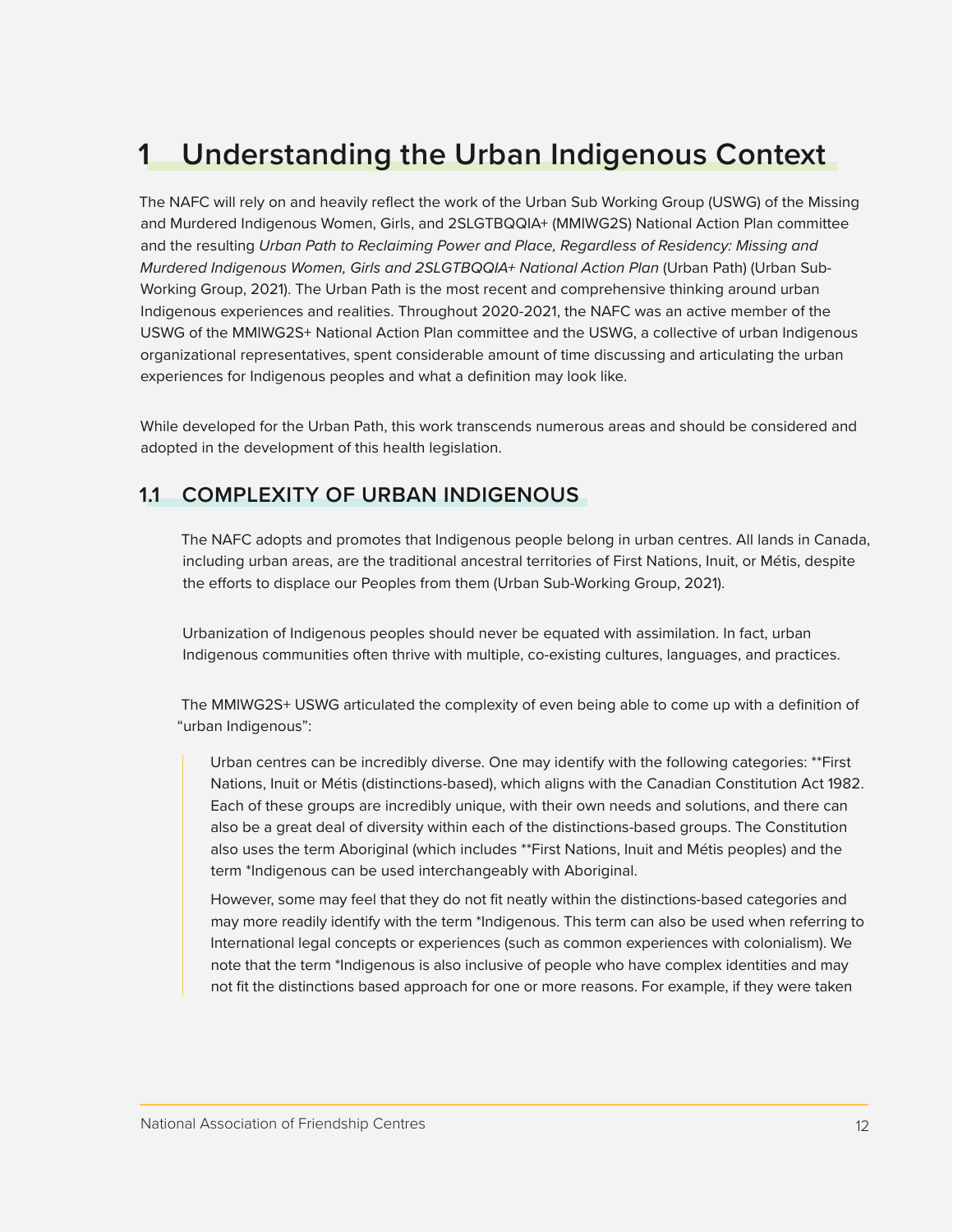away or forced out of their community, adopted, have mixed heritage as a result of intermarriage, have been subject to rights denial or based on additional factors such as gender and sexual identities, gender expression, sexual orientation, residency, geography, ability, and age.

We also note that Individuals may be comfortable using different terms to describe themselves depending on the situation, who they are talking to, or where they happen to be (in their home community, elsewhere in Canada or outside of the country). For example, some would never use the term \*\*First Nation to describe themselves, but may describe themselves by using their traditional languages, and/ or by describing family or other kin relationships, specific community, treaty area, clan, or grouping of peoples such as a Confederacy.

We recognize that some \*\*First Nations, Inuit and Métis people are not comfortable being identified as \*Indigenous and may feel that this blanket term (or a pan-\*Indigenous approach) results in their exclusion (in the same way that some may feel excluded from the distinctionsbased approach). For example, for \*\*Inuit, it is important to use this term because it is from their language and there is ownership in that. It is our intention to recognize and celebrate all forms of our diverse identities – whether \*\*First Nations, Inuit or Métis as well as those who may not neatly fit into these categories.

The above excerpt from the report demonstrates a collective challenge in how Indigenous peoples identify ourselves and also how we describe and identify ourselves to others, both within other Indigenous communities or to non-Indigenous people.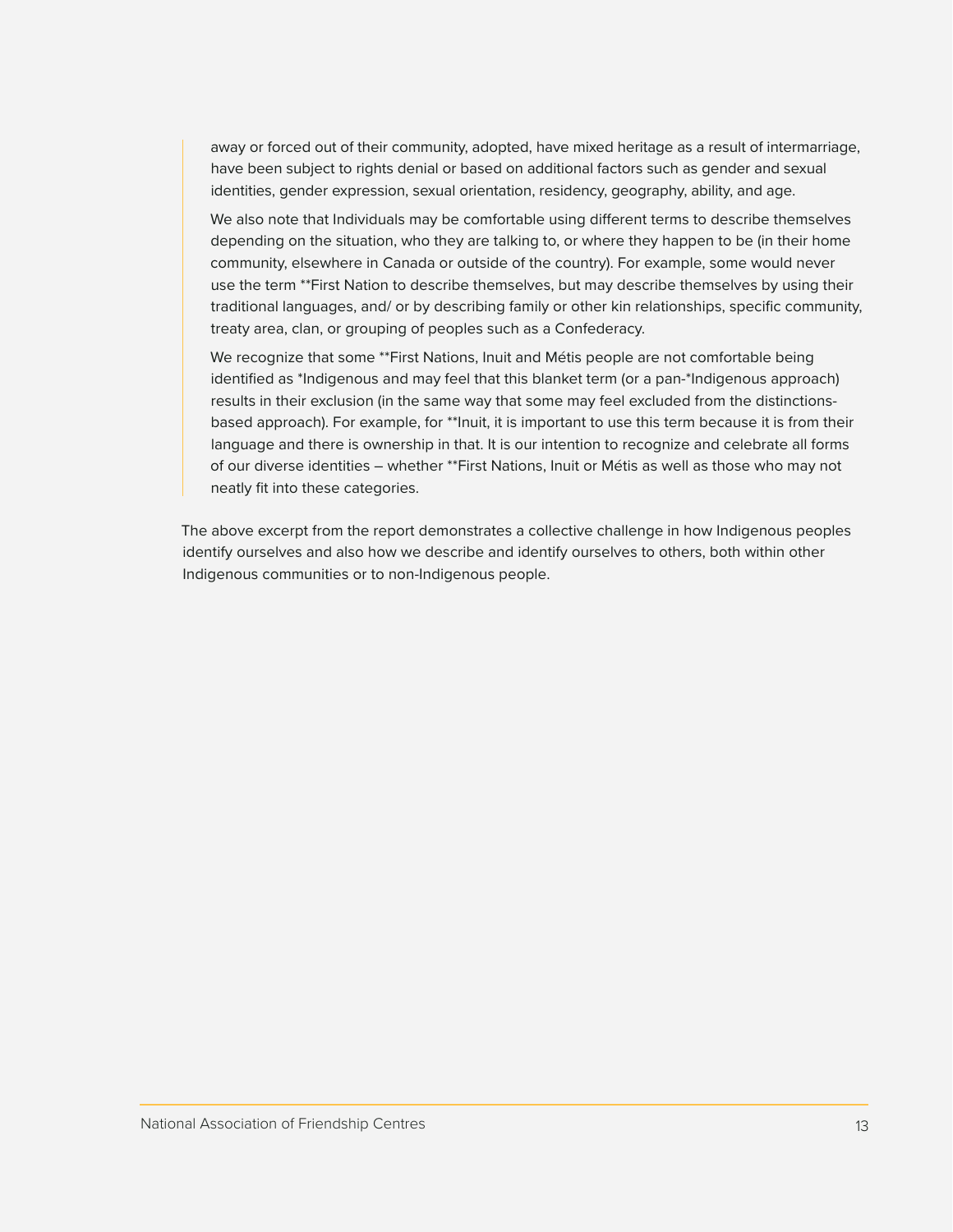### <span id="page-13-0"></span>**1.2 DEFINING URBAN INDIGENOUS**

The MMIWG USWG developed a helpful definition, that we will adopt herein:

**Urban Indigenous:** First Nation, Inuit and Métis people living in small, medium and large communities, including rural, isolated and remote communities, which are: off-reserve; outside of their home community, community of origin or settlement; or outside of Inuit Nunangat (Inuit homelands).

This definition contemplates interconnected elements which are considered and reflected in this articulated definition:

- + **Demographic evolution.** Despite major data gaps and concerns, the information that we have demonstrates that Indigenous people living in urban and rural areas is vast and growing. Many Indigenous people, regardless of their affiliation and connection with their respective Nations, have lived in urban areas by choice or circumstance for multiple generations.
	- + **Voluntary and Involuntary migration.** Multiple push and pull factors lead Indigenous people to be located in urban and rural areas. Pull factors includes things like employment, education, family considerations and opportunities. Push factors includes things like lack of health care and primary/secondary education options, housing availability, forced removal due to the child welfare or justice systems, violence, homophobia/transphobia, or lack of other specialized and required services.
	- + **Recognition.** Many people have had community connections taken away from them due to government policy and legislation, experience lack of recognition by their community or identity due to federal government policy or legislation. For example, the harmful legacies and ongoing issues with the *Indian Act*, including residential schools, 60s scoop, ongoing millennial scoop, etc.
- **Complex identities.** Pan Indigenous approaches must be resisted. While a distinctionsbased approach will assist to understand the unique realities of First Nations, Inuit and Métis, Indigenous peoples living in urban areas, women, girls, 2SLGTBQQIA+, people with disabilities, and the elderly will also require unique health care considerations that may transcend their experiences across their respective distinction, but still require that their human rights and rights as Indigenous peoples be upheld and advanced.
- **Geographic inclusion.** Indigenous peoples are everywhere. Perhaps there was a time when there was a designated place and location that they "should" or "ought to" be. Our concept of advancing Indigenous rights must be inclusive of Indigenous peoples wherever they reside, including metropolitan, urban, rural, isolated and remote communities, which have their own unique challenges and needs.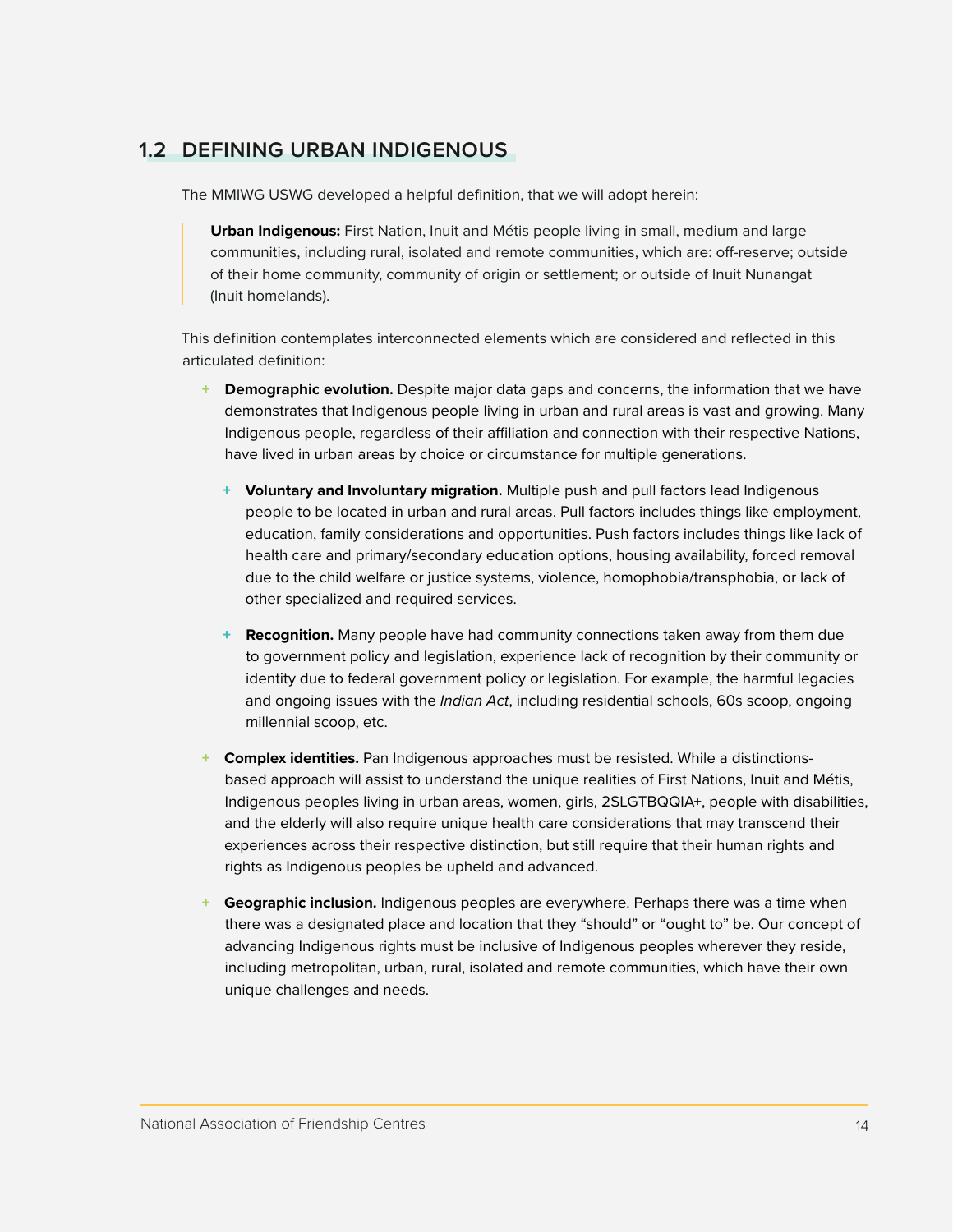- <span id="page-14-0"></span>**Portability of Rights.** The rights of Indigenous peoples exist. Indigenous peoples should have full enjoyment of rights regardless of where they are physically located in Canada. A rights-based approach to design and delivery of services should be seen as a practical way to address gaps in services and supports.
- + **Jurisdictional wrangling.** There is a long-standing phenomenon of jurisdictional wrangling in the urban context. Urban Indigenous people are often treated as an afterthought or add on when developing Indigenous policy and legislation. The Federal government needs to work with Provinces and Territories to ensure that jurisdictional disputes does not disrupt the realization of rights and proper supports for Indigenous peoples.

#### **1.3 URBAN INDIGENOUS BY THE NUMBERS**

Using 2016 census data and following the definition of "Urban Indigenous people" provided above, an estimated 1,285,165 Indigenous people were Métis (regardless of residency), First Nations people living off-reserve<sup>1</sup> and Inuit living outside of Inuit Nunangat in 2016. This represented almost 77% of the total Indigenous population within Canada.**<sup>2</sup>** According to available data sources the urban Indigenous population includes:

- + 66% of First Nations individuals in Canada comprising;
	- + 56% of the registered, and 98% of non-registered, First Nations populations in Canada.
- + 27% of the Inuit population in Canada;
- + 99% of the Métis population;
- + 98% of individuals who claim multiple Indigenous identities.

Based on the 2016 census, Statistics Canada (Statistics Canada, 2017b) estimated 867,415 Indigenous people resided in towns or cities with a population of over 30,000 people, which corresponds to approximately 51.8% of the total Indigenous population. This estimate still leaves around 35% of the urban Indigenous population who may reside in less populated, or more rural/ remote regions.**3**

<sup>1</sup> The term "off-reserve" is used to be consistent with the data and terms used in the Canadians census.

<sup>2</sup> Author's calculations based upon 2016 census data (Statistics Canada, 2017a)

<sup>3</sup> Author's calculations based upon 2016 census data (Statistics Canada, 2017c)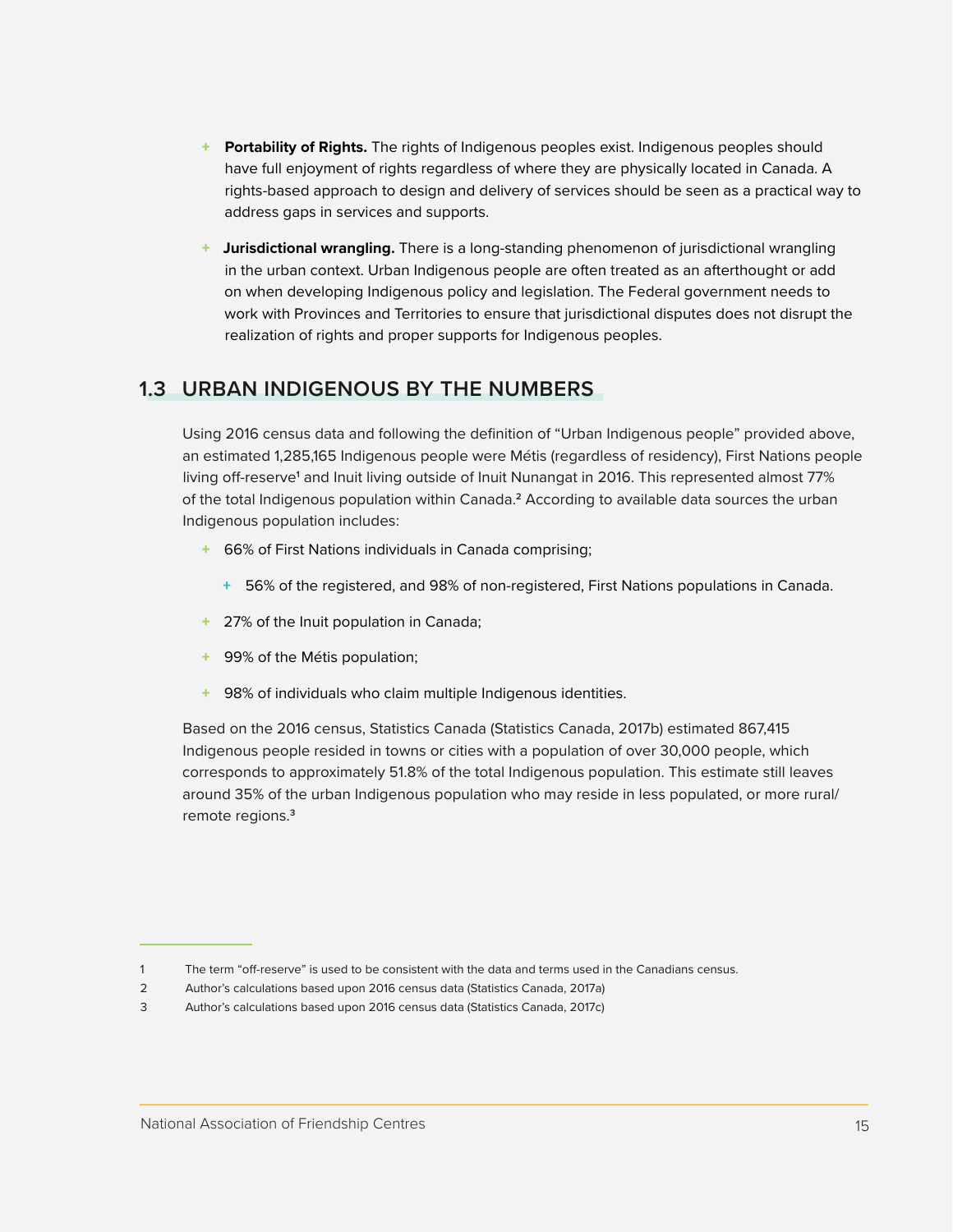<span id="page-15-0"></span>Urban Indigenous communities are culturally diverse and heterogeneous. Many Indigenous families have lived in urban spaces for generations and feel strong connections or even feel more connected to their urban communities while maintaining a spectrum of relationships (from strong to none) with their respective Nation or Nations. Urban Indigenous people sometimes hold multiple Indigenous ancestries and identities simultaneously, and share experiences across their identities.

### **1.4 THE URBAN INDIGENOUS EXPERIENCE OF RACISM**

Effective policies to address racism, both in healthcare and its indirect effects on Indigenous health, *must* consider the contextual realities of where and how Indigenous people live.

Urban environments are spaces where Indigenous people are typically a cultural minority within the population. Given that systemic racism is present across mainstream Canadian society, Urban Indigenous people's experience of racism is likely to be a "pervasive" feature of their lived experiences as noted by the Royal Commission on Aboriginal Peoples (RCAP) (RCAP, 1993).

"[Roundtable] Participants said racism and discrimination against Aboriginal people in urban centres is 'pervasive'. They said Aboriginal people face racial discrimination every day, in every urban centre, on the streets, at work, and sometimes at home. They said Aboriginal people experience violent attacks of a racist nature daily across the country. They said racism is so prevalent that many Aboriginal people simply accept violent racism and racial discrimination as a "normal" fact of life."

*— National Roundtable on Urban Aboriginal Issues (RCAP, 1993)*

In the 2010 Urban Aboriginal People Survey (UAPS) (Environics Institute, 2010) 71% of respondents believed non-Indigenous Canadians harbour generally negative impressions about Indigenous peoples. In addition, almost 90% of respondents believed that Indigenous people are often treated unfairly, with 70% reporting that they have been personally teased or insulted due to their Indigenous background. Respondents who reported negative experiences with non-Indigenous people also described feeling shame, lower self-confidence, and low self-esteem as a result.

In addition to being subjected to disgraceful incidents of direct racism in healthcare (Turpel-Lafond, 2020) Indigenous people often experience "casual" or "everyday" racism in many aspects of urban life such as; at universities (Canel-Çınarbaş & Yohani, 2019; Clark et al., 2014) in youth physical activity programs (Mason et al., 2018) or shopping (Benoit et al., 2019). Research has demonstrated a significant relationship between experiences of interpersonal racism and depression within urban Indigenous populations (Paradies & Cunningham, 2012) connected to feeling stressed, lack of control, and shame which contributed to the resulting effects on mental health.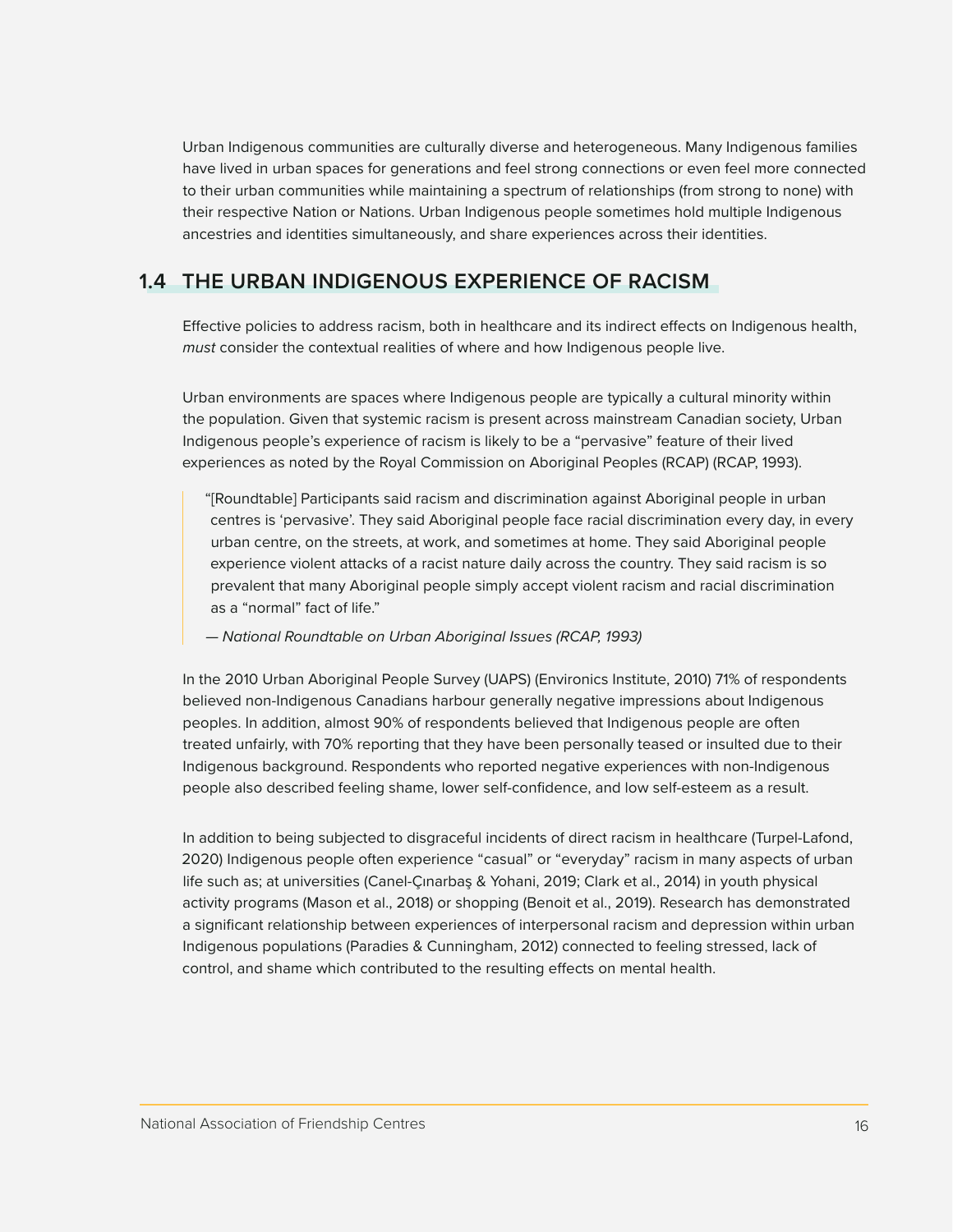### <span id="page-16-0"></span>**1.5 URBAN INDIGENOUS DATA CHALLENGES**

Fully understanding the various factors that affect the healthcare experiences of urban Indigenous people is made especially challenging by a lack of data regarding urban Indigenous populations. Accurate, consistent information is a requirement to developing suitable solutions to meet the needs of urban Indigenous people (Collier, B., 2020; Rotondi et al., 2017).

For example, Statistics Canada's Aboriginal Peoples Survey (APS) only considers First Nations living off-reserve**<sup>4</sup>**, Inuit, and Métis. First Nations who live on reserve receive surveys administered by the First Nations Information Governance Centre (ISC, 2011). Although these surveys may address similar variables, the difference in methodologies prevents a rigorous analysis of realities for urban Indigenous people and allows for comparison within urban settings of Indigenous people to non-Indigenous populations at local, regional/provincial and national levels.

The high mobility and migration (in and out of urban areas or in and outside of Inuit Nunangat) of Indigenous people, higher rates of poverty, and a distrust of researchers and governments after many years of exploitative studies and policies, presents additional concerns regarding the accuracy of census data. One study (Rotondi et al., 2017) by the "Our Health Counts" project, adopted a community-based, respondent-driven method to determine that the Indigenous population of Toronto may have been two to four times larger than census estimates.

Accurate data collection and analysis regarding the health needs and social determinants of health for urban Indigenous people is the key to developing effective policy. Provinces have not adequately collected disaggregated data with respect to Indigeneity. The Federal government collects data largely from on reserve only. The NAFC has started work on its comprehensive national database initiative, however, data collection and analysis resources are not consistently available for urban Indigenous entities, such as Friendship Centres.

4 The term "off-reserve" is used to be consistent with Statistics Canada's terminology.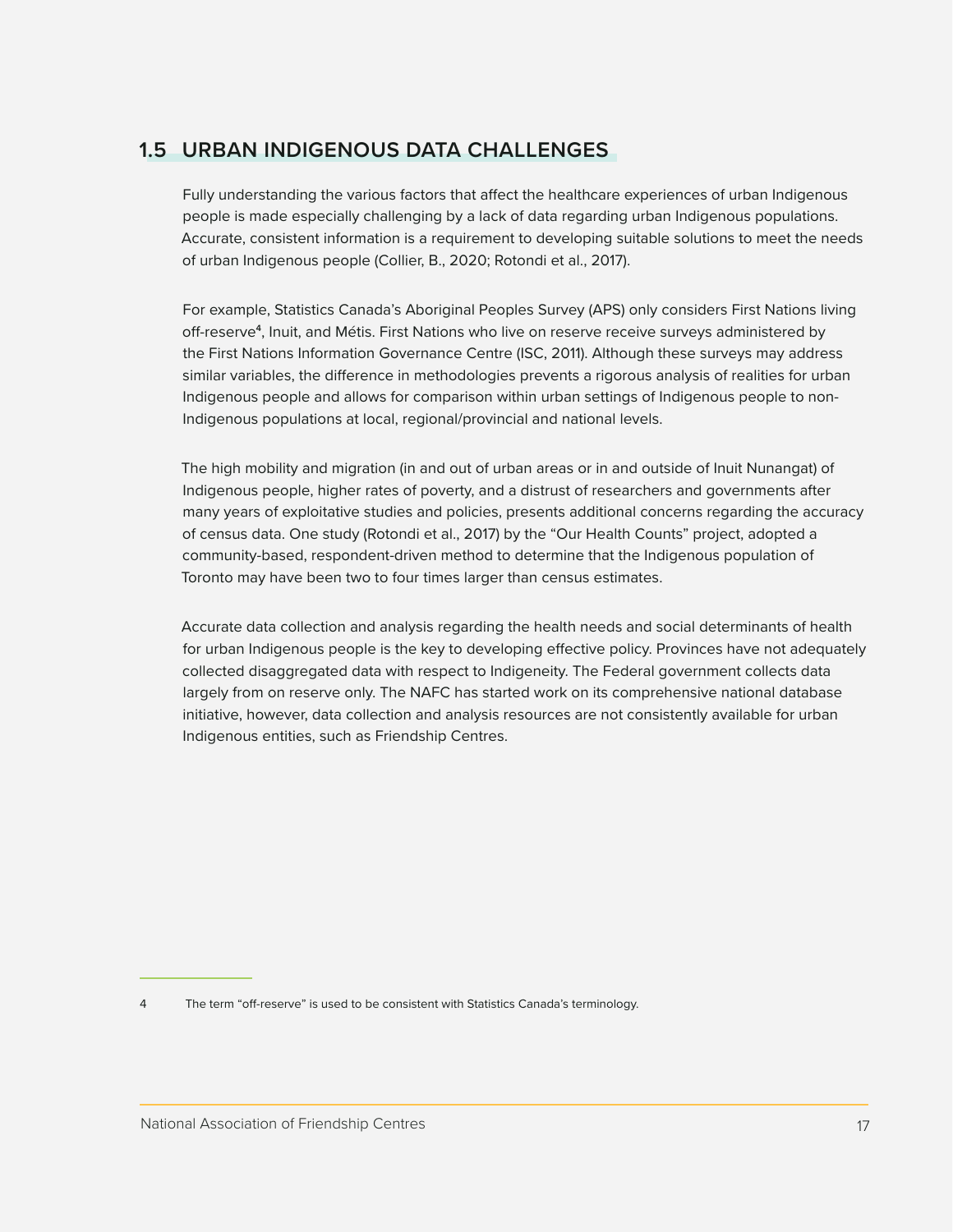## <span id="page-17-0"></span>**1.6 CONCLUSION**

Our call for inclusivity and intersectionality should not be confused with a call for a "pan-Indigenous" approach, which assumes that a one-size fits all or that all Indigenous peoples should be lumped under one Indigenous umbrella approach to health care. Rather, we reiterate that in addition to considering approaches based on First Nations, Inuit and Métis distinctions, that intersecting identities also be taken into consideration. For example, ensuring that approaches taken will be inclusive of Indigenous peoples' abilities, sexual and gender identities, and ages, regardless of where they reside.

Friendship Centres have been providing Urban Indigenous people with essential services and cultural programming for decades. Furthermore, they have been able to achieve this by utilizing a community-driven approach. They serve the Indigenous people within their communities, regardless of their "recognized Indigenous identity" or their registered status. Friendship Centres work this way because their lived experience has shown that distinctions-based approaches are too exclusionary to meet the diverse needs of urban Indigenous populations. The experience is also aligned with recommendation 4.7.9 of RCAP that "[s]ervices to Aboriginal people in urban areas generally be delivered without regard to legal or treaty status."(RCAP, 1996)

 Although First Nation, Métis and Inuit people have different needs and cultures, in an urban context they face many similar challenges. Any effective support for Indigenous healthcare must reflect this shared context and be based on the policy principle that Indigenous people deserve access to quality and culturally-appropriate care wherever they reside, in addition to their distinct rights.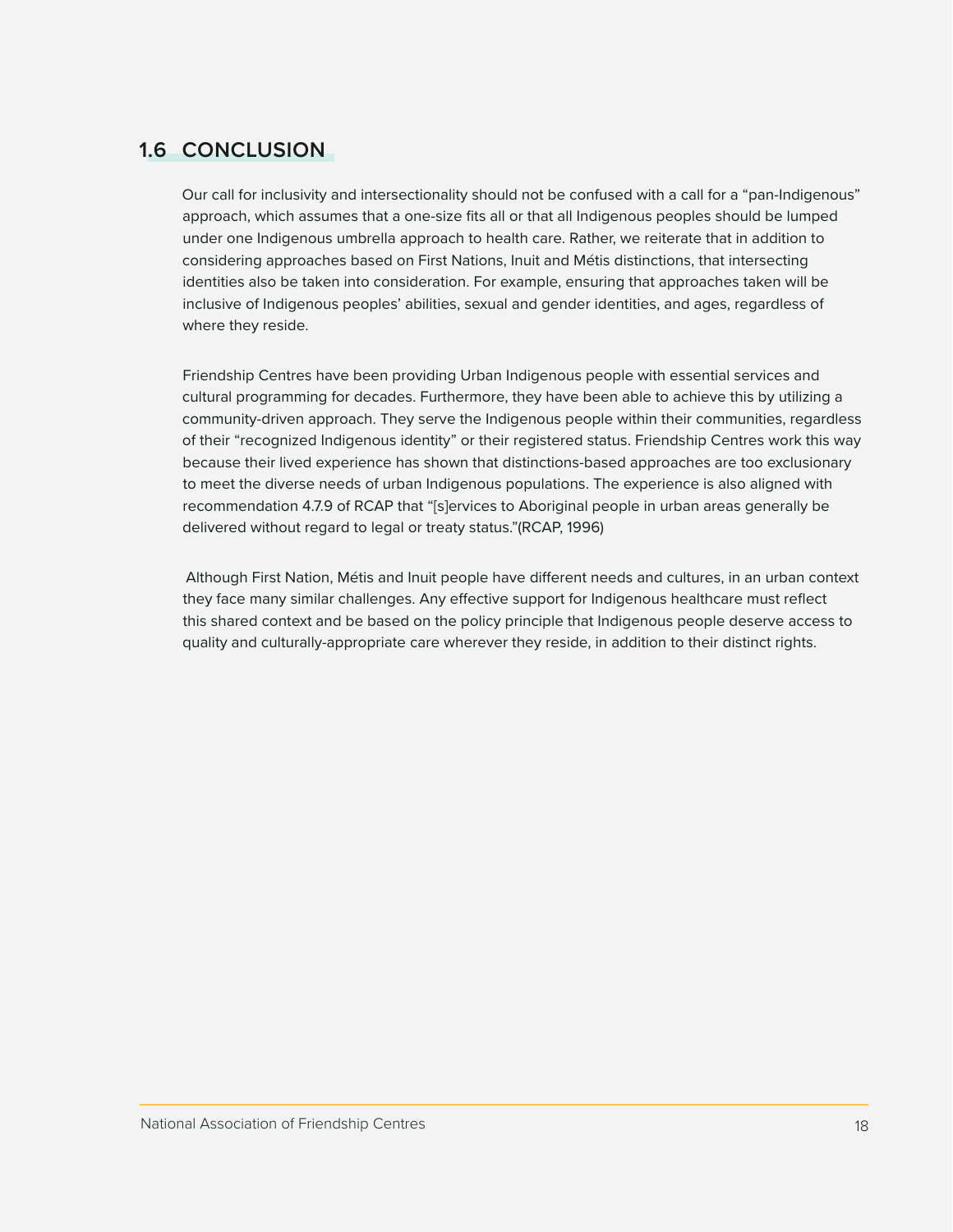

**PART TWO**

# **Canada's Indigenous Health Policy Historically Excludes Urban**



National Association of Friendship Centres 1998 and 1998 and 1998 and 1998 and 1998 and 1998 and 1998 and 199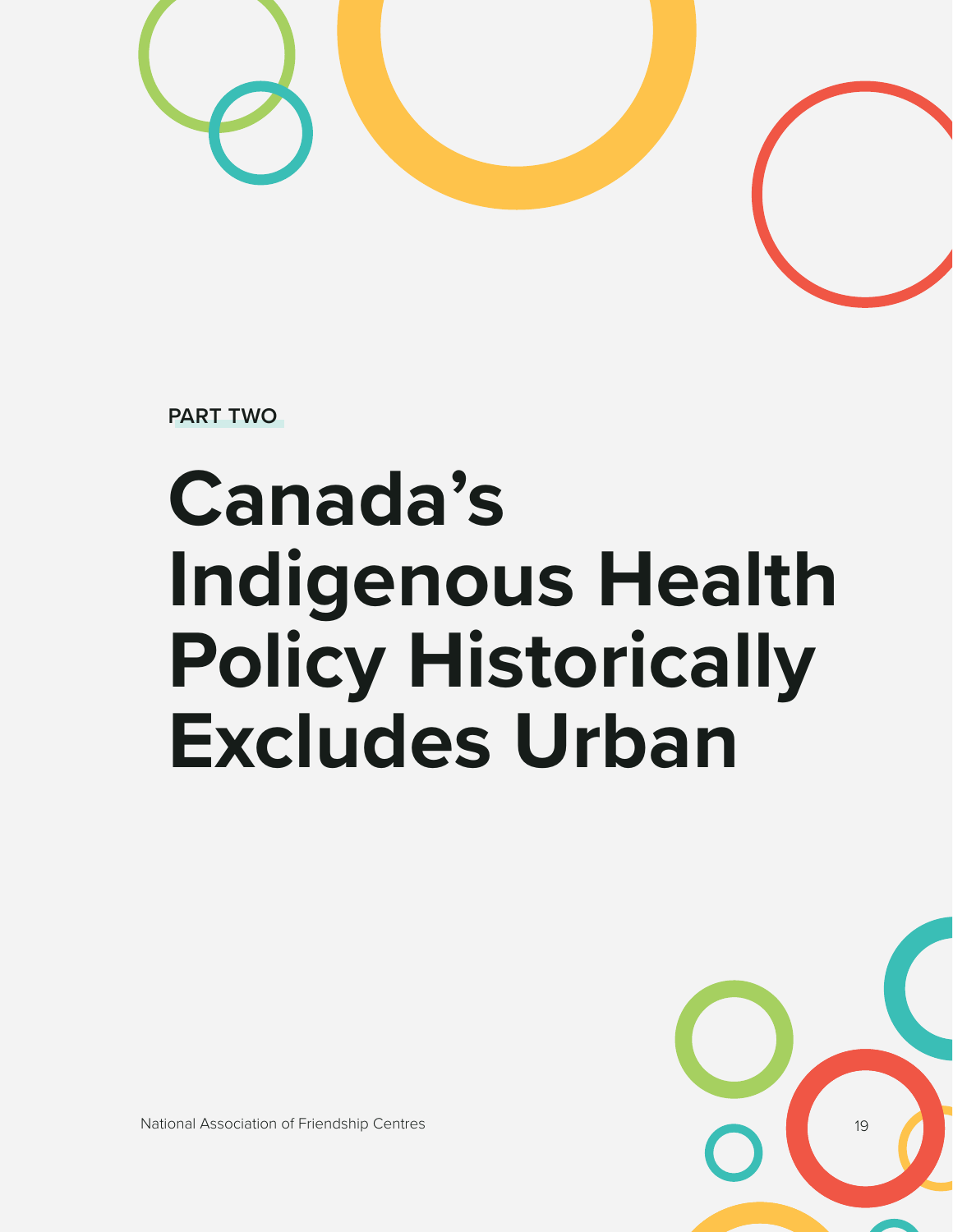## <span id="page-19-0"></span>**2 Canada's Indigenous Health Policy Historically Excludes Urban**

"As an Indigenous person, I know that the [health] system is not broken but planned. The system was designed to not respect Indigenous values"

 *— December roundtable participant*

### **2.1 INTRODUCTION**

The purpose of this section is to demonstrate how existing federal legislation regarding healthcare excludes many Indigenous groups, including urban Indigenous people, from receiving equitable healthcare. Jurisdictional wrangling continues to be an ongoing issue for urban Indigenous people.

What should be a point of jurisdictional overlap between governments instead becomes a gap in essential services that many Indigenous peoples fall through. This is particularly true of non-status First Nations, Métis, Inuit, and urban Indigenous people who need additional support to navigate whether they are eligible for federal support for their healthcare needs, if so, how to access, and if not, whether they are available through provincial services.

## **2.2 JORDAN'S PRINCIPLE AND ISSUES OF JURISDICTIONAL WRANGLING IN INDIGENOUS SERVICE DELIVERY**

The death of Jordan River Anderson (Lavallee, 2005; ISC, 2020b) is a tragic reminder that jurisdictional wrangling has a real effect on the lives of Indigenous people.

Jordan River Anderson was a First Nations child born with a rare neuromuscular disorder requiring hospitalization (Lavallee, 2005; Sinha et al., 2021). Jordan and his family resided on-reserve in their home community of Norway House Cree Nation. In order to receive the proper medical care, Jordan's parents needed to place him into the provincial child welfare system. After two years, Winnipeg doctors recommended Jordan be discharged to a specialized facility near his home community. Both his family and his physicians agreed this would be in Jordan's best interest. Unfortunately, the Government of Canada and the Government of Manitoba disagreed on who was responsible for the cost of Jordan's home care. In 2005, Jordan died in the hospital as a result of his illness as the government officials were still negotiating (Lavallee, 2005; Sinha et al., 2021).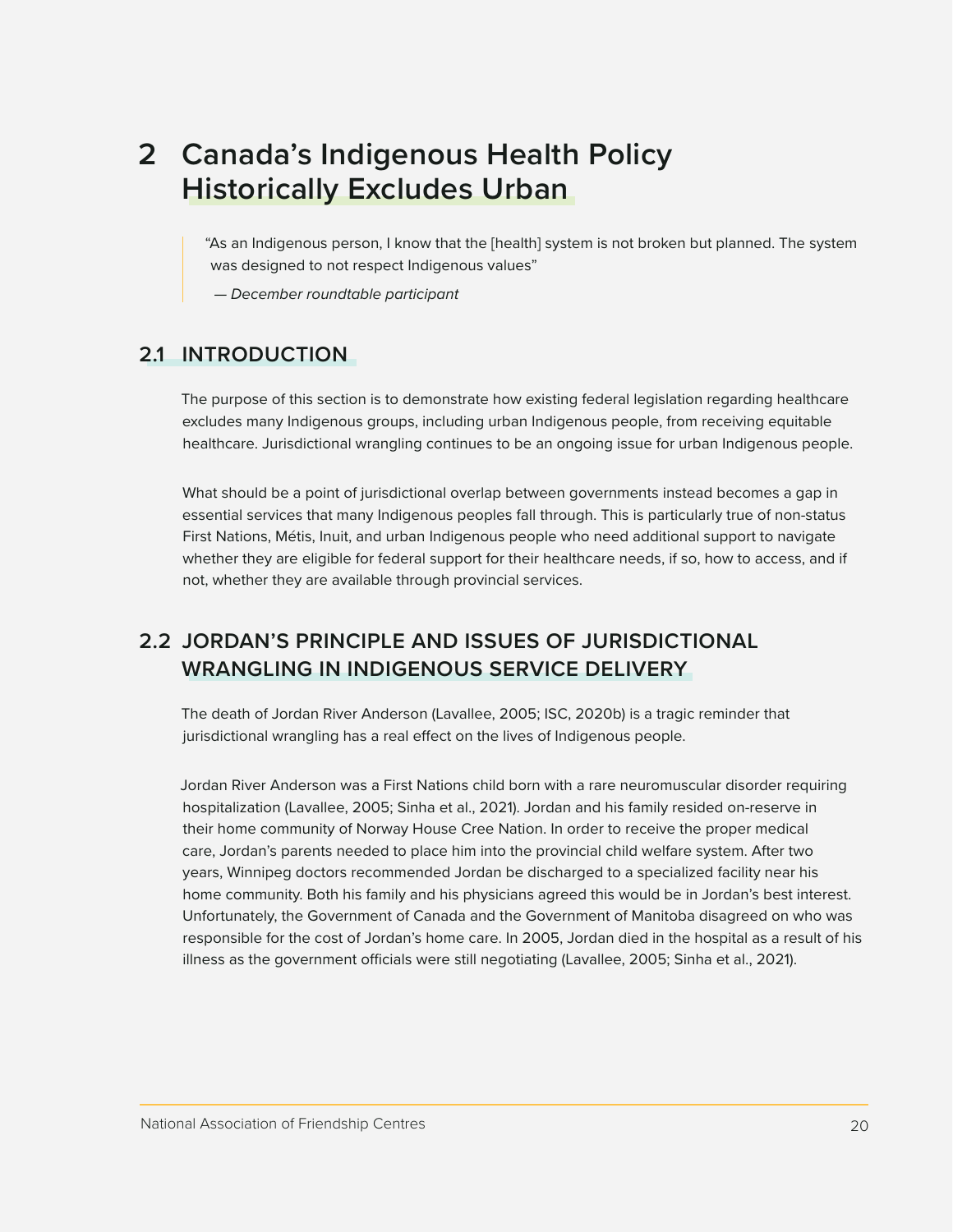Jordan's story demonstrates the consequences of a healthcare system founded on laws not designed with the realities of Indigenous peoples at the center. The division of powers derived from the *Constitution Act* has manifested insufficient policy, and a constant deflection of responsibility between and sometimes amongst governments.

Following public outcry, Jordan's Principle was developed by First Nations organizations and advocacy groups and was originally intended to ensure all First Nations children receive equitable access to essential services (First Nations Child and Family Caring Society of Canada, 2014; ISC, 2017). Parliament's introduction of Jordan's Principle in 2007 as a directive to federal agencies that no First Nations child should be denied prescribed care over jurisdictional disputes.

Over the past 14 years, criticism of the Government of Canada's interpretation and implementation of Jordan's Principle has been substantial. In 2016, the Canadian Human Rights Tribunal ruled the Government of Canada failed in its implementation of Jordan's Principle (*First Nations Child and Family Caring Society of Canada et al v. Attorney General of Canada (for the Minister of Indian and Northern Affairs Canada)*, 2016). This ruling has been followed by several non-compliance orders and other rulings against the Federal Government regarding Jordan's Principle.

The Government of Canada's narrow interpretation of the principle and the eligibility of Indigenous patients has been heavily criticized. Jordan's Principle specifies its application to "all First Nations children." However, in 2007 the Federal Government's implementation focused on cases involving jurisdictional disputes over the care of First Nations children living on reserve, with multiple disabilities, and requiring services from multiple providers—circumstances almost exactly comparable to Jordan's (Sinha et al., 2021). Recent jurisprudence has worked to broaden the Federal Government's interpretation and demonstrate funding denial on the grounds of Indigenous geography, nature of illness, registered status, or service needs is incompatible with the principle of providing equitable access to "all."

Jordan's Principle also makes no mention of Métis or Inuit children, despite the MMIWG Call for Justice 17.22 specifically demands their inclusion in the policy (MMIWG, 2019). Even after the rulings of the Human Rights Tribunal, ISC's current standards of eligibility for requests under Jordan's Principle still requires that: the child or their parents are registered or are eligible under the Indian Act, have been recognized by their nation for the purposes of Jordan's principle, or, are resident on-reserve (ISC, 2020a)**<sup>5</sup>**. Despite Jordan's Principle applying to "all First Nations children" federal policies still clearly consider healthcare access through the lens of status and residence.

<sup>5</sup> The term reserve is used for consistency with Indigenous Services Canada's eligibility criteria for Jordan's principle.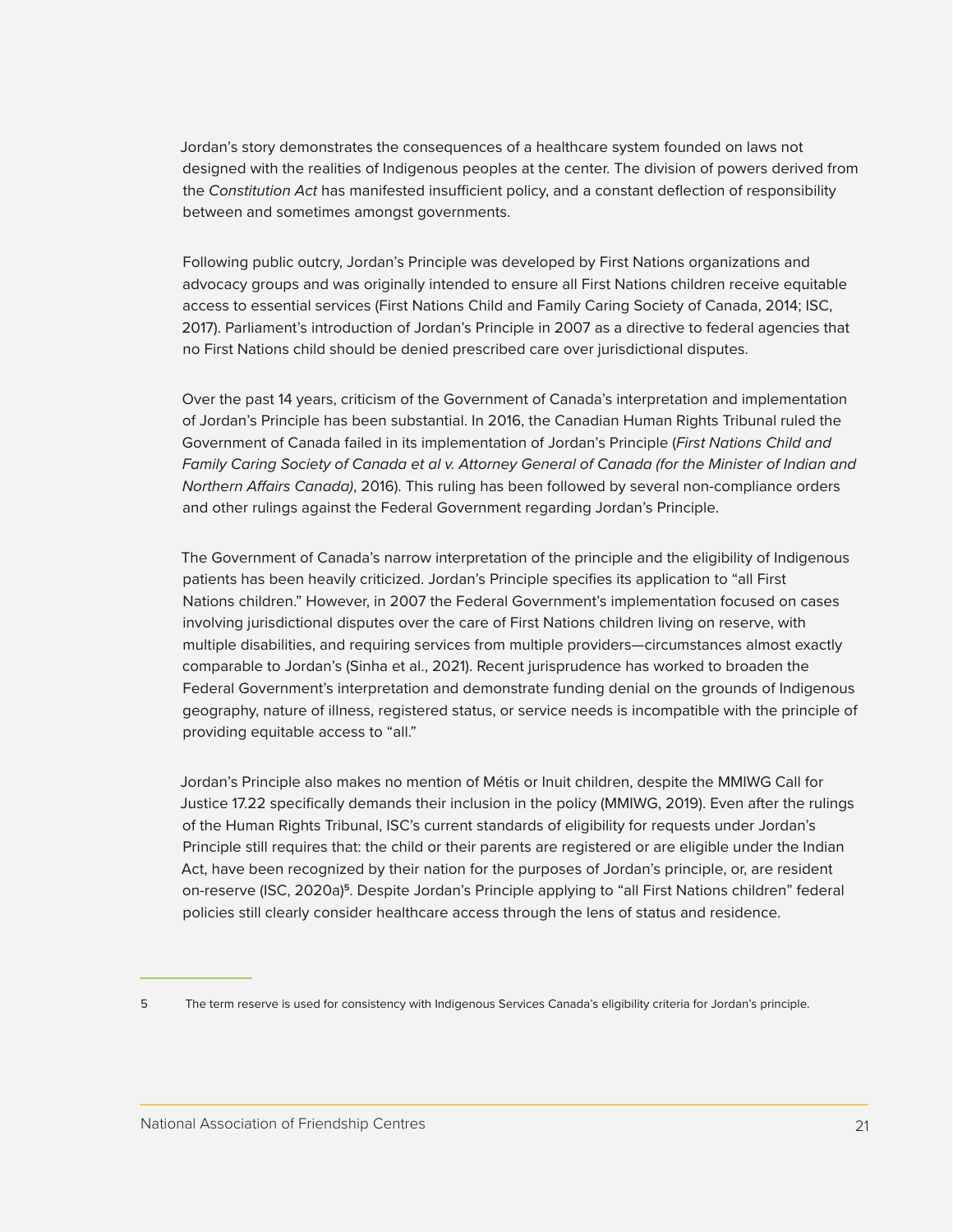## <span id="page-21-0"></span>**2.3 THE FEDERAL GOVERNMENT'S ROLE IN INDIGENOUS HEALTH**

Canada's policies regarding healthcare for First Nations, Inuit, and Métis people are found in three specific acts of legislation: the *1867 Constitution Act*; the *Indian Act* and its many amendments; and the *1985 Canada Health Ac*t.

In delineating the division of powers between provincial and federal governments, the *Constitution Act* defined "Indians, and Lands reserved for the Indians" fell within federal jurisdiction (*Constitution Act*, 1867). The *Indian Act* would go on to define "Indian" as "a person who pursuant to this Act is registered as an Indian or is entitled to be registered as an Indian" (*Indian Act*, 1876). In 1939, the Supreme Court of Canada extended the definition of "Indian" to include Inuit.

The *Canada Health Act* (CHA) is the legislation that forms the foundation of Canada's public healthcare system (Canada Health Act, 1985). Through the CHA, the Government of Canada leverages its spending power to establish a set of standards for the provision of essential healthcare services across the country.

The CHA does not mention First Nations, Inuit, or Métis people. The CHA only specifies that provinces must deliver any medically-required health services to the *residents* of that province (*Canada Health Act*, 1985).

These three laws already begin to generate jurisdictional conflict. Indigenous peoples are residents of a province and the transfer of funds to provincial governments, for healthcare under the CHA, is based on population, which includes Indigenous peoples. However, the *Constitution Act* defines "Indians" as a federal responsibility, and the Government of Canada has historically maintained a very strict interpretation of its responsibilities to Indigenous peoples based on a literal reading of this legislation which ultimately limits federal responsibility at a human cost.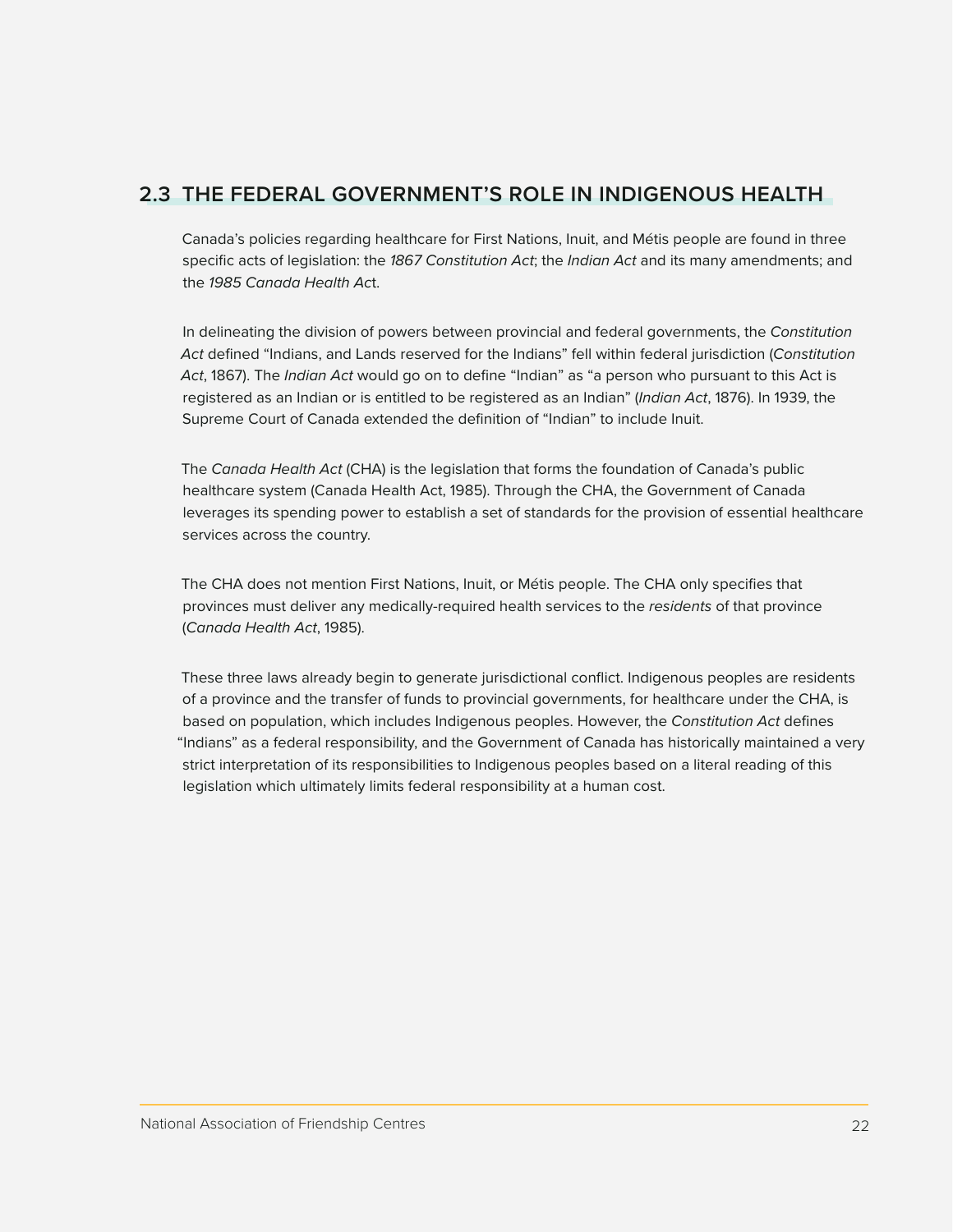## <span id="page-22-0"></span>**2.4 FEDERAL FUNDING FOR URBAN INDIGENOUS HEALTH**

The First Nations and Inuit Health Branch (FNIHB) is the primary agency responsible for funding and managing health services for First Nations living on reserve and Inuit people living in Inuit Nunangat. FNIHB programs operate within three main areas: primary care, health infrastructure support, and supplementary health benefits (Behrend et al., 2021).

The primary care and health infrastructure support programs are only available to registered First Nations living on reserve and Inuit living in Inuit Nunangat (Halseth & Murdock, 2020). In 2019, over 50% of funding for these programs went to First Nations or Inuit governments or representative organizations directly (Behrend et al., 2021). The majority of the activities within these two streams provide long-term "ongoing" or "core" funding to their recipients. Long-term, stable funding being directed towards discrete First Nations and Inuit governments, or affiliated organizations, allows those communities to provide programming that meets their specific health, wellness, and cultural needs.

In contrast, urban Indigenous people are expected to make use of provincial services, which are not required to abide by such culturally-relevant considerations. Indigenous organizations, such as Friendship Centres, address an urgent need by providing appropriate and Indigenous-led health navigation and services regardless of Indigenous identity or registered status. Although many of these organizations do receive some funding from federal or provincial governments, it is generally attached to specific projects or calls for proposals and is rarely long-term or stable (Urban Aboriginal Task Force, 2007; Urban Aboriginal Knowledge Network, 2012; Collier. B., 2020).

The COVID-19 pandemic provides a tangible example of the disparity in approach between Indigenous peoples who were living in urban and on reserve or in the North in the government's funding priorities. In March 2020, the Government of Canada announced \$305 million to provide immediate support to First Nation, Métis, and Inuit communities during the crisis (ISC, 2020c). \$290 million was allocated directly to First Nations, Métis and Inuit groups, whereas \$15 million (5%) was allotted for urban Indigenous people who comprise 77%**<sup>6</sup>** of the Indigenous population in Canada. Urban Indigenous organizations received proposal-based funding through multiple rounds over the course of months, whereas Indigenous governments received funds based on population, remoteness, and community. In general, the charitable and not for profit sector was left out of many federal government financial announcements. Instead, financial supports rolled out largely to businesses. Friendship Centres and other urban Indigenous organizations were feeling pressed to provide supports for the vulnerable populations that they served, but not initially being able

<sup>6</sup> Author's calculations based upon 2016 census data (Statistics Canada, 2017a)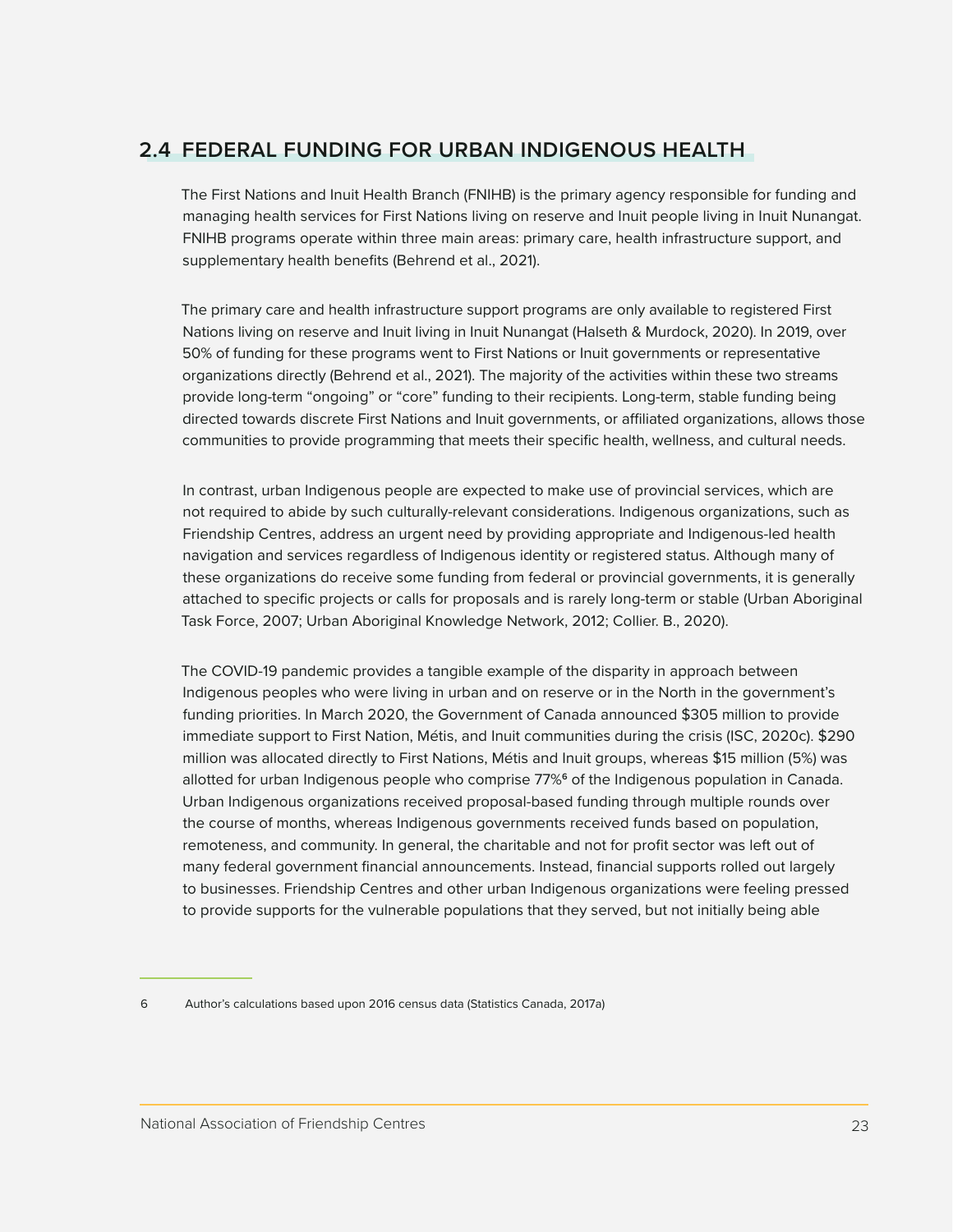to secure financial supports either through Indigenous or charitable/not for profit avenues either. Ultimately, Friendship Centres were able to receive funding to cover flexible COVID-19 response funding and funding to assist with vaccination efforts, but we largely attribute this to great efforts on the part of NAFC to advocate for both the need and utility of the funding.

Preparing an appropriate response to a call for proposals/requests requires significant time and effort from Urban Indigenous organizations. This diverts staff from their program delivery and advocacy work, which is a considerable cost for organizations that already work tirelessly to meet the needs of many with the few resources they have at their disposal (*Evidence - HESA (43-1) - No. 14 - House of Commons of Canada*, 2020).

"Current data shows that Indigenous people will continue to move to urban centres and the numbers will continue to increase in urban centres. Systems, programs, pandemic planning and public policy are still crafted from a perspective that does not appropriately reflect where Indigenous people live."

*— Christopher Sheppard, President of NAFC*

Of the three program areas that the FNIHB operates, the Non-Insured Health Benefits (NIHB) program is the only one that provides funding and support for registered First Nations in urban contexts (Halseth & Murdock, 2020; Behrend et al., 2021). NIHB covers non-insurable medical expenses not covered under provincial health service plans. For many First Nations people, who may lack access to private or employer-based insurance plans, the NIHB provides vital support to their health needs.

However, this support is not distributed in a fair and equitable manner as there are many discrepancies that impact healthcare for urban Indigenous people. Many First Nations people who relocate to urban spaces find that certain NIHB-supported services that they were able to access on reserve are no longer covered in their new location (Senese & Wilson, 2013; Snyder et al., 2015; Nelson, 2019).

From the perspective of the federal Indigenous health policy, non-status First Nations and Métis individuals are considered non-Indigenous residents in Canada. Their primary healthcare needs are a provincial responsibility. Any supplementary expenses, not covered by provincial service plans, are to be paid for by private or employer-based insurance, or out of pocket. Given the higher rates of poverty among Indigenous communities, relative to non-Indigenous Canadians, many are unable to meet these costs.

"With the FNIHB, without a treaty card you are just another person accessing healthcare."

*— Participant in December engagement session*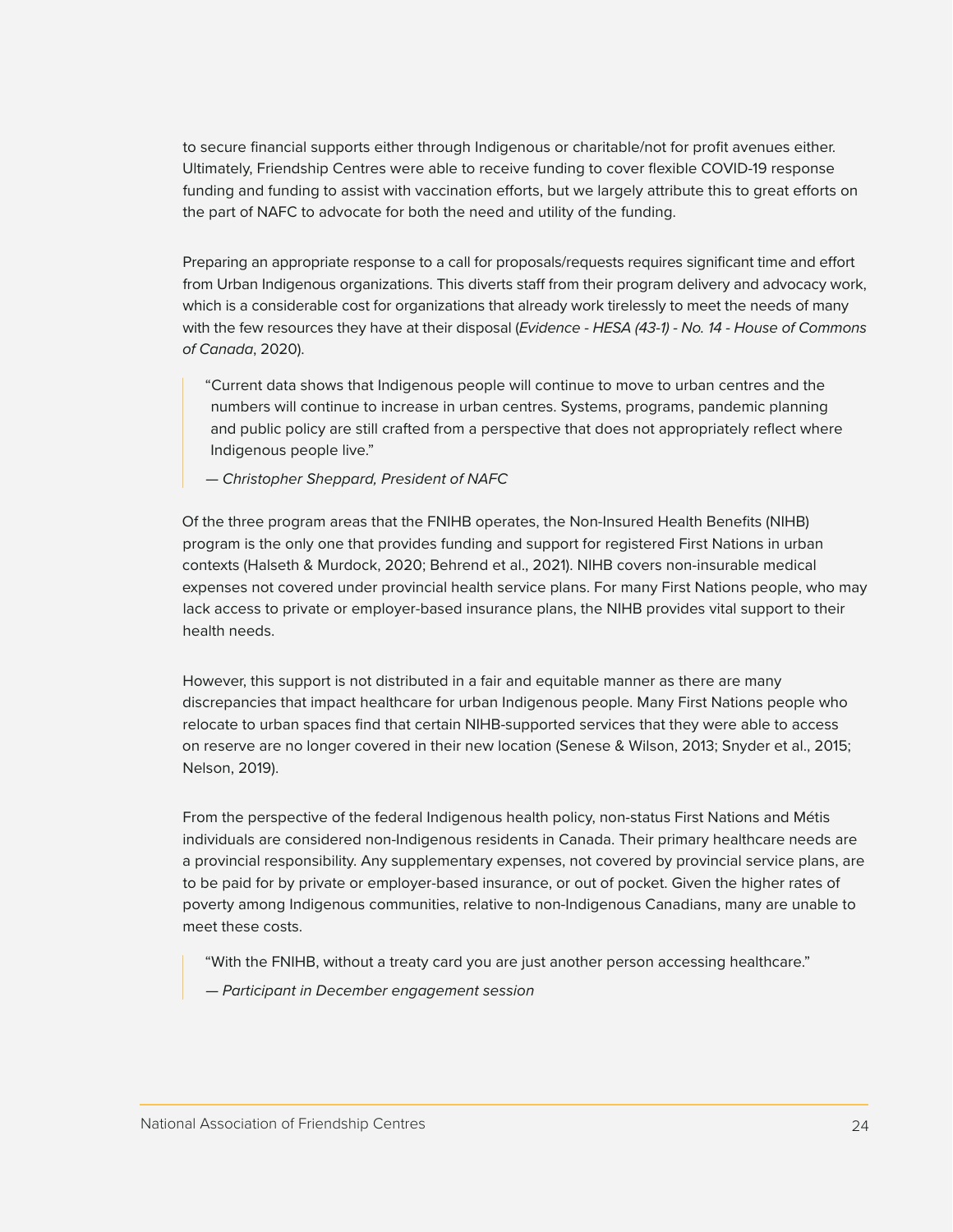## <span id="page-24-0"></span>**2.5 CONCLUSION**

The history of the government of Canada's involvement in Indigenous healthcare reveals a pattern of restrictive interpretations of responsibility the basis of identity and geography that has nearly solely been determined by the government of Canada without the input of Indigenous people themselves.

In our service experience, a purely distinctions-based approach to healthcare legislation will further widen or create more gaps in healthcare services for urban based First Nations, Inuit, and Métis. Due to the diversity of urban Indigenous populations, which include large numbers of non-status First Nations, urban Inuit and Métis people, as well as individuals with mixed Indigenous identities, these gaps and their consequences will disproportionately impact urban Indigenous people.

What is needed, and in our experience, what works are networks of connected health care systems that: emphasize health outcomes and accessibility for Indigenous individuals, inclusive of their layered identities; are founded on an understanding of intersectional needs; gives care to those who need it, where they need it, and; respects an individual's identity but does not position identity as a requirement for care.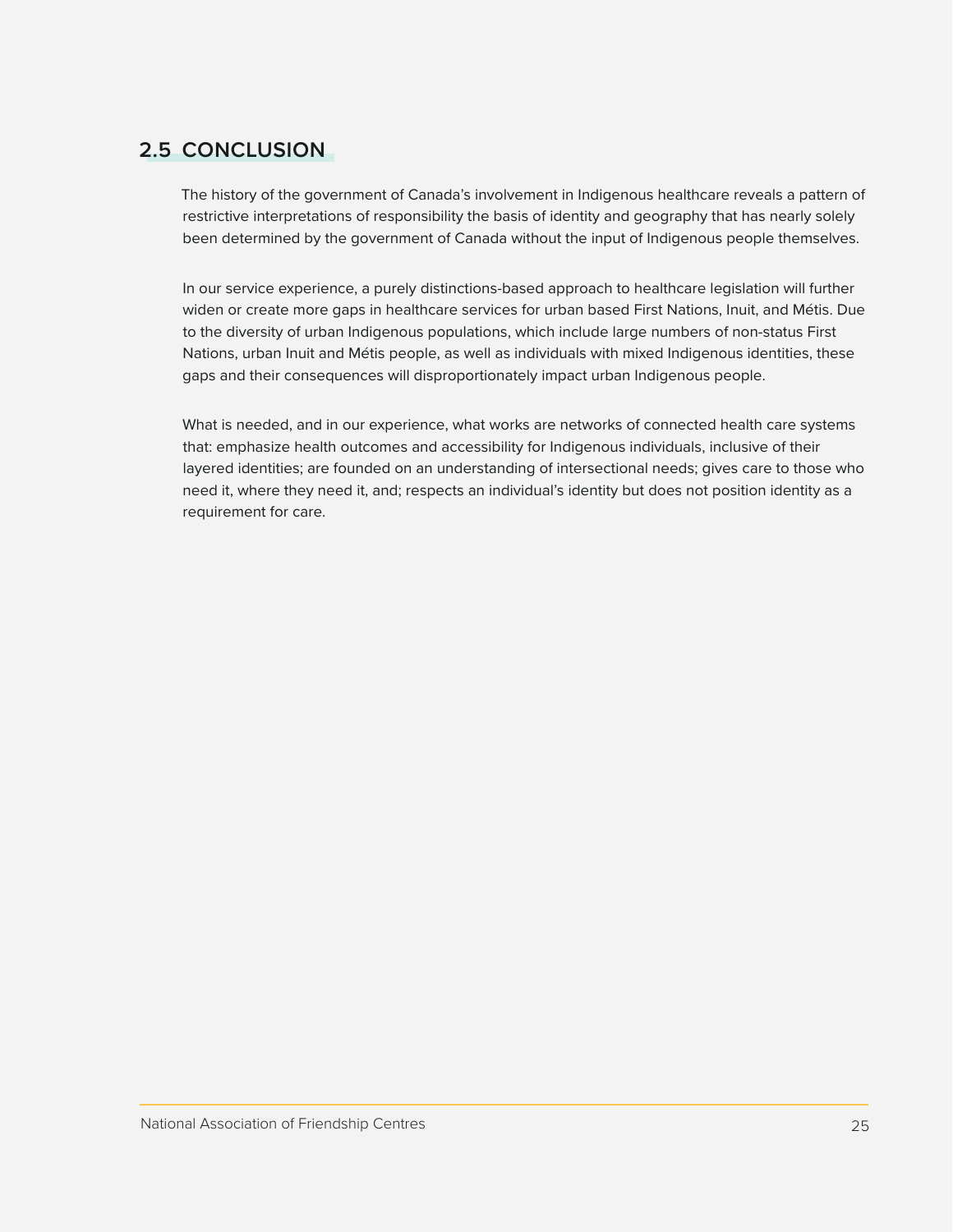

**PART THREE**

# **Filling the Gaps in Urban Indigenous Health Access**



National Association of Friendship Centres 26 (26) 26 (26) 26 (26) 26 (26) 26 (26) 26 (26) 26 (26) 26 (26) 26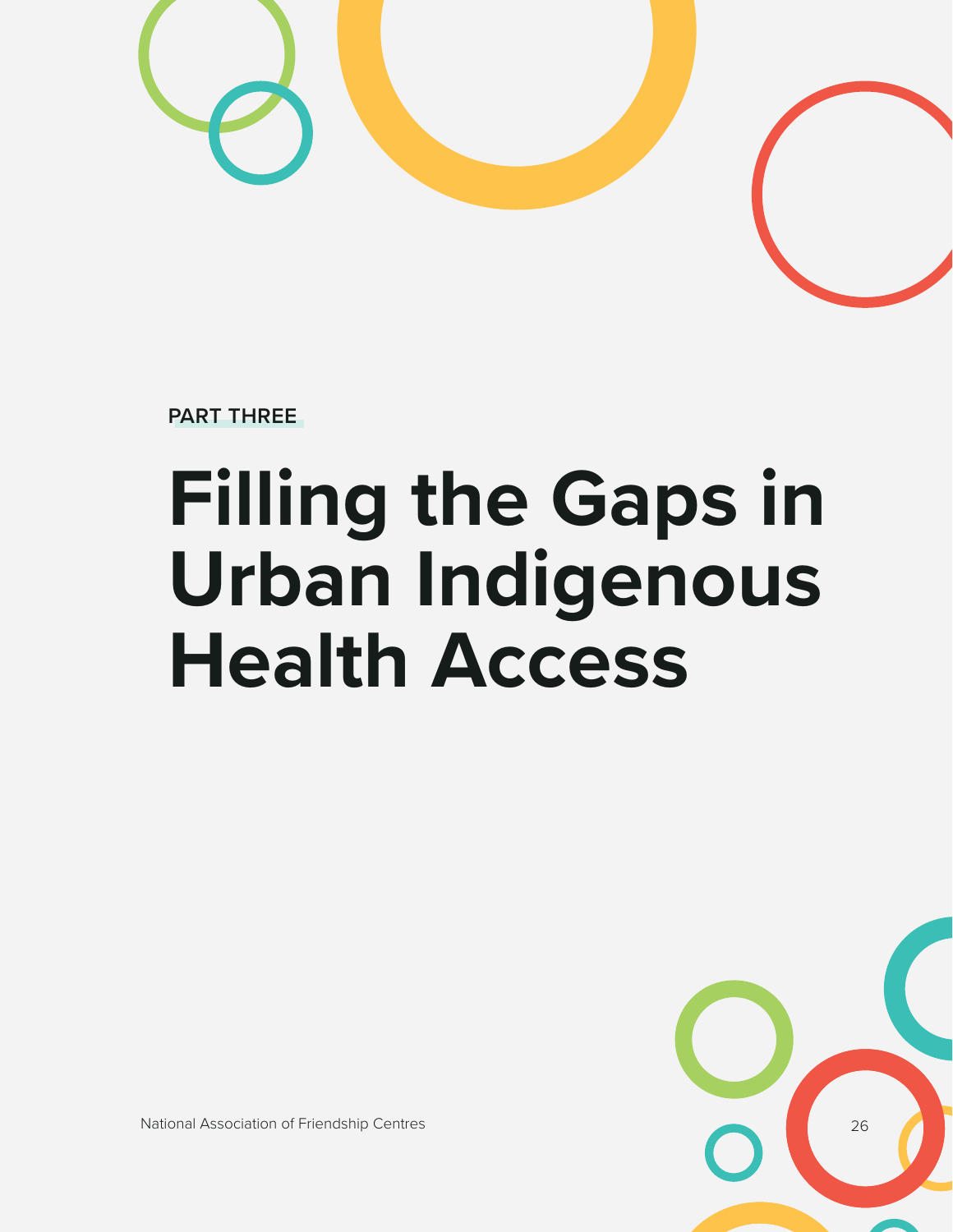## <span id="page-26-0"></span>**3 Filling the Gaps in Urban Indigenous Health Access**

### **3.1 INTRODUCTION**

Our review of academic and policy literature confirmed our experience that urban Indigenous people face systemic challenges in accessing high-quality, culturally relevant healthcare services. Many of these obstacles were also described by participants in our roundtable discussions who provided additional insights from their lived experiences as urban Indigenous people as well as working with urban Indigenous people across Canada.

In our analysis, we combined the insights from the engagement sessions with corresponding data from our literature review. Two key themes emerged from our analysis that illustrate how the combined effects of **systemic racism** and service gaps stemming from **federal policy** limit the ability for urban Indigenous people to access suitable care.

This section describes this system in more detail combining insights from roundtable participants with supporting contexts gathered through our literature review.

## **3.2 POLICY AND SERVICE GAPS CREATE BARRIERS TO HEALTHCARE FOR URBAN INDIGENOUS PEOPLE**

As noted in Section 2, the majority of the Government of Canada's support for Indigenous healthcare has been limited to registered First Nations on reserve and Inuit living in the North, and many of these services are not available or accessible to people living in urban spaces through either their respective Nations or their Province of residence.

The impacts that this policy approach has on urban Indigenous access to healthcare services was emphatically stated by participants in both engagement sessions.

"The reality for off-reserve is we are the most discriminated and disadvantaged people - no access to services from our communities/bands and on top of that we face the systemic racism that is inherent in the public health system"

*— November roundtable participant*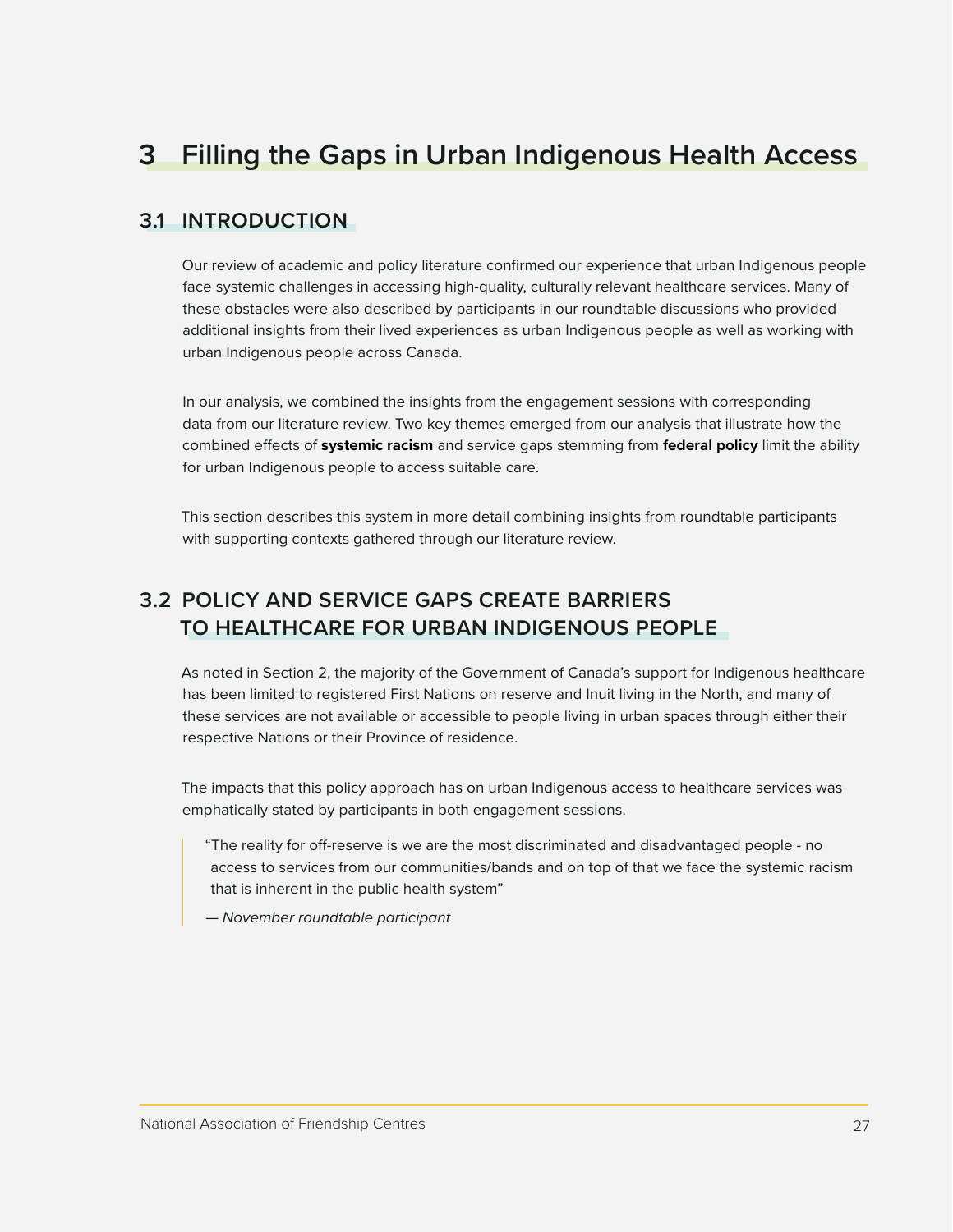#### <span id="page-27-0"></span>**3.2.1 HIGH COSTS OF HEALTH CARE SERVICES NEGATIVELY AFFECTS URBAN INDIGENOUS PEOPLE**

In Canada, a person's ability to access healthcare services and the quality of those services depends upon their ability to pay for the care needed and the policies that governments and service providers employ to make health services more affordable.

In Canada, public health insurance is the main policy mechanism to ensure that healthcare is affordable for the majority of residents. In general, these provincially-operated plans cover all medically necessary treatments. However, any supplementary expenses, not covered by provincial service plans, are to be paid for by private or employer-based insurance, or out of pocket.

The ability to pay for medical care, and associated expenses, is one reason why wealth metrics (such as income) are a social determinant of health. Indigenous people have experienced generations of economic and social exclusion through colonialism and racism. Therefore, there is an established wealth and employment gap (relative to non-Indigenous Canadians) which means that many Indigenous people can struggle to afford non-insured health expenses.

|                                     | <b>First Nations</b><br>(on-reserve <sup>7</sup> ) | <b>First Nations</b><br>(off-reserve) | <b>Metis</b> | Inuit <sup>8</sup> | Non-<br>Indigenous |
|-------------------------------------|----------------------------------------------------|---------------------------------------|--------------|--------------------|--------------------|
| <b>Median Total</b><br>Income $($)$ | 16,907                                             | 25,134                                | 31,916       | 27,665             | 34,604             |
| Employment<br>rate                  | 36.3%                                              | 52.0%                                 | 60.3%        | 52.5%              | 60.5%              |

**Table 1.1:** *2016 census data showing socio-economic factors often recognized as determinants of health (Statistics Canada, 2017c, 2018)*

<sup>7</sup> The term off-reserve is used here to be consistent with vocabulary used in the Canadian census

<sup>8</sup> Values shown for individuals outside of Inuit Nunangat who singly identify as Inuit.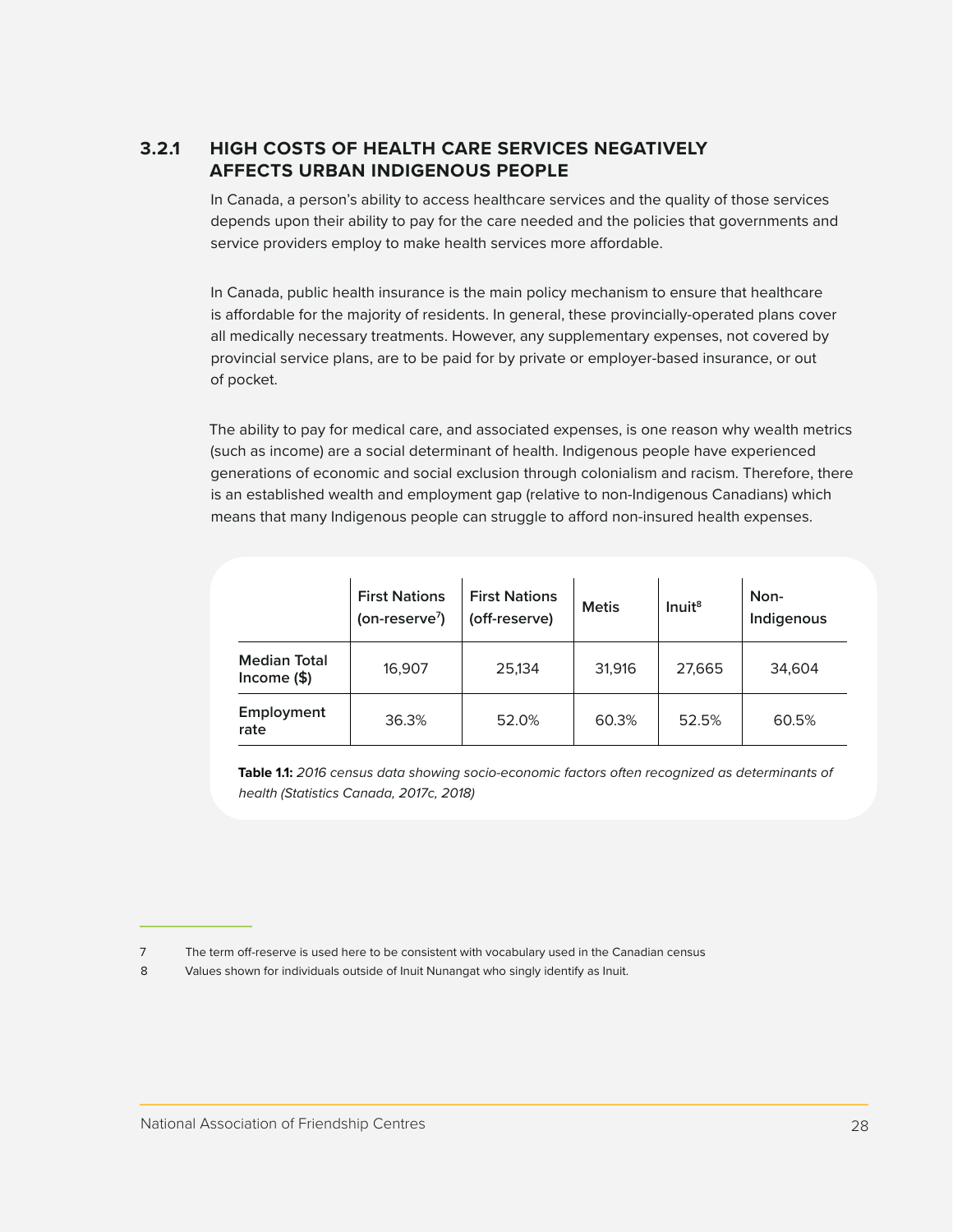To address the issue of affordability in light of this socio-economic inequity, the federal government provides the Non-Insured Health Benefits NIHB program to cover medical expenses that are not insured under provincial health plans. However, this support is only available for status First Nations and eligible Inuit individuals. Métis and non-status First Nations are not supported by this program. Additionally, many health expenses that are funded by NIHB on reserve or in the North are no longer covered for urban First Nations (Senese & Wilson, 2013; Snyder et al., 2015; Nelson, 2019).

From the perspective of the federal Indigenous health policy, non-status First Nations and Métis individuals are considered equivalent to non-Indigenous residents in Canada i.e. their primary healthcare needs are a provincial responsibility.

- "With the FNIHB, without a treaty card you are just another person accessing healthcare"
- *Participant in December engagement session.*

Participants noted the differences in available support for medical expenses between Indigenous people available in communities that are not available for urban Indigenous people.

"Canada funds Band Councils to provide a suite of enriched services including: maternal health, infant health, preschool health, school health, senior health, mental health; vaccination; birth planning; health education and nutrition; alcoholism, smoking and drug addiction prevention; infectious disease control and other general clinic services, including the control of cardiovascular disease, hypertension and diabetes; and nursing care and personal home care."

*— December roundtable participant*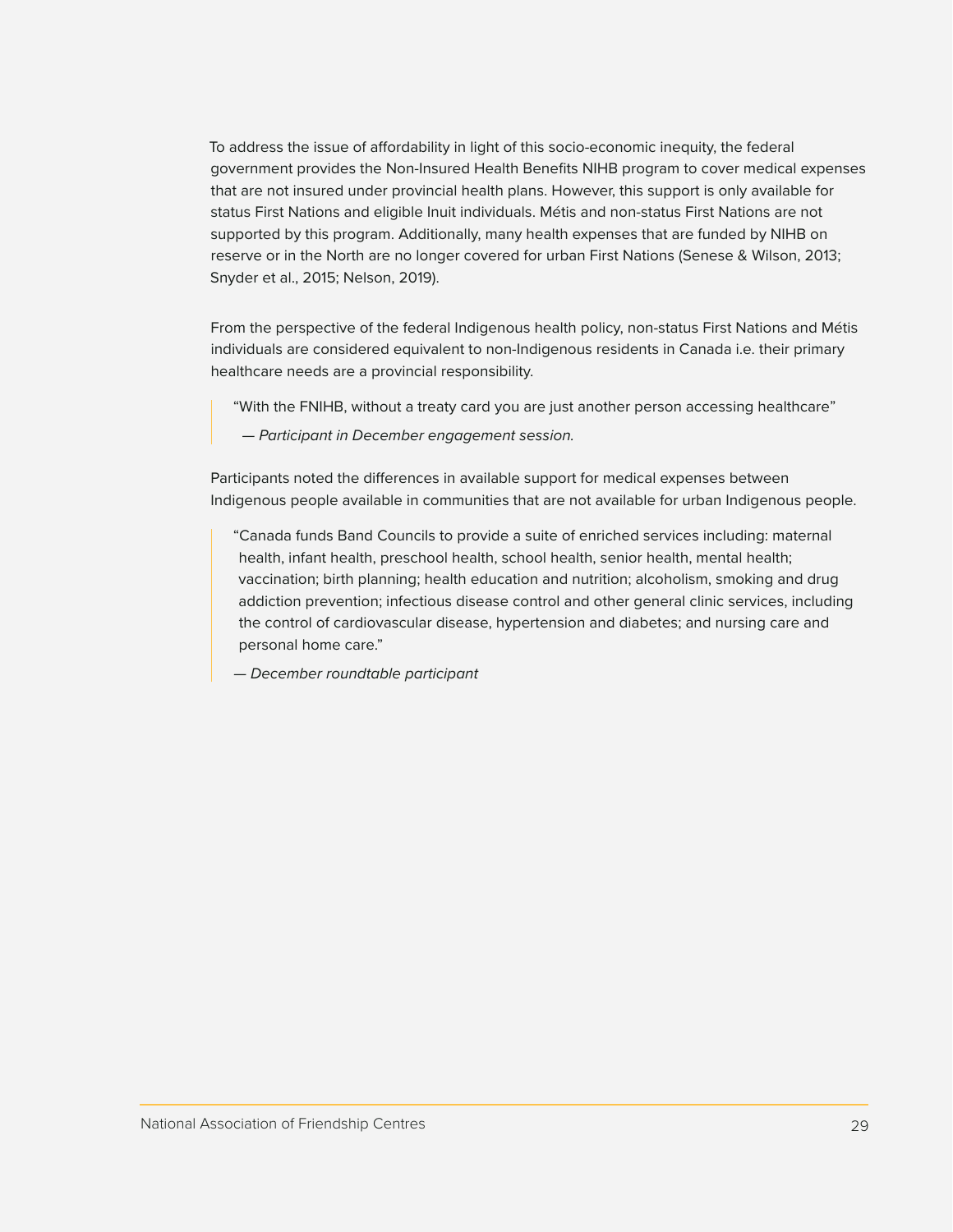#### <span id="page-29-0"></span>**3.2.2 AVAILABILITY OF A HEALTH SERVICE DOES NOT ALWAYS TRANSLATE TO ACCESSIBILITY**

For those who can meet the financial costs of health services, many urban Indigenous people experience challenges due to a lack of *appropriate or accessible* healthcare facilities, staff, and support.

Remarks from participants of both engagement sessions referred to services that may have been technically available to urban Indigenous people but, in reality, were inaccessible due to a number of factors such as: insufficient staff numbers, clinics that were not available 24/7, or services that were not addressed in a comprehensive wraparound manner. Specific examples of areas where participants felt services for urban Indigenous people were lacking included:

- + Mental health
- Diabetes care
- + Elder care
- Maternity support (e.g. Indigenous doulas)
- + Child care support
- Difficulty in providing safe supports for two-spirit people (especially in rural or remote areas)

We have consistently stated that the availability of healthcare services does not always mean the ability for Indigenous people to access those services. Lack of affordable and realistic transportation options within urban settings is a very real barrier for urban Indigenous people. For example, if a person sees a medical professional who recommends testing at a special facility, sometimes the facility may be 1-2 hours on public transit or have no access via public transit requiring private transportation. If that person has a job that will not allow time off to go, the person has small children, or a disability, it may mean that they may opt to not get that test if it means that the ability to get to the facility is too difficult. The NIHB program provides some support for transportation expenses for status First Nations living on reserve, sometimes to travel great distances at great cost, but for a person to be able to even travel within the city in which they live is not available. Transportation support is not available for urban Indigenous people (Health Canada, 2017) including those living in rural areas who face significant transportation challenges.

- "Transportation [needs to be] available to go to hospitals [people] off reserve use local transport systems or a taxi. If you are on reserve you have transport and access to a home to support your stay while your services are delivered (back and forth everyday). Not the same for off reserve members we do not have transportation support."
- *December session participant.*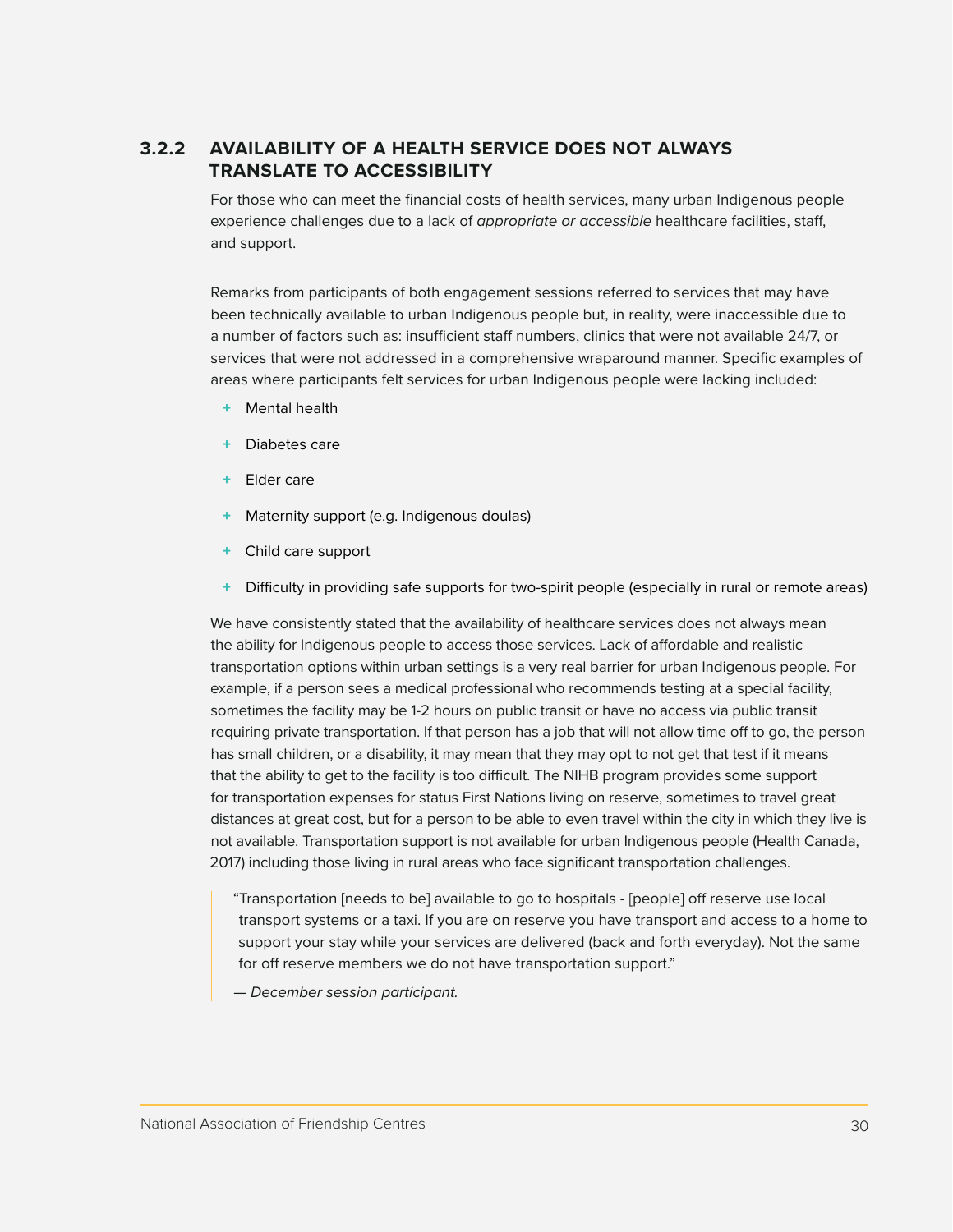#### <span id="page-30-0"></span>**3.2.3 NAVIGATING HEALTH CARE SERVICES FOR URBAN INDIGENOUS PEOPLE IS COMPLEX**

"Wellness includes understanding where to go and who can provide support through the system"

 *— Participant in the December session*

The complexity of healthcare for First Nations, Inuit, and Métis people is a recognized challenge (J. Lavoie, 2011; J. G. Lavoie, 2018). Factors such as government jurisdictions, inconsistent health insurance plans, geography, and language barriers contribute to a labyrinth of policies, processes, and practices that must be navigated in order to access care.

Jordan's Principle is an example of such complexity, which presents an additional barrier to accessing services. At present, Jordan's Principle is so complicated that some Friendship Centres are able to employ "Jordan's Principle workers" to assist families in navigating the messy jurisdictional landscape to access care for their children but this is not a staple at all Friendship Centres as the ability to employ Jordan's Principle workers is dependent on available funding. (NAFC, 2020b)

Participants working with urban Indigenous people described the need for greater support in understanding the services available in their communities and further help in accessing these services. Fully supported Jordan's Principle workers and health navigators in every Friendship Centre across the country would be a good start in providing support for urban Indigenous communities.

"There is uncertainty of where to go/who to call. Often there are gaps in communication."

*— Participant in the December session*

#### **3.2.4 RACISM LEADS TO UNACCEPTABLE AND INAPPROPRIATE CARE FOR URBAN INDIGENOUS PEOPLE**

Indigenous people's experiences of racism within healthcare spaces and the effects of intergenerational trauma combine to create a deep sense of fear and mistrust of the healthcare system within Indigenous communities. This can lead Indigenous people to deem that available services are "unacceptable" and avoid or delay seeking healthcare, even if they acknowledge their need for care, which may lead to delays in diagnosis or treatment.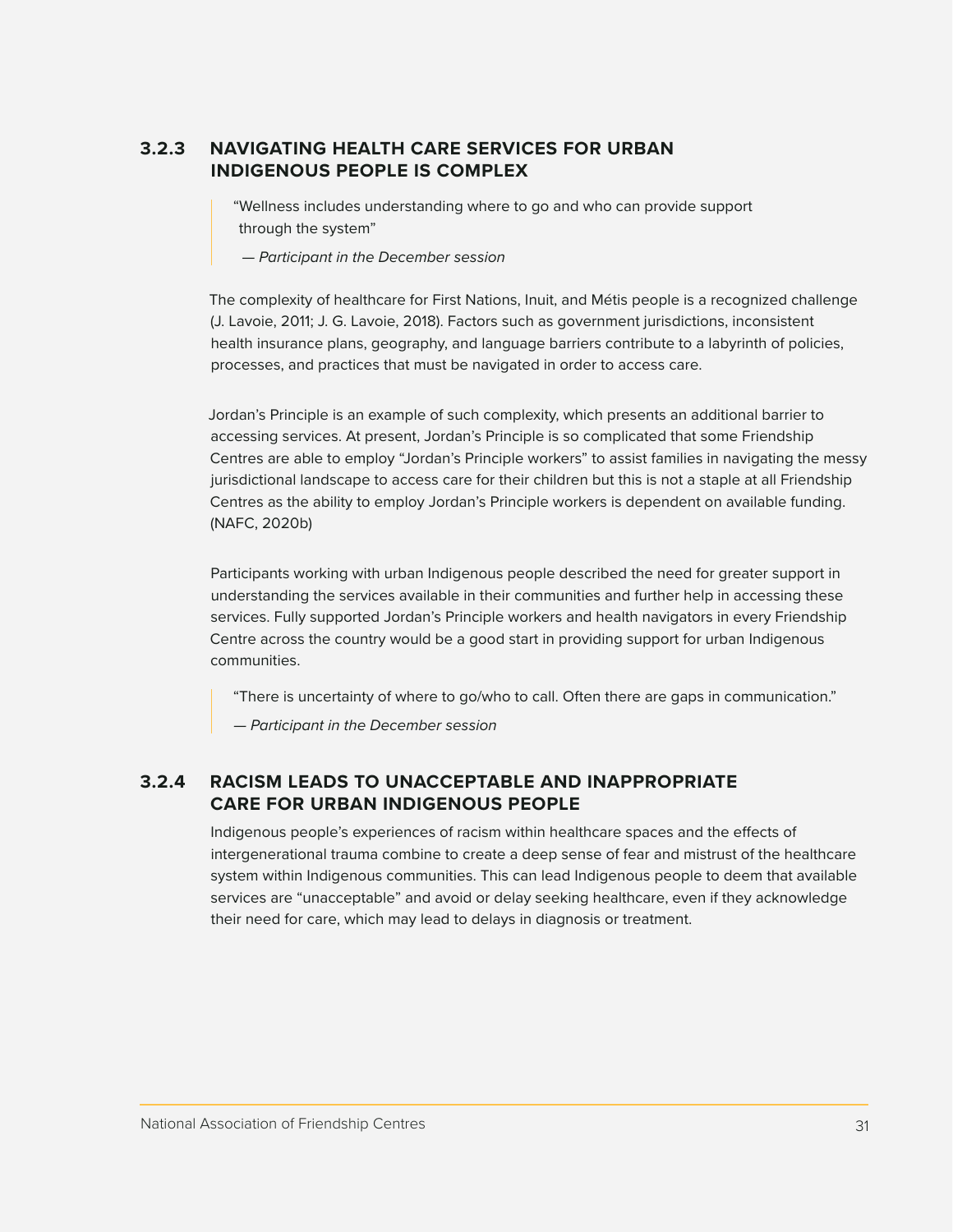The B.C. Government's extensive study of systemic racism in provincial healthcare (Turpel-Lafond, 2020) described three key patterns that emerged which are consistent with themes in other research and those in the roundtable discussions, which we describe below.

**Stereotypes:** Indigenous people are frequently exposed to negative stereotypes and attitudes regarding Indigenous people from staff in the healthcare system. Common biases included the perceptions that Indigenous people were:

- + Drinkers or alcoholics;
- + Addicts seeking drugs;
- + Incapable or unwilling to take responsibility for their health;
- + Bad parents; and/or
- + Overly-advantaged and received things "for free".
- "When an Indigenous person walks into a hospital, they are not taken seriously. [Assumed to be] just looking for drugs."
- *Participant from December roundtable*

**Inequitable care:** First Nations, Inuit, and Métis people often describe incidents where they have received poor quality of care, which is often attributed to the fact that they are Indigenous. Examples of this discriminatory treatment include:

- + Inappropriate personal interactions;
- + Long wait times or denial of service;
- + Poor communication or dismissal of concerns;
- + Inferior medical treatment (e.g. medical mistakes or inappropriate pain management); and
- + Lack of respect for cultural needs and/or protocols.

"Such long wait times. Indigenous people are placed last because of the triage nurse"

*— Participant from December roundtable session*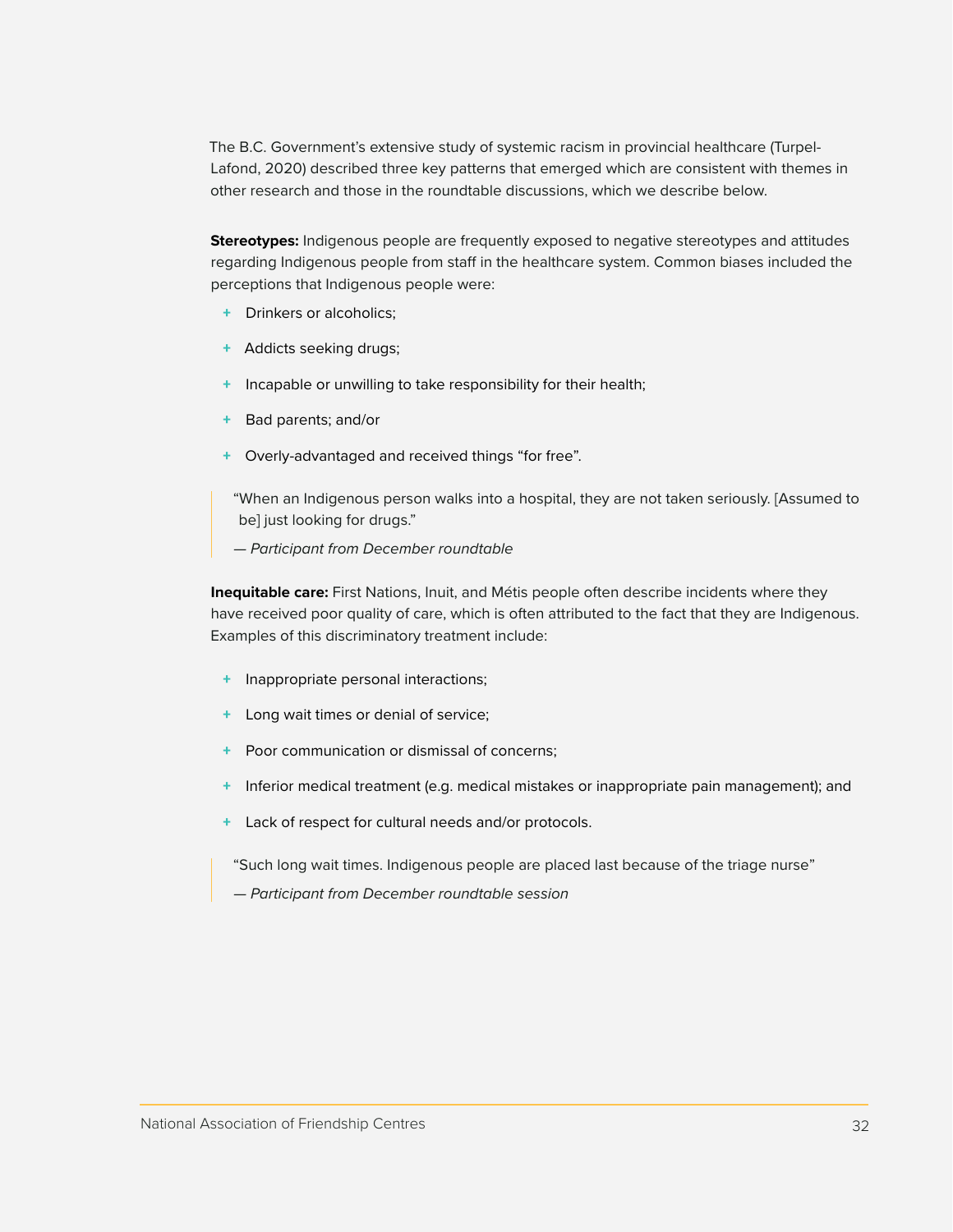**Distrust and avoidance of the healthcare system:** Another common theme in the experiences of Indigenous health seekers is distrust of mainstream health services as a response to experiences of racism. This can result in the following behaviours:

- + Feeling they need to "prove" themselves to medical staff;
- + Hiding their Indigeneity;
- Leaving healthcare services despite advice; or
- + Avoiding healthcare all together.

Experiences of racism have a profound effect on urban Indigenous people's ability to access healthcare in that it causes people to refuse to seek treatment from mainstream healthcare providers. This avoidance can make the medical condition worse and make any future treatment less effective, thus leading to more negative experiences in the system. For urban Indigenous people, in particular, this vicious cycle may be worsened by socio-environmental factors such as more frequent exposure to racism in their daily lives, as noted in Section 1.3.

Many participants in the engagement sessions spoke of the pervasiveness of racism in healthcare and it's supplementary services. The roundtable participants spoke of the real need for culturally safe healthcare spaces accessible to urban Indigenous people. Some themes that emerged in the discussion of how to implement culturally safe spaces are noted below.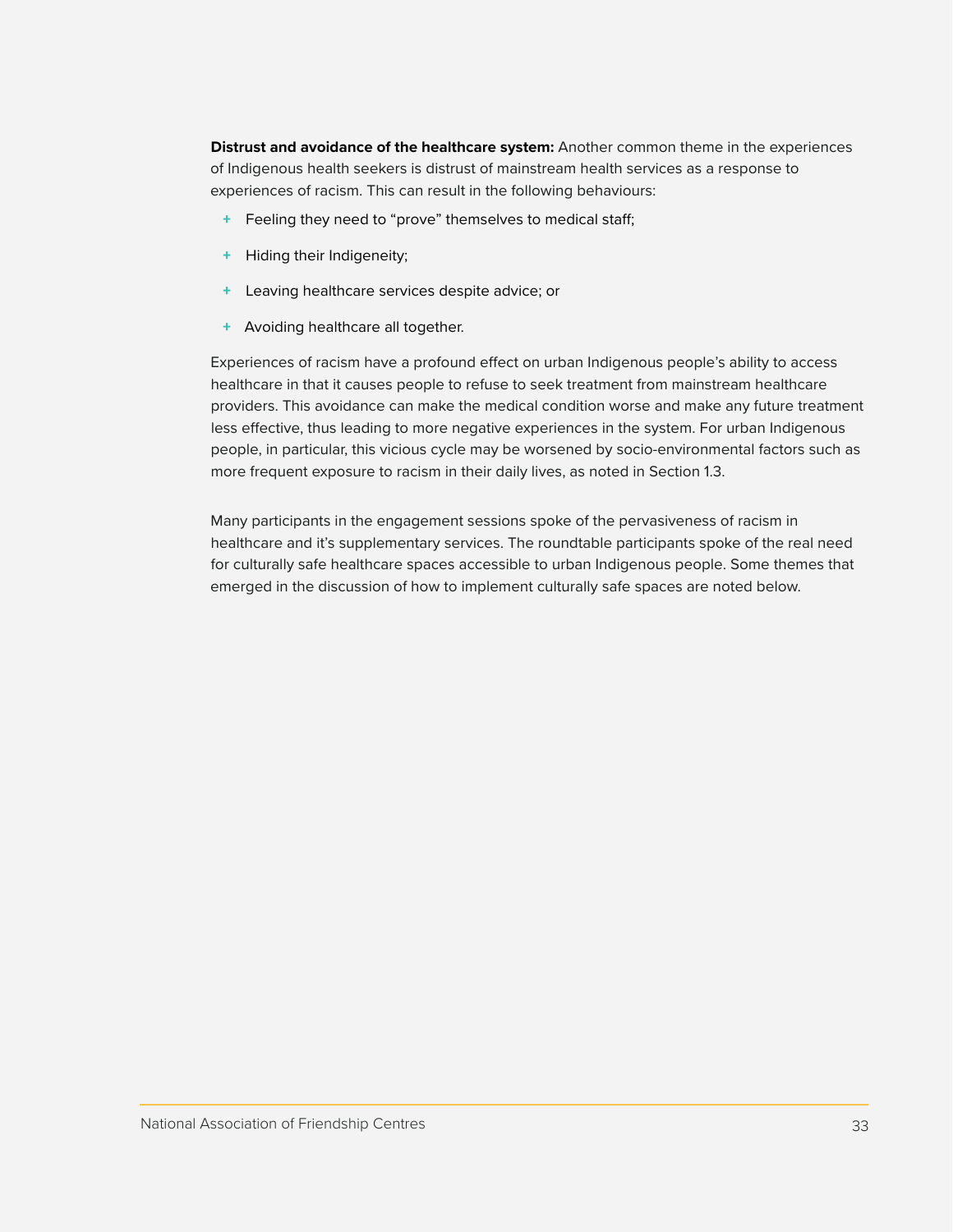## <span id="page-33-0"></span>**3.3 RECOMMENDATIONS FOR STRATEGIES AND SOLUTIONS TO ADDRESS POLICY GAPS**

It is no surprise that Indigenous people's experiences are significantly influenced by non-medical factors and influence whether they will return or continue to use a health service in the future.

Based on the comments from participants in the engagement sessions and the research conducted in this report, we have identified gaps, but also some important strategies and solutions to consider that will address the lack of meaningful recognition of urban Indigenous communities in healthcare policy.

In 2021, the NAFC commissioned a study on research on urban Indigenous people and health care. This study revealed many facilitators of accessing health services for Indigenous people, which included:

- + Traditional healing is highly valued
- + Indigenous led and run health services improves connection and trust
- + Access to culture, opportunity to practice culture and to use culture as health treatment is highly valued by urban Indigenous people
- + Need for culturally safe care is important to facilitate access to health care for urban Indigenous people

Friendship Centres provide many essential services and programs to support urban Indigenous communities in their health and wellness needs, however they are often limited by a lack of recognition and stable and predictable funds to provide health care services and supportive services.

"It is required that Friendship Centres be recognized as Health Services Providers, same as Band Councils, with appropriate funding dollars tied to the services we are giving to our people in urban areas"

*— December session participant*

As this participant suggests, the most effective strategy to end policy biases that discriminate against urban Indigenous people is to recognize community-driven organizations, such as Friendship Centres, as legitimate service providers for urban Indigenous people. On-going funding for the delivery of services and programs to community-driven organizations will increase the availability and affordability of urban based culturally-appropriate care.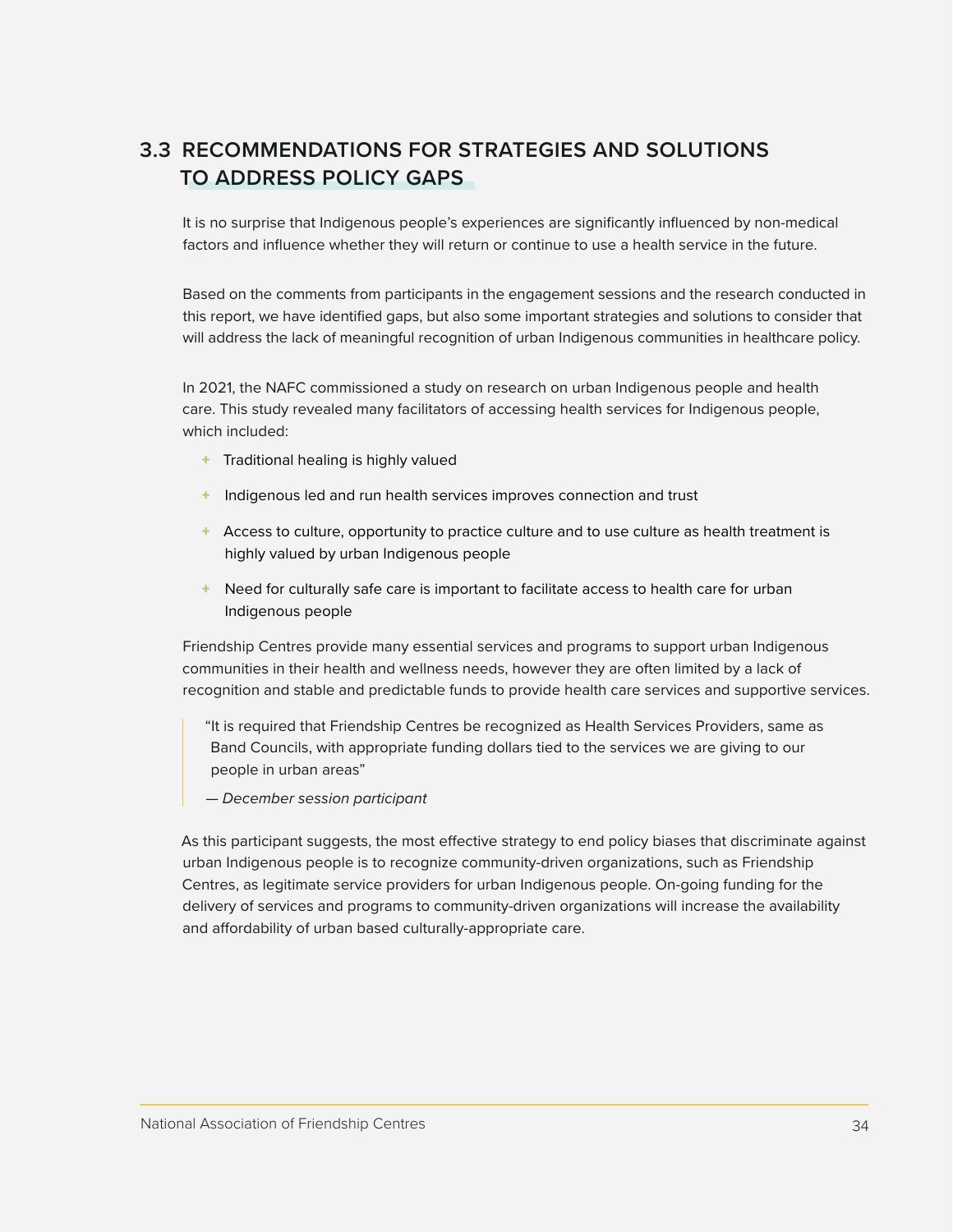One participant discussed an example where integration with traditional Indigenous healing practices helped ease the burden on a limited number of health professionals and increased the availability of culturally appropriate care.

"Over 100 suicides in the region but only 1 mental healthcare worker in the community, working nine to five. One way we've worked around this is to have an Elders support group to offer their services."

 *— December session participant*

Friendship Centres are already filling the gap in transportation needs for Indigenous people. However, as with many of their programs, stable funding is a concern.

"COVID funding from a provincial level in Alberta - increase of funds has allowed a few centres to purchase vans, but if you need to drive someone 5 hrs for an appointment there are additional expenses. Need to ensure there is sustainable funding beyond just one year so they have long-term certainty."

 *— December session participant*

Of course, instead of bringing health seekers to the services, the services can be taken out to those in need using mobile clinics or by making use of telehealth appointments.

"Mobile screening clinics came out of partnerships with Alberta Health Services. Would have been the last people they'd expect to help with culturally appropriate services, but being able to use Friendship Centres as service hubs, with an Elder there and a sharing circle, has been a big help. Particularly applicable to cancer screening."

*— December session participant*

"[Friendship Centre] staff will help people with travel for healthcare, particularly since the Greyhound bus system no longer functions. Especially the cancer types of travel, need more options as a patient for Telehealth so they don't have to travel for a 5 minute visit after travelling for hours."

*— December session participant*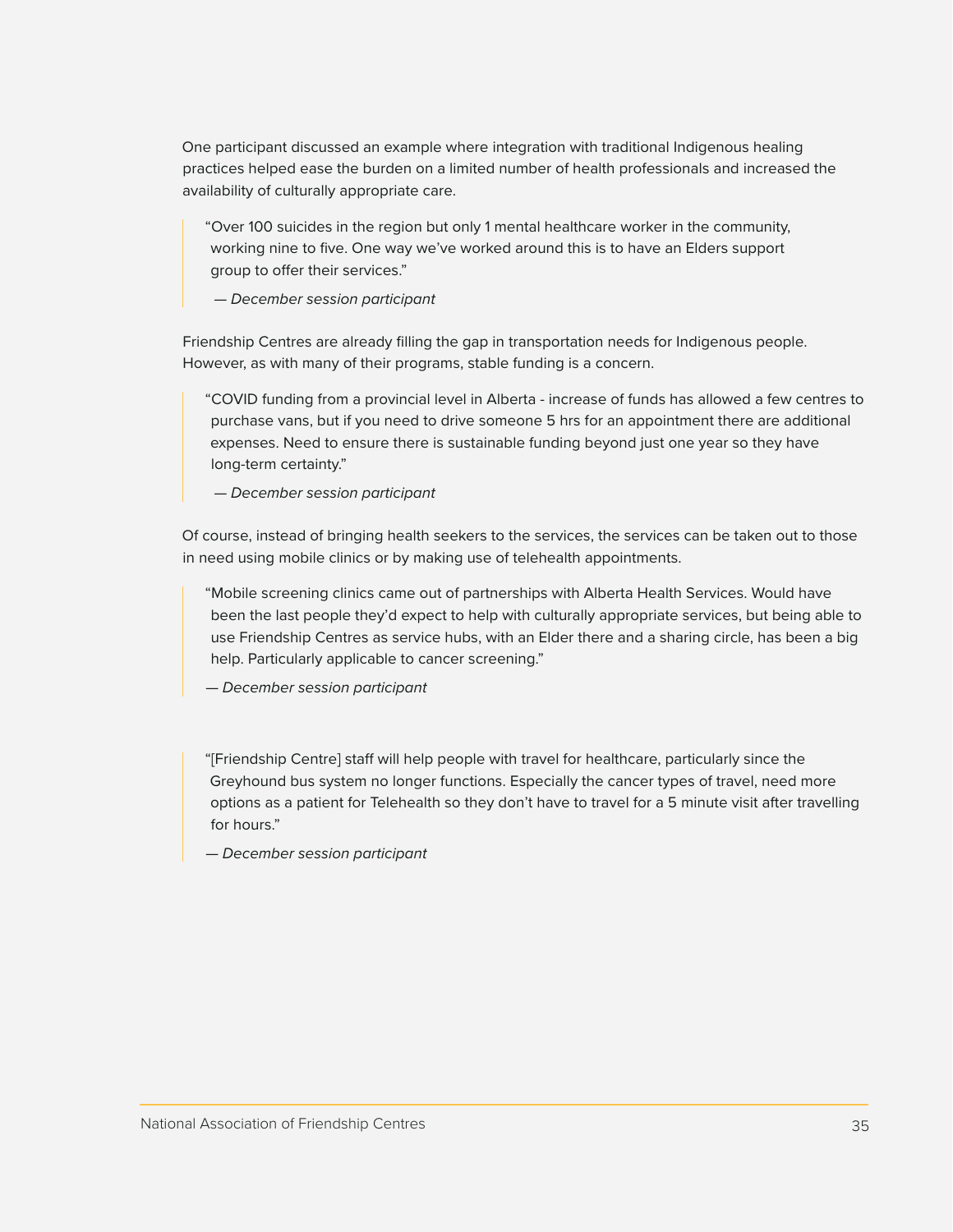<span id="page-35-0"></span>Friendship Centres are often called upon to help their clients understand the healthcare service options that are available to them and support them with making and travelling to those appointments. However, in Quebec and Newfoundland and Labrador, these support services are expanded upon and given more formal recognition as healthcare **Navigators** (NAFC, 2021). Navigators support Indigenous health seekers by acting as guides, translators, supporters, and advocates on their behalf. The role is especially important for people who may live alone or distant from their relatives or community, or for First Nations and Inuit people from remote communities who travel to urban environments to access health services.

"[There is a] hospital in QC that does a project of integration they call it Navigator post. It requires a lot of work and we don't have the resources we always have to ask and ask and beg. We [the Friendship Centre] have trained personnel but need money to pay people"

 *— November session participant*

#### **3.3.1 INDIGENOUS-LED HEALTH SPACES**

"Indigenous people feel like an afterthought. We need to direct our own health."

 *— November session participant*

There were many comments directed at ensuring greater leadership over issues that concerned Indigenous health. The most common theme regarded the need for health services to be delivered in Indigenous spaces, instead of mainstream spaces such as hospitals which may be associated with experiences of personal and intergenerational trauma.

"The local youth group has a mental health worker who comes in once a week. [They] provide support for youth and availability - different from a person in a hospital"

*—December session participant*

#### **3.3.2 INTEGRATION OF INDIGENOUS PEOPLE AND WORLDVIEWS IN HEALTHCARE**

Where health services cannot be delivered in Indigenous spaces, participants suggested greater integration of Indigenous perspectives into service delivery. This included greater recruitment of Indigenous staff in hospitals, not only in medical roles but also providing roles for Indigenous health navigators and Elders.

A particular area of concern was the perception that mainstream health practitioners did not recognize the contribution that the presence of family and community members to the Indigenous healing process.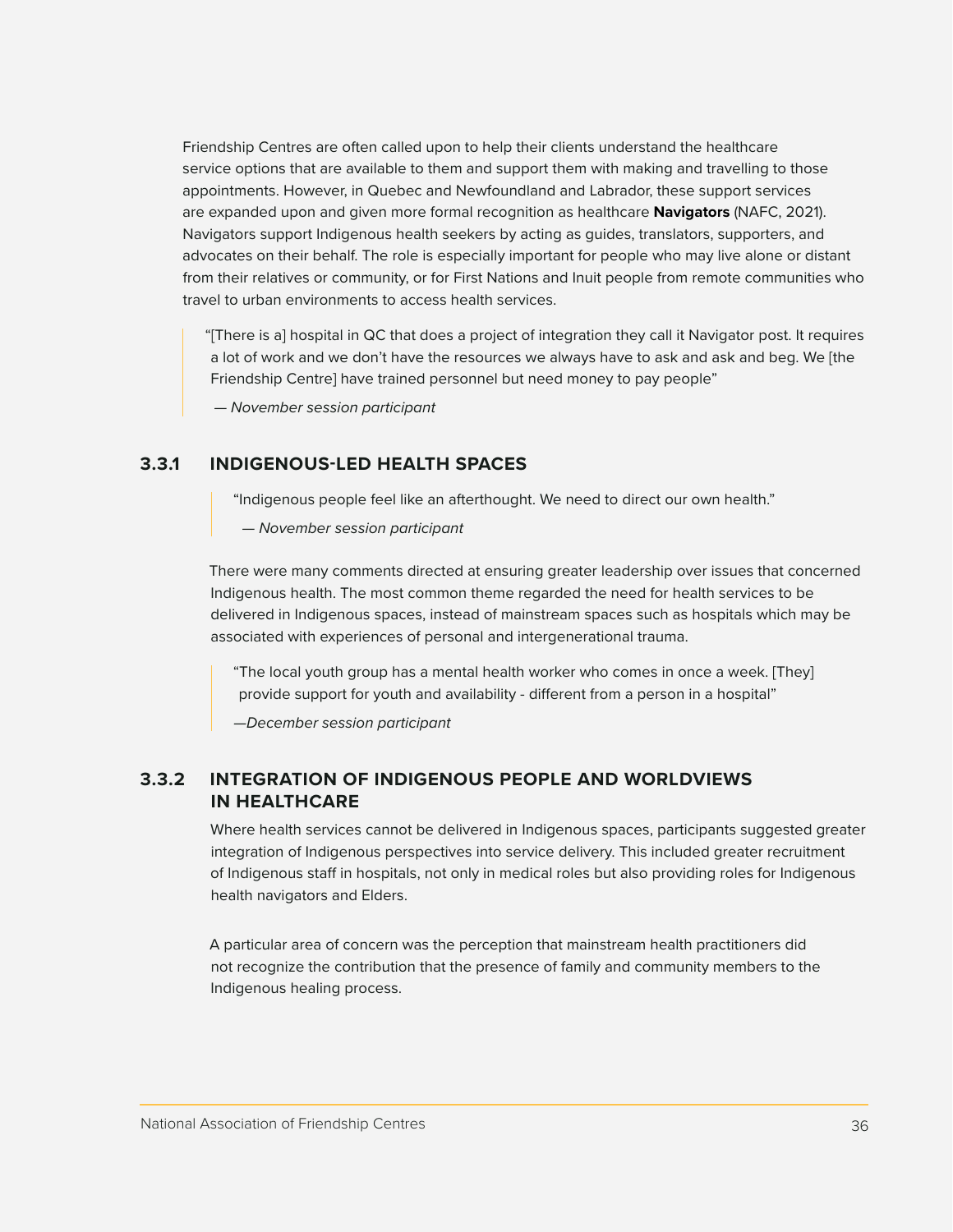<span id="page-36-0"></span>"We need patient and family centered care, connected/community/kin care; having them [family and community connections] involved in the healthcare process and support people through it."

*— December session participant*

**"**The Acute care setting is where people pass away. Western perspectives don't allow for smudging or families or groups to be with the person as they pass"

 *— December session participant*

Although community needs for Indigenous healing services such as medicine bundles (which are not available in mainstream hospitals) were mentioned, most participants advocated for an integrated approach that combines Indigenous and biomedical knowledge.

"A consortium of medical professionals and knowledge holders. This can develop a culturally grounded healthcare apparatus for Indigenous people"

 *— November session participant*

#### **3.3.3 CULTURAL AWARENESS AND EDUCATION**

Participants noted the importance of education in bringing significant change to the healthcare system. Some participants associated manifestations of racism with healthcare providers' lack of knowledge or understanding of Indigenous customs, or an underestimation of the scale of cultural differences.

"[There is a] huge lack of understanding by the people working in healthcare that Indigenous culture is a separate culture, and is different for every area. They seem to believe that Indigenous people don't have a different set of values and worldview. The health community needs to educate themselves that it's a distinct set of cultures."

*— December session participant*

Healthcare is not a simple transaction between provider and client, it is a series of experiences and relationships. Friendship Centres' focus on wraparound services that cover the entire patient experience. They ensure safe access to supplementary services, such as transportation to and from healthcare spaces. Efforts in cultural and anti-racist training for healthcare staff is dampened if an Indigenous person experiences racism in a taxi or bus trip to the hospital. As such, support for extending the concept of "safe spaces" to supplementary services like transportation, is worth serious consideration.

"Ancillary services are experiencing systemic racism issues, such as taxi rides. It's not just a medical issue, it's the whole experience."

*— Participant in the November session*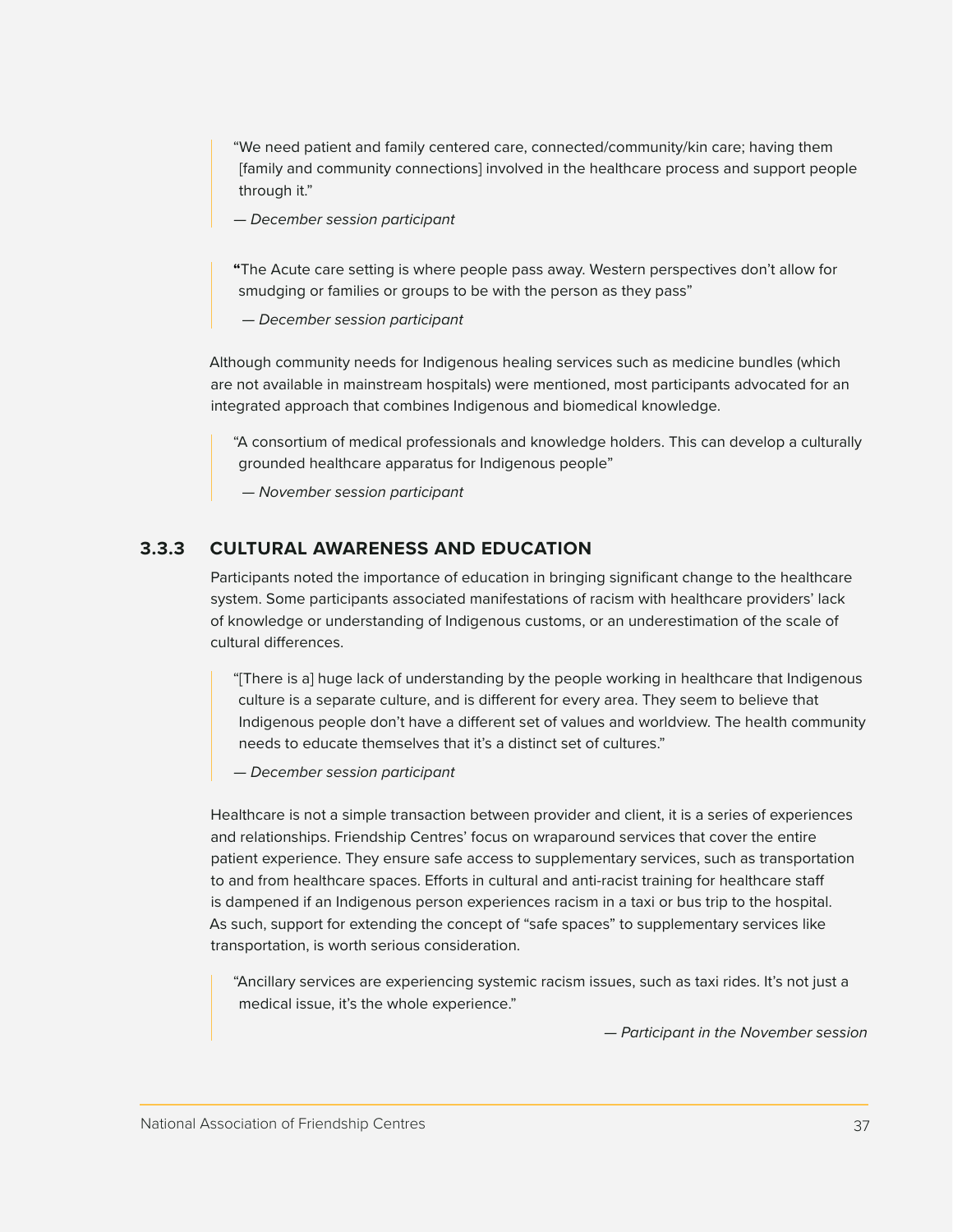#### <span id="page-37-0"></span>**3.3.4 FRIENDSHIP CENTRE-LED EXISTING STRATEGIES AND APPROACHES HELP INCREASE ACCESS TO HEALTH CARE FOR INDIGENOUS PEOPLE IN URBAN SETTINGS**

Regarding current strategies to promote safe spaces in healthcare, several people commented on the role of Friendship Centres as service providers delivering services within the centre or via mobile clinics.

"To address lack of culturally safe programs we are working with the province, along with other agents, to work with doctors to provide services through Friendship Centres (along with Elders) offering in-house services to compliment the Centre's wraparound services"

 *— December session participant*

An example of this integrated model is the Minowé Clinic operating through the Friendship Centre in Val-d'Or, Quebec (NAFC, 2021; Val-d'Or Native Friendship Centre, 2014). The clinic provides culturally appropriate services,, while integrating these services with the Friendship Centre's other programs and support services. Participants also noted the importance of having such Friendship Centres recognized as healthcare service providers, with stable funding on par with band-operated clinics.

The SafeSpace Network program was built as an effective solution to allow urban Indigenous people to report incidents of racism and has been piloted in British Columbia in partnership with Friendship Centres in British Columbia (NAFC, 2021; *Safespace Networks – BCAAFC*, 2021). The program includes an app that allows people to anonymously report their experiences of racism to a system that sits outside of the government or health authority, which holds them accountable. This technology places the power to report discrimination directly into the hands of patients, which is especially important for non-status First Nations and Métis who lack the advocacy of a band government in seeking a just resolution. The NAFC is exploring the opportunity to expand this work nationally.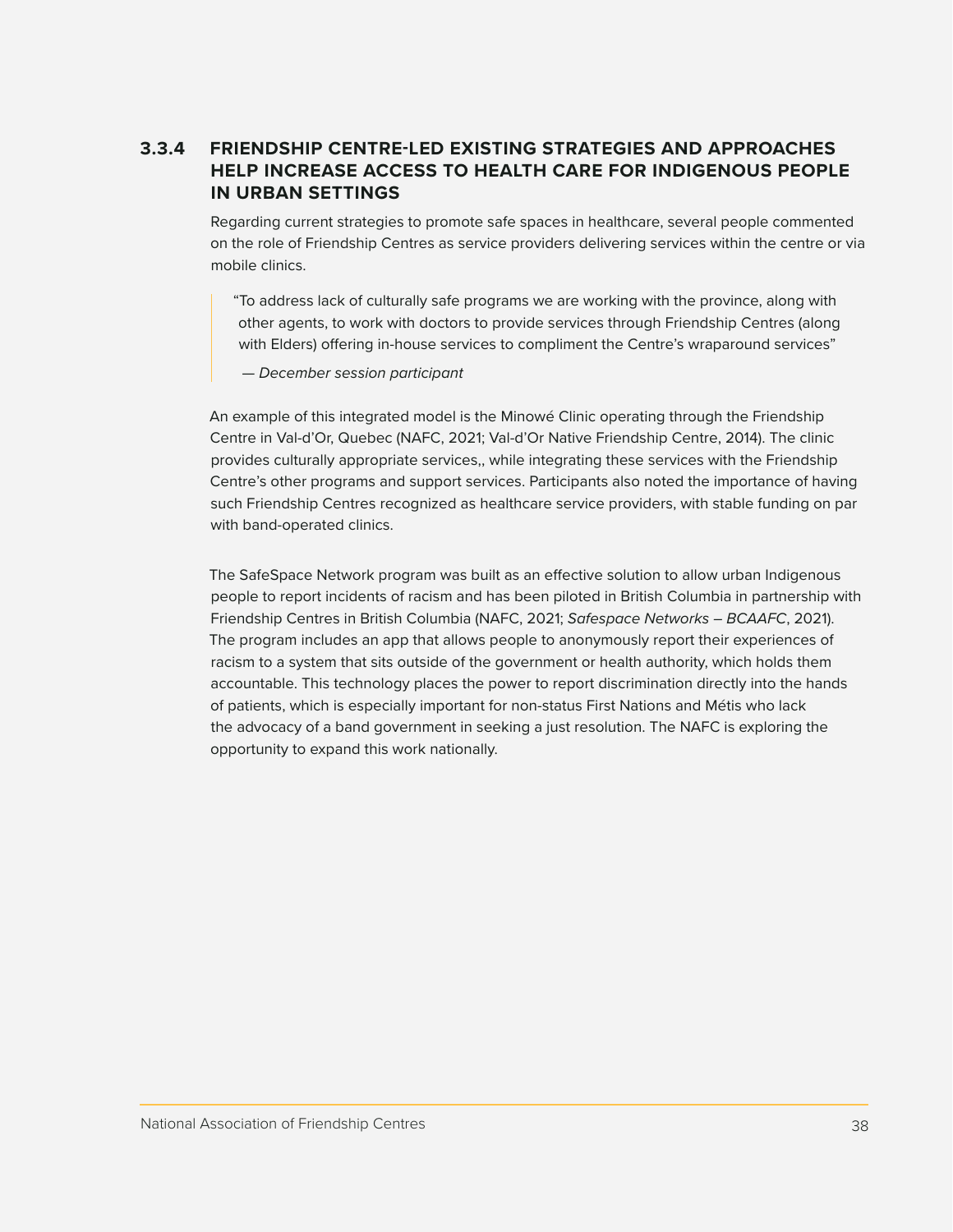## <span id="page-38-0"></span>**3.4 CONCLUSION**

"FCs are workarounds unto themselves - especially if they have medical programs and services."

 *— December session participant*

Urban Indigenous communities will continue to grow. Any legislation developed with respect to Indigenous peoples must ensure that the realities of Indigenous people are centered in the development and implementation of such legislation. At the very least, legislation should not increase gaps in service and make access to culturally relevant and safe health care *more* difficult.

The role of Friendship Centres in supporting the physical, social, mental, and emotional health of urban First Nations, Inuit, and Métis cannot be overstated. Friendship Centres provide key health services, both direct care/treatment and support services, for people whose needs would otherwise go unmet. They fill an important service delivery gap that currently exists for urban Indigenous people.

Friendship Centres achieve this by leveraging the support of the communities that they serve and by innovative "workarounds" and strategies that make the best use of what funding they do have. However, as one participant pointed out; Friendship Centres are workarounds. Because, whether they acknowledge it or not, federal and provincial governments are relying on Friendship Centres to provide care to those who slip through the cracks in distinctions-based policy.

As the Government of Canada considers new legislation (ISC, 2021a) to address service gaps and racism in healthcare, there is an opportunity for a different tactic.

**What if,** instead of being a workaround, Friendship Centres were **acknowledged as full partners and leaders in healthcare delivery** in their communities?

We submit that engaging Friendship Centres, urban Indigenous health service providers, and other urban Indigenous organizations upfront as full-service delivery partners will reduce gaps in healthcare policy and prevent the need for "work around" solutions.

**What if**, instead of solely placing urban Indigenous people within a distinctions-based approach, governments **worked with the Friendship Centres to develop intersectional healthcare policies and services** that were focused on delivering better outcomes for Indigenous individuals and communities?

We submit that being direct and intently including relevant stakeholders, such as Friendship Centres, upfront when developing inclusive and intersectional healthcare policies that consider and are responsive to the diverse needs of Indigenous individuals and their communities, regardless of residency.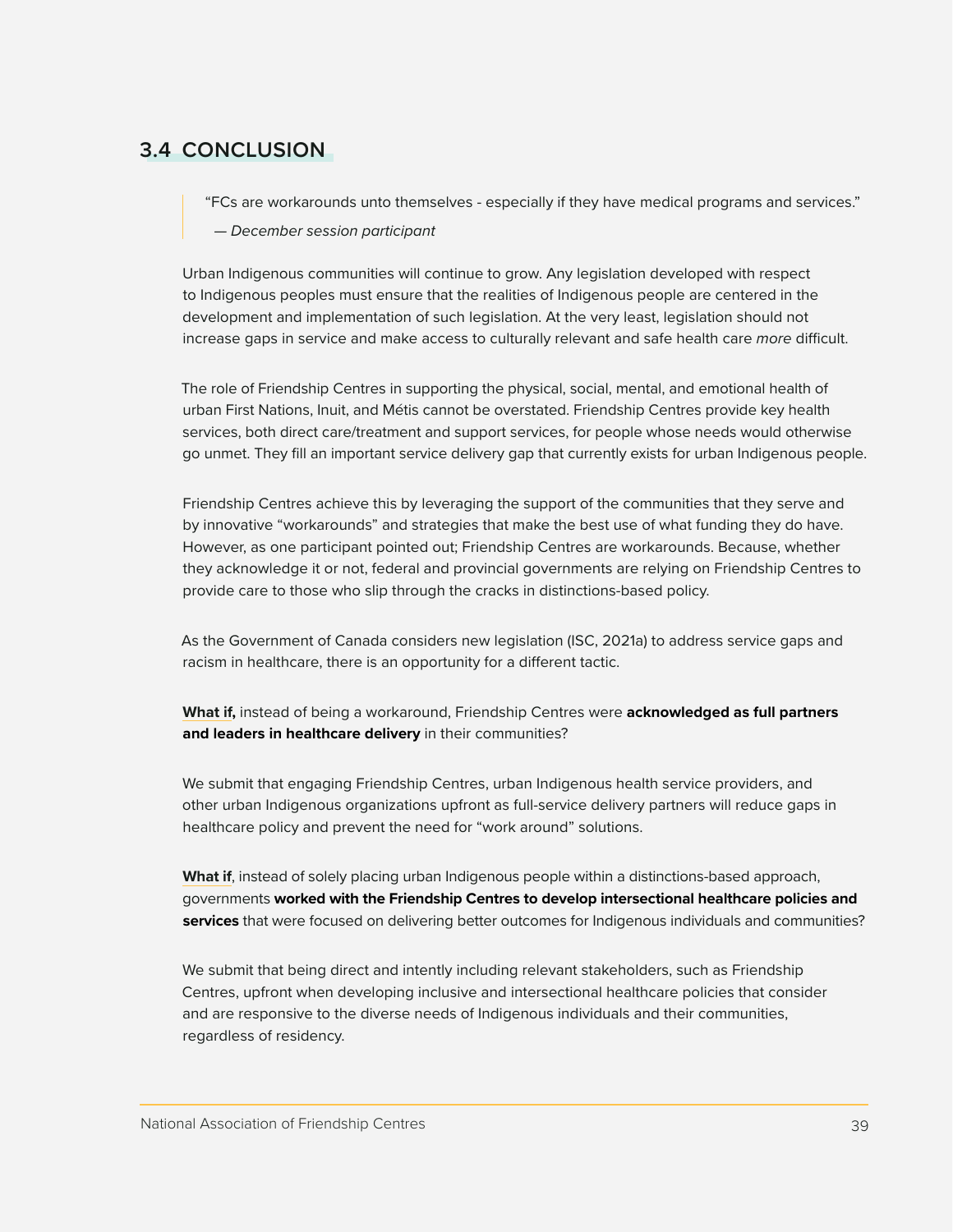

**PART FOUR**

# **Final Considerations**



National Association of Friendship Centres 40 and 20 and 20 and 20 and 20 and 20 and 20 and 20 and 20 and 20 and 20 and 20 and 20 and 20 and 20 and 20 and 20 and 20 and 20 and 20 and 20 and 20 and 20 and 20 and 20 and 20 a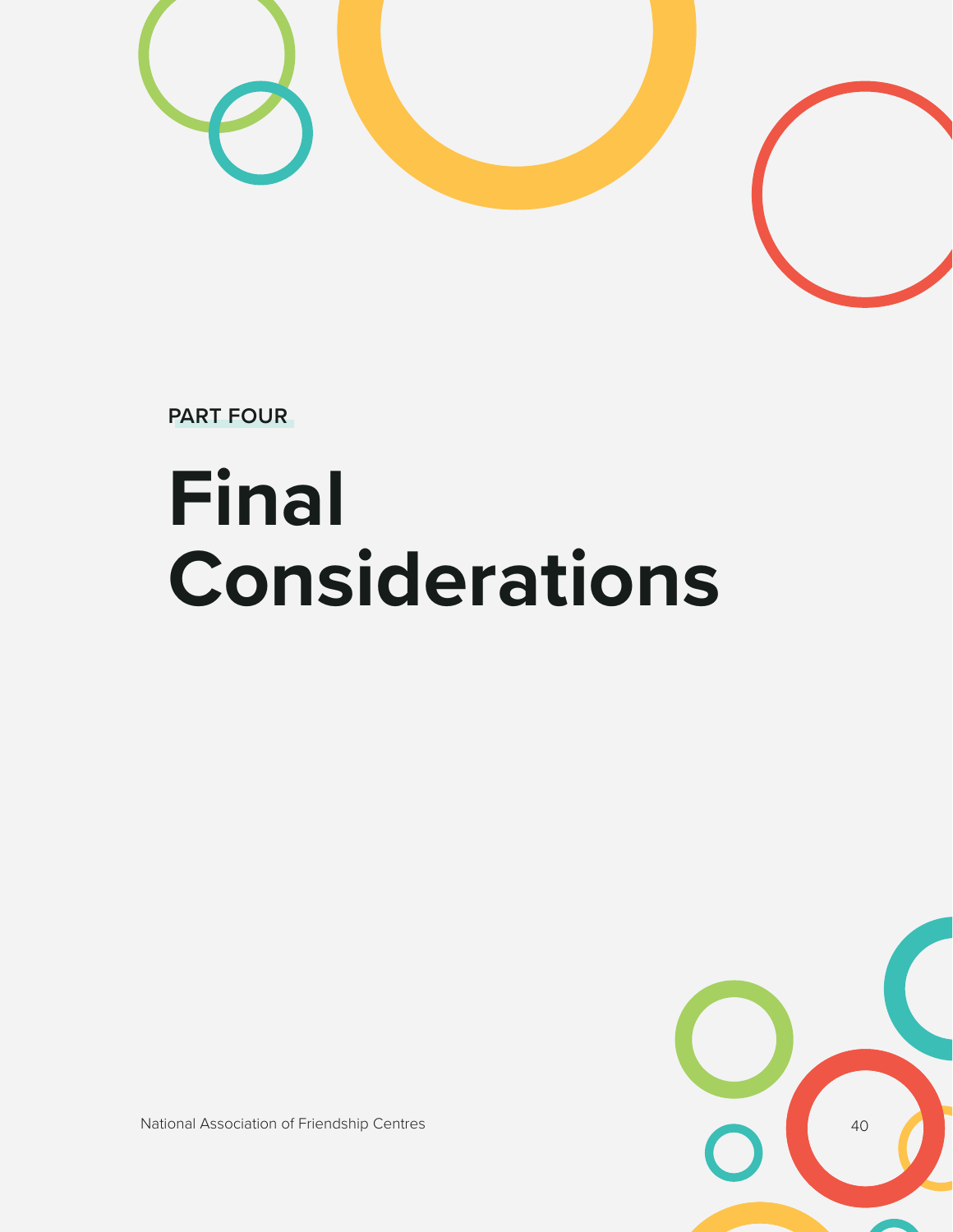# <span id="page-40-0"></span>**4 Final Considerations**

"Intersectionality recognizes that a person's experience will be different than another's based on their particular interplay of race, ethnicity, Indigeneity, gender, class, sexuality, geography, age, and ability, as well as how these intersections encourage systems of oppression and, ultimately, target Indigenous women, girls, and 2SLGBTQQIA people".

*— National Inquiry into Missing and Murdered Indigenous Women and Girls (MMIWG, 2019)*

The Government of Canada has committed to a "distinction-based approach" to co-developing Indigenous health legislation. They also explicitly state that their approach is "guided by the Truth and Reconciliation Commission's Calls to Action [TRC], the United Nations Declaration on the Rights of Indigenous peoples [UNDRIP], [and the] Calls for Justice in the final report of the National Inquiry into Missing and Murdered Indigenous Women and Girls [MMIWG]."

However, TRC Call to Action 20 calls for governments to recognize the "distinct health needs of the Métis, Inuit, and off-reserve Aboriginal peoples" (TRC, 2015).. In addition, Article 24.1 of UNDRIP calls upon states to ensure Indigenous individuals have equal access rights to the "enjoyment of the highest attainable standard of physical and mental health" (United Nations [General Assembly], 2007). The federal government's past interpretation of the distinct rights afforded to First Nations, Inuit, and Métis makes access to some healthcare services dependent upon residence, which we believe impacts urban Indigenous people's right of equal access to high standards of health. Future distinctions-based policies, that place an individual's residence or affiliation with an Indigenous government above their healthcare needs, is contrary to the guiding principles represented by UNDRIP and the TRC and will exacerbate jurisdictional conditions that impact Indigenous health.

The MMIWG Inquiry advocated for an intersectional approach to developing policies that effects First Nations, Inuit, and Métis people in Canada (MMIWG, 2019). An intersectional approach requires an understanding of how the context and environment of where Indigenous people live is just as important as addressing the distinct circumstances and interests of First Nations, Inuit, and Métis people. This is especially true with regards to tackling racism. Racism is an unfortunately common experience for Indigenous people, and frequent and pervasive racism is a facet of everyday life for urban Indigenous people. The effects of racism on their health and their relationship to the healthcare system must be addressed in any attempt to decolonize the healthcare system.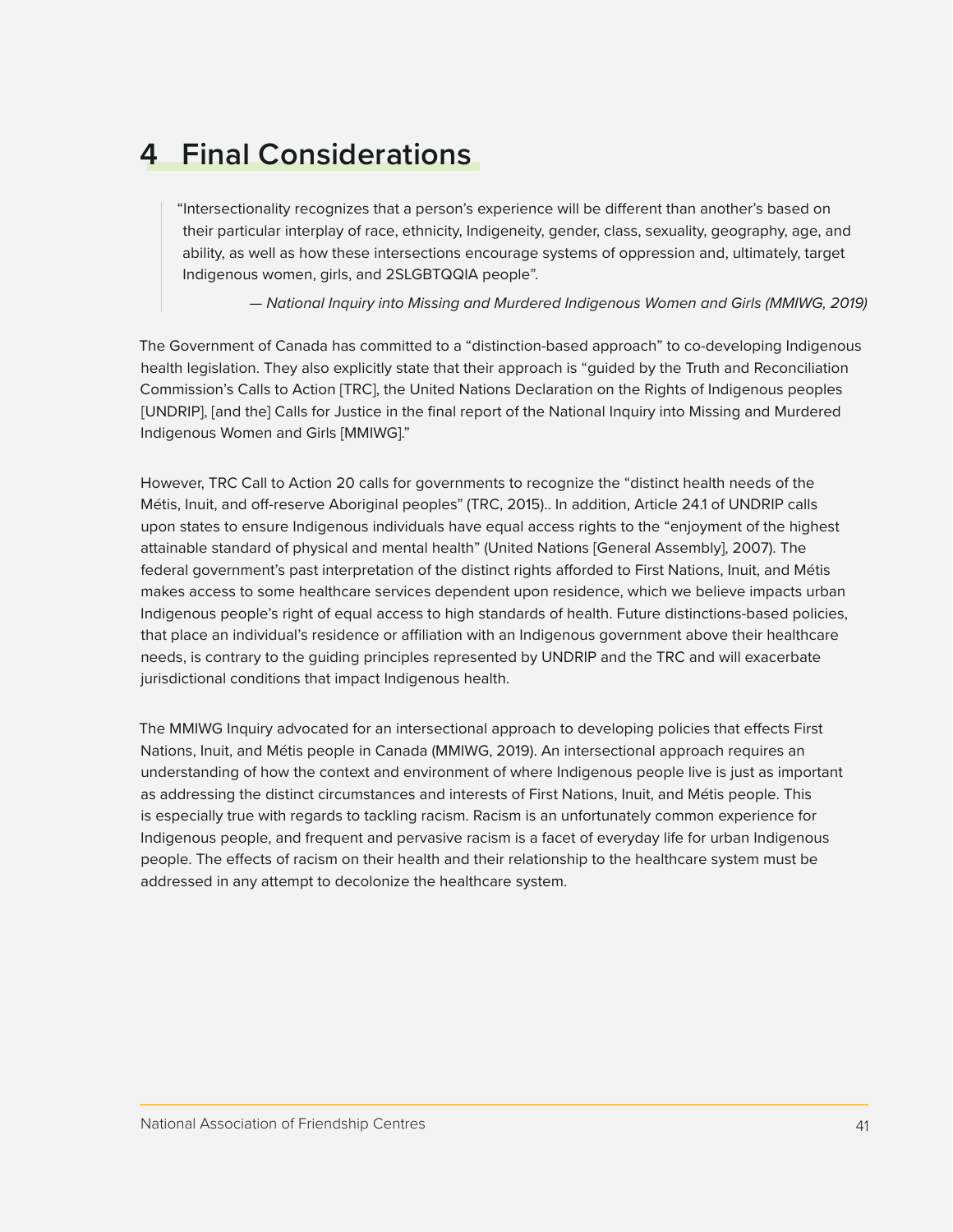#### **The Government of Canada describes its co-development of distinction-based health legislation (ISC, 2021a) as an opportunity to:**

- establish overarching principles as the foundation of federal health services for Indigenous peoples;
- + support the transformation of health service delivery through collaboration with Indigenous organizations in the development, provision and improvement of services to increase Indigenousled health service delivery; and
- + continue to advance the Government of Canada's commitment to reconciliation and a renewed nation-to-nation, Inuit-Crown and government-to-government relationship with Indigenous peoples based on the recognition of rights, respect, cooperation and partnership.

As over half of the Indigenous population in Canada live in urban areas, any effective principles for guiding federal health services must reflect this fact and consider the lived experiences of these people. From synthesizing the insights from those working to provide frontline services to urban Indigenous people, we propose that one example of an **overarching principle** to guide federal health services should be:

"Access to health services that are culturally relevant on a non-discrimination, status-inclusive basis whether, on reserve or off reserve and regardless of race, Indigenous identity or gender identity"

As an example of service delivery without discrimination on the basis of Indigenous identity is the National Association of Friendship Centres and their members who have over a half century and decades of experience providing services to Indigenous people. Their approach is intersectional by design and respects the needs and cultures of First Nations, Inuit, and Métis health seekers, without being limited by these distinctions.

Friendship Centres deliver holistic services to urban Indigenous people by developing strong, collaborative relationships within their communities and across the country. The NAFC are leaders in building partnerships with Indigenous, non-Indigenous, and governmental organizations.

Although urban areas of Canada have some of the best medical and allied health care services in the world, Indigenous people living in urban areas are experiencing barriers in accessing these services. Health legislation that affects the lives and rights of Indigenous peoples must include consideration of and include Indigenous people who live in urban settings.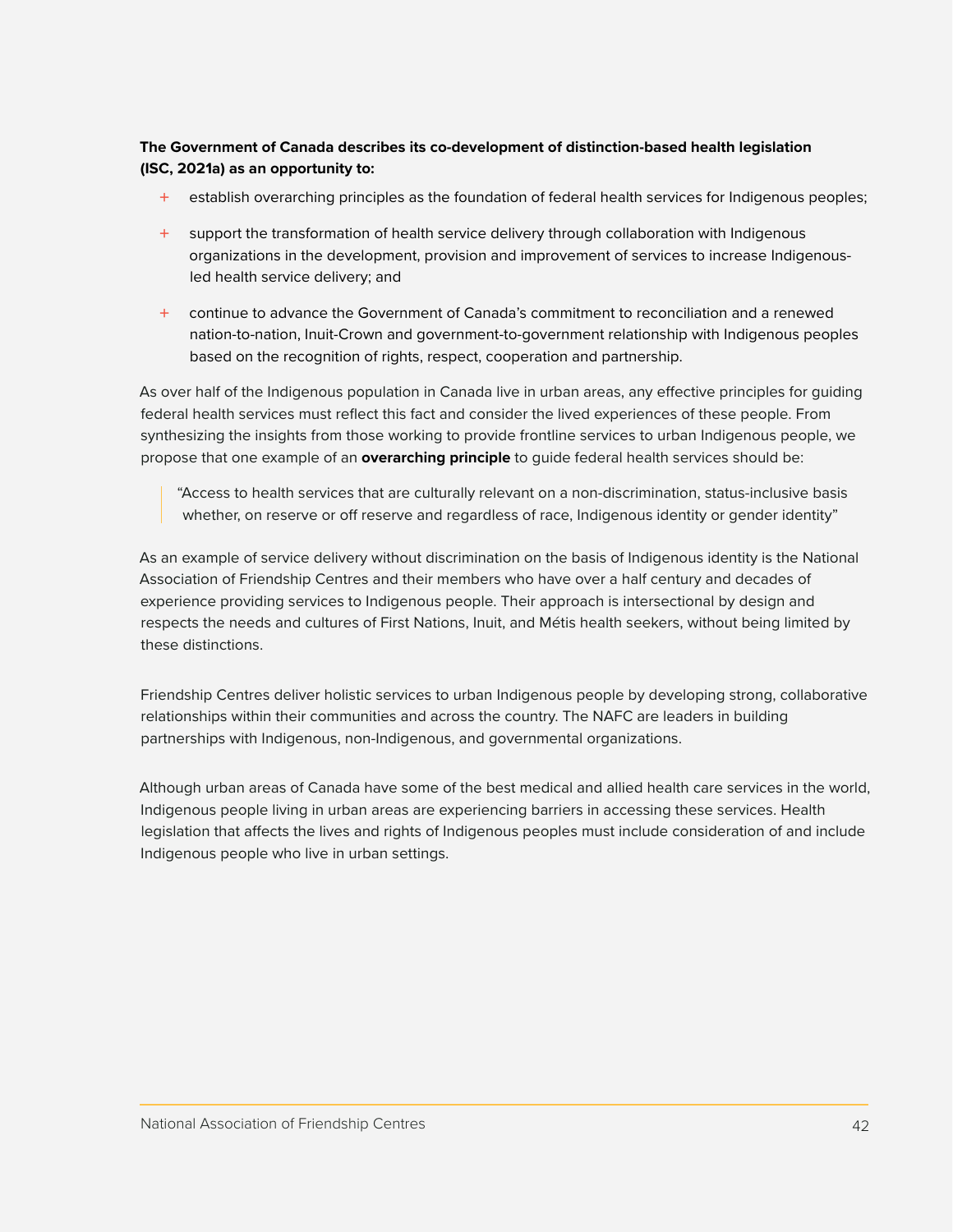

# **References**

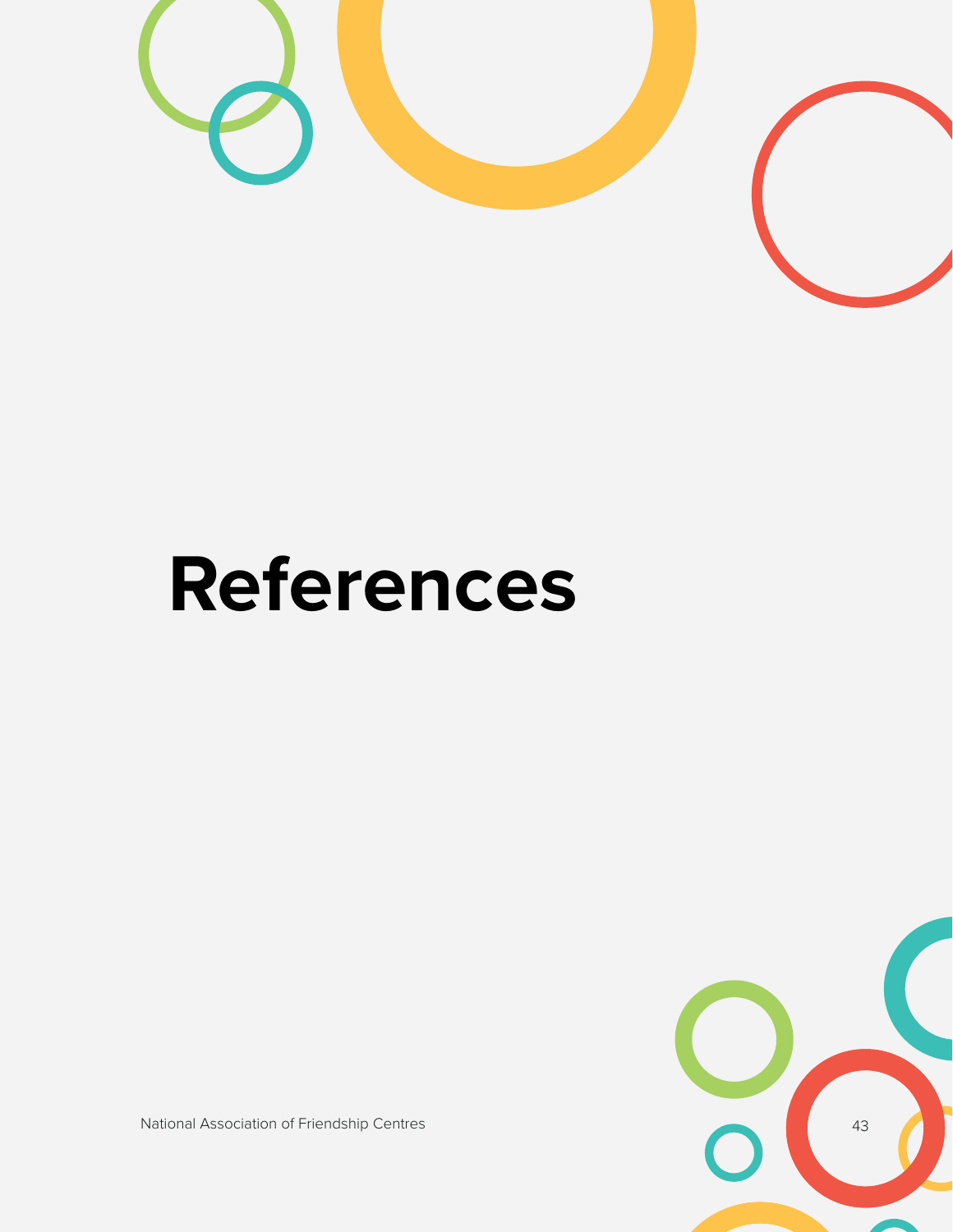## <span id="page-43-0"></span>**References**

- Behrend, R., Forsyth, J., & Giroux, Y. (2021). Federal Spending on First Nations and Inuit Health Care. Office Of The Parliamentary Budget Officer. https://www.pbo-dpb.gc.ca/en/blog/news/RP-2122-005-S--federalspending-first-nations-inuit-health-care--depenses-federales-soins-sante-premieres-nations-inuits
- Benoit, A., Cotnam, J., O'Brien-Teengs, D., Greene, S., Beaver, K., Zoccole, A., & Loutfy, M. (2019). Racism Experiences of Urban Indigenous Women in Ontario, Canada: "We All Have That Story That Will Break Your Heart." International Indigenous Policy Journal, 10(2), 1–27. https://doi.org/10.18584/iipj.2019.10.2.1
- First Nations Child and Family Caring Society of Canada et al v. Attorney General of Canada (for the Minister of Indian and Northern Affairs Canada), (Canadian Human Rights Tribunal January 26, 2016). https://fncaringsociety.com/sites/default/files/2016\_chrt\_2\_access\_0.pdf
- Canel-Çınarbaş, D., & Yohani, S. (2019). Indigenous Canadian university students' experiences of microaggressions. International Journal for the Advancement of Counselling, 41(1), 41–60. https://doi.org/10.1007/s10447-018-9345-z
- Clark, D. A., Kleiman, S., Spanierman, L. B., Isaac, P., & Poolokasingham, G. (2014). "Do you live in a teepee?" Aboriginal students' experiences with racial microaggressions in Canada. Journal of Diversity in Higher Education, 7(2), 112. https://doi.org/10.1037/a0036573
- Collier, B. (2020). Services for Indigenous People Living in Urban Areas (Background Paper) (Library of Parliament Background Paper No. 2020-66-E). Parliamentary Information and Research Service. https:// lop.parl.ca/staticfiles/PublicWebsite/Home/ResearchPublications/BackgroundPapers/PDF/2020-66-e.pdf
- Environics Institute. (2010). Urban Aboriginal Peoples Study: Main Report. Environics Institute. https://www. uaps.ca/wp-content/uploads/2010/04/UAPS-FULL-REPORT.pdf
- First Nations Child and Family Caring Society of Canada. (2014). Jordan's Principle: A brief history. https:// fncaringsociety.com/sites/default/files/Jordan's%20Principle%20Information%20Sheet.pdf
- Constitution Act,1982, being Schedule B to the Canada Act 1982 (UK), § 91 (24) (1982). Retrieved from: https://laws-lois.justice.gc.ca/eng/const/index.html

Canada Health Act, c. C-6 R,S.C. (1985). Retrieved from: https://laws-lois.justice.gc.ca/eng/acts/c-6/page-1.html

Indian Act, c. I-5 R.S.C (1985). Retrieved from: https://laws-lois.justice.gc.ca/eng/acts/i-5/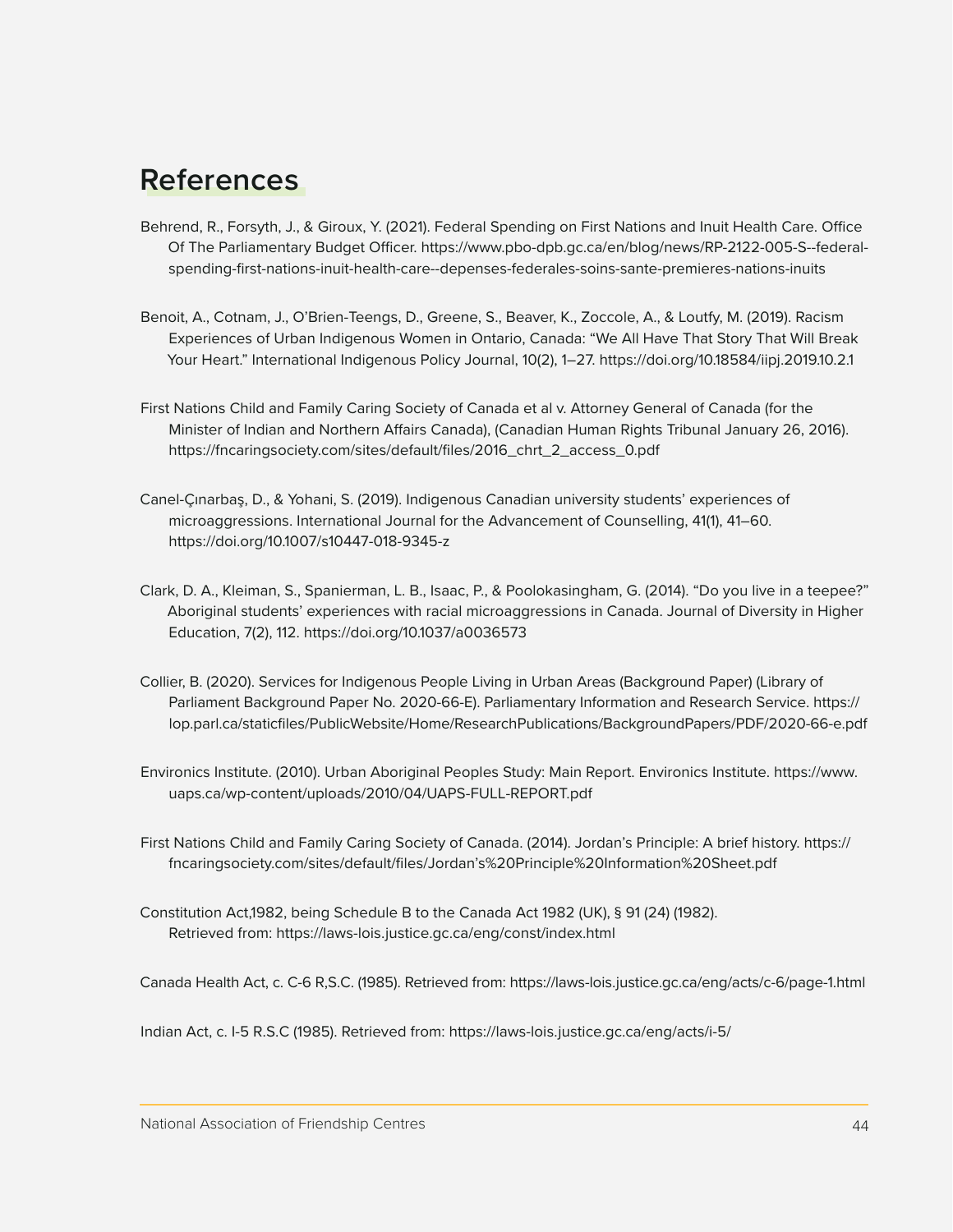- Halseth, R., & Murdock, L. (2020). Supporting Indigenous self-determination in health: Lessons learned from a review of best practices in health governance in Canada and Internationally . National Collaborating Centre for Aboriginal Health. https://www.nccih.ca/Publications/Lists/Publications/ Attachments/317/Ind-Self-Determine-Halseth-Murdoch-EN-web-2020-12-02.pdf
- Indigenous Services Canada [ISC]. (2011, November 15). Surveys on Indigenous Peoples. https://www.sac-isc.gc.ca/eng/1321384019753/1605196725394#vivanthors1
- Indigenous Services Canada [ISC]. (2017, July 21). Timeline: Jordan's Principle and First Nations child and family services. https://www.sac-isc.gc.ca/eng/1500661556435/1533316366163
- Indigenous Services Canada [ISC]. (2020a, February 25). Submit a request under Jordan's Principle. https:// www.sac-isc.gc.ca/eng/1568396296543/1582657596387#sec2
- Indigenous Services Canada [ISC]. (2020b, March 8). Honouring Jordan River Anderson. https://www.sac-isc.gc.ca/eng/1583703111205/1583703134432
- Indigenous Services Canada [ISC]. (2020c, March 25). Indigenous Community Support Fund. https://www.sac-isc.gc.ca/eng/1585189335380/1585189357198
- Indigenous Services Canada [ISC]. (2021, January 28). Co-developing distinctions-based Indigenous health legislation. https://www.sac-isc.gc.ca/eng/1611843547229/1611844047055
- Kennedy, B., & Nolen, S. (2021, January 23). Toronto's Indigenous population largely overlooked in COVID-19 vaccine plans, doctors who work with them say. The Toronto Star. https://www.thestar.com/ news/gta/2021/01/23/torontos-indigenous-population-largely-overlooked-in-covid-19-vaccine-plansdoctors-who-work-with-them-say.html
- Lavallee, T. L. (2005). Honouring Jordan: Putting First Nations children first and funding fights second. Paediatrics & Child Health, 10(9), 527–529. https://doi.org/10.1093/pch/10.9.527
- Lavoie, J. (2011). The Aboriginal health legislation and policy framework in Canada. National Collaborating Centre for Indigenous Health. https://www.nccih.ca/docs/context/FS-HealthLegislationPolicy-Lavoie-Gervais-Toner-Bergeron-Thomas-EN.pdf
- Lavoie, J. G. (2018). Medicare and the care of First Nations, Métis and Inuit. Health Economics, Policy and Law, 13(3–4), 280–298. https://doi.org/10.1017/S1744133117000391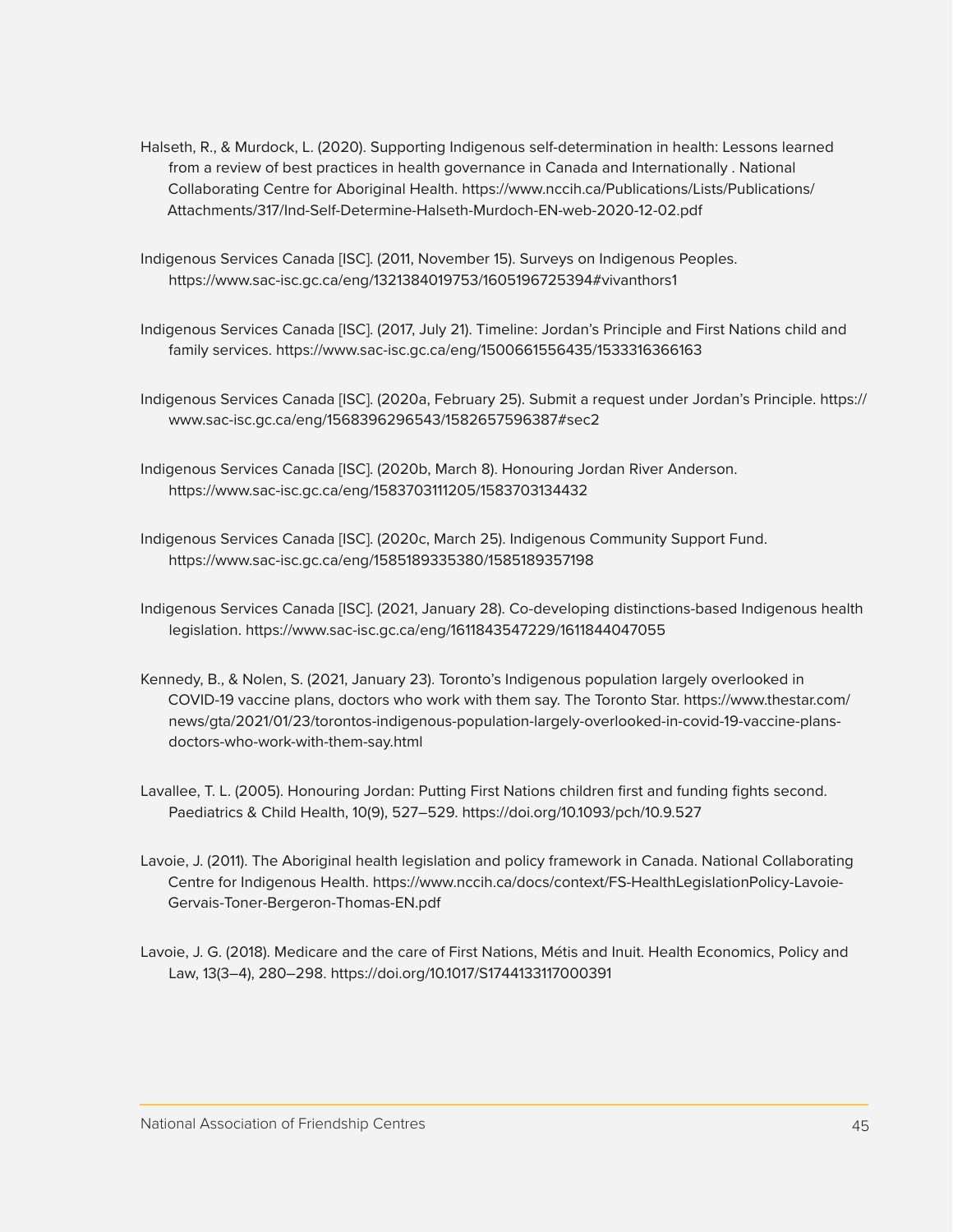- Maan Alhmidi. (2021, January). Ottawa advocating to prioritize vaccines for Indigenous people: Miller | CTV News. https://www.ctvnews.ca/health/coronavirus/ottawa-advocating-to-prioritize-vaccines-forindigenous-people-miller-1.5275061
- Mason, C., Mchugh, T.-L., Strachan, L., & Boule, K. (2018). Urban indigenous youth perspectives on access to physical activity programmes in Canada. Qualitative Research in Sport, Exercise and Health, 11, 1–16. https://doi.org/10.1080/2159676X.2018.1514321
- National Association of Friendship Centres [NAFC]. (2020a). Submission to the Special Rapporteur on Indigenous Rights: National Association of Friendship Centres. https://www.ohchr.org/Documents/ Issues/IPeoples/SR/COVID-19/IndigenousCSOs/CANADA\_NationalAssociation\_of\_Friendship\_ Centres\_NAFC.pdf
- National Association of Friendship Centres [NAFC]. (2020b). Urban Indigenous Forum: Addressing Systemic Racism in Healthcare: National Association of Friendship Centres. https://nafc.ca/downloads/ updated-urban-indigenous-forum-i-report-oct-2021.pdf
- National Association of Friendship Centres [NAFC]. (2021). Urban Indigenous Forum: Taking Action Against Systemic Racism in Healthcare. National Association of Friendship Centres. https://nafc.ca/downloads/ urban-indigenous-forum-ii-taking-action-final-report.pdf
- National Inquiry into Missing and Murdered Indigenous Women and Girls [MMIWG] (2019). Reclaiming power and place: The final report of the National Inquiry into Missing and Murdered Indigenous Women and Girls https://www.mmiwg-ffada.ca/final-report/
- Nelson, S. E. (2019). "They Seem to Want to Help Me": Health, Rights, and Indigenous Community Resurgence in Urban Indigenous Health Organizations [PhD Thesis]. University of Toronto. https://hdl.handle.net/1807/95932
- Office of Audit and Evaluation, Health Canada, & Public Health Agency of Canada. (2017). Evaluation of Health Canada's First Nations and Inuit Supplementary Health Benefits (Non-Insured Health Benefits) Program 2009-2010 to 2014-2015. https://www.canada.ca/en/health-canada/corporate/about-healthcanada/accountability-performance-financial-reporting/evaluation-reports/2009-2010-2014-2015-firstnations-inuit-suplementary-health-benefits-program.html
- Paradies, Y. C., & Cunningham, J. (2012). The DRUID study: Exploring mediating pathways between racism and depressive symptoms among Indigenous Australians. Social Psychiatry and Psychiatric Epidemiology, 47(2), 165–173. https://doi.org/10.1007/s00127-010-0332-x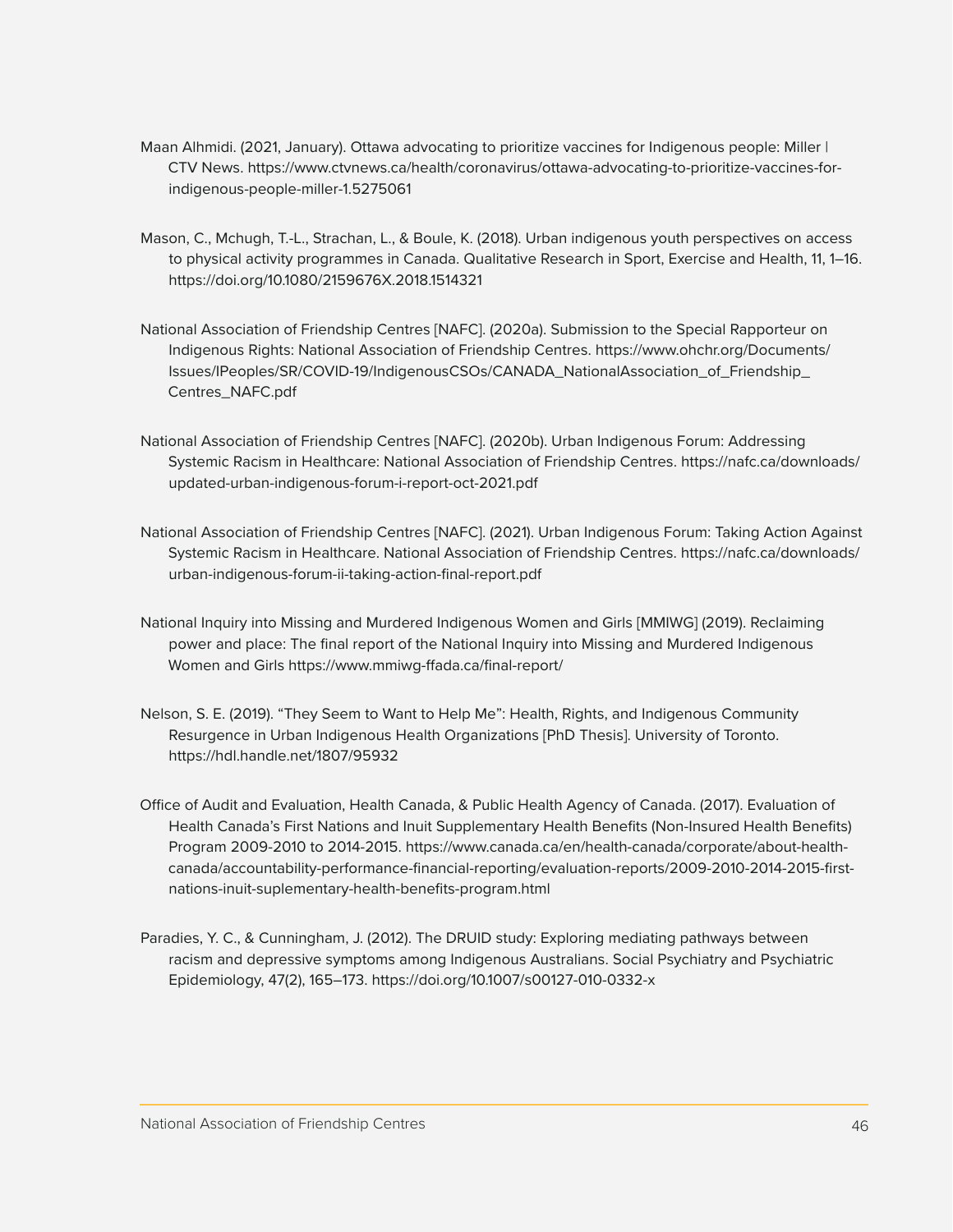- Public Health Agency of Canada [PHAC]. (2020, December 18). Canada's COVID-19 Immunization Plan: Saving Lives and Livelihoods. https://www.canada.ca/en/public-health/services/diseases/2019-novelcoronavirus-infection/canadas-reponse/canadas-covid-19-immunization-plan.html
- Rotondi, M. A., O'Campo, P., O'Brien, K., Firestone, M., Wolfe, S. H., Bourgeois, C., & Smylie, J. K. (2017). Our Health Counts Toronto: Using respondent-driven sampling to unmask census undercounts of an urban indigenous population in Toronto, Canada. BMJ Open, 7(12), e018936. https://doi.org/10.1136/ bmjopen-2017-018936
- Canada, Royal Commission on Aboriginal Peoples [RCAP]. (1993). Aboriginal Peoples in Urban Centres: Report of the National Round Table on Aboriginal Urban Issues. https://data2.archives.ca/rcap/pdf/rcap-450.pdf
- Royal Commission on Aboriginal Peoples [RCAP]. (1996). Report of the royal commission on aboriginal peoples: Renewal: A Twenty-Year Commitment (Vol. 5). https://www.bac-lac.gc.ca/eng/discover/ aboriginal-heritage/royal-commission-aboriginal-peoples/Pages/final-report.aspx

Safespace Networks – BCAAFC. (2021, January). https://bcaafc.com/safespace-sharing/

- Senese, L. C., & Wilson, K. (2013). Aboriginal urbanization and rights in Canada: Examining implications for health. *Social Science & Medicine*, *91*, 219–228. https://doi.org/10.1016/j.socscimed.2013.02.016
- Sinha, V., Sheppard, C., & Gunnarsson, M. (2021). Substantive Equality and Jordan's Principle: Challenges and Complexities*. Journal of Law and Social Policy*, *35*, 21-43. https://digitalcommons.osgoode.yorku.ca/jlsp/vol35/iss1/2
- Snyder, M., Wilson, K., & Whitford, J. (2015). Examining the urban Aboriginal policy gap: Impacts on service delivery for mobile urban Aboriginal peoples in Winnipeg, Canada. *Aboriginal Policy Studies*, *5*(1). https://doi.org/10.5663/aps.v5i1.23259
- *Evidence—HESA (43-1)—No. 14—House of Commons of Canada*, House of Commons, 43rd Parliament (2020) (testimony of Standing Committee on Health). https://www.ourcommons.ca/DocumentViewer/ en/43-1/HESA/meeting-14/evidence
- Statistics Canada. (2017a, October 25). *Statistics Canada, 2016 Census of Population, Statistics Canada Catalogue no. 98-400-X2016154.* https://www12.statcan.gc.ca/census-recensement/2016/dp-pd/dt-td/ index-eng.cfm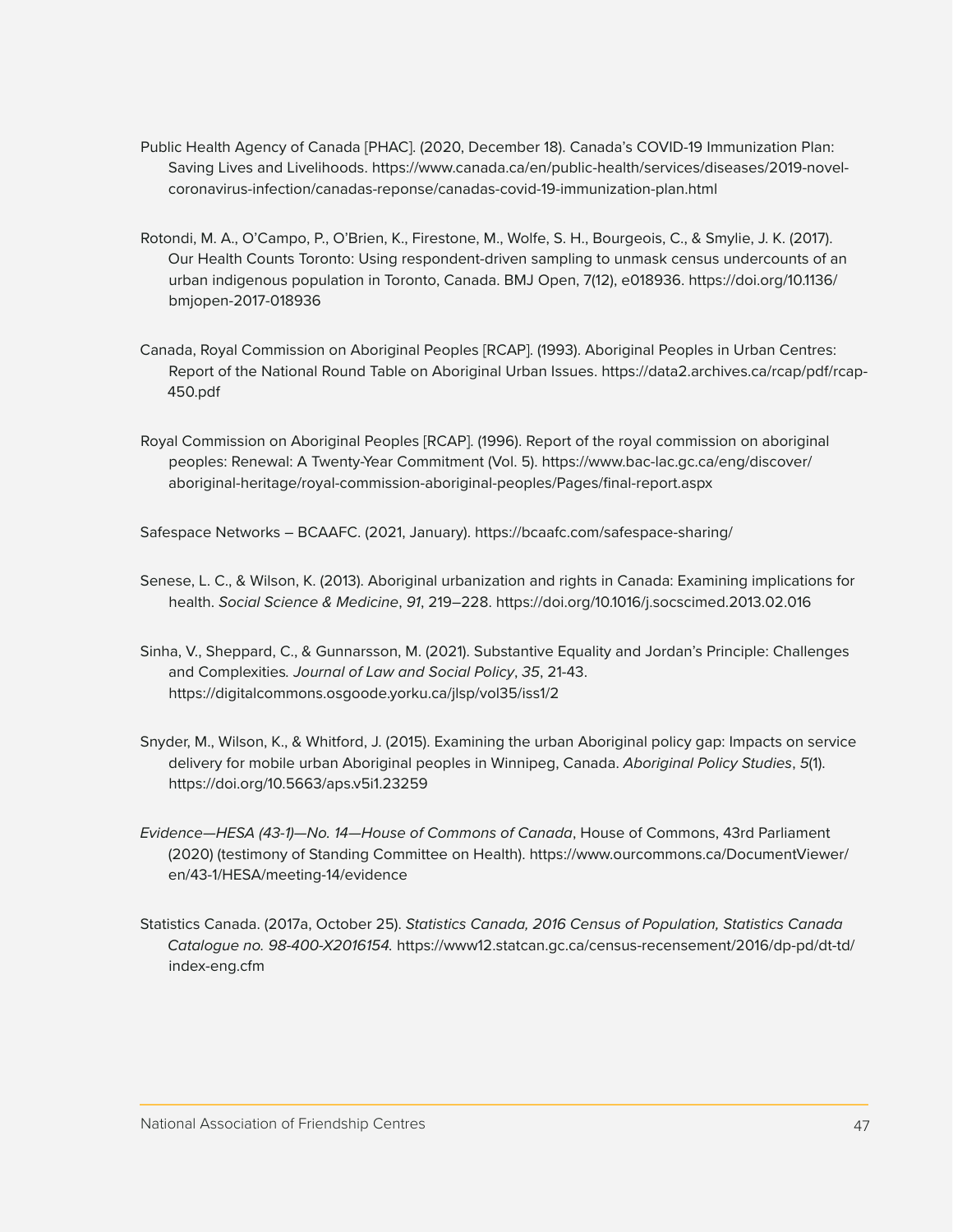- Statistics Canada. (2017b, October 25). *The Daily Aboriginal peoples in Canada: Key results from the 2016 Census*. https://www150.statcan.gc.ca/n1/daily-quotidien/171025/dq171025a-eng.htm
- Statistics Canada. (2017c, November 29). *Statistics Canada, 2016 Census of Population, Statistics Canada Catalogue no. 98-400-X2016265.* https://www12.statcan.gc.ca/census-recensement/2016/dp-pd/dt-td/ index-eng.cfm
- Statistics Canada. (2018, March 28). *Statistics Canada, 2016 Census of Population, Statistics Canada Catalogue no. 98-400-X2016171*. https://www12.statcan.gc.ca/census-recensement/2016/dp-pd/dt-td/ index-eng.cfm
- Daniels v. Canada (Indian Affairs and Northern Development), [2016] 1 SCR 99 (Supreme Court of Canada 2016). https://scc-csc.lexum.com/scc-csc/scc-csc/en/item/15858/index.do
- Truth and Reconciliation Commission of Canada [TRC]. (2015). *Truth and Reconciliation Commission of Canada: Calls to Action*. http://trc.ca/assets/pdf/Calls\_to\_Action\_English2.pdf
- Turpel-Lafond, M. (2020). *In plain sight: Addressing Indigenous-specific racism and discrimination in BC health care*. Addressing Racism Review. https://engage.gov.bc.ca/app/uploads/sites/613/2020/11/In-Plain-Sight-Full-Report.pdf
- United Nations (General Assembly). (2007). *United Nations Declaration on the Rights of Indigenous Peoples*. https://www.un.org/esa/socdev/unpfii/documents/DRIPS\_en.pdf
- Urban Aboriginal Knowledge Network. (2012). *Literature review on urban Aboriginal peoples* Urban Aboriginal Knowledge Network. https://uakn.org/literature-review-on-urban-aboriginal-peoples/
- Urban Aboriginal Task Force. (2007). *Urban Aboriginal Task Force: Final Report*. Urban Aboriginal Task Force. https://ofifc.org/wp-content/uploads/2020/03/2007-Urban-Aboriginal-Task-Force-UATF-Final-Report.pdf
- Urban Sub-Working Group. (2021). *Missing and Murdered Indigenous Women, Girls and 2SLGBTQQIA+ National Action Plan, Urban Path to Reclaiming Power and Place, Regardless of Residency*. 108. https://mmiwg2splus-nationalactionplan.ca/wp-content/uploads/2021/06/NAP-Urban-Framework\_EN.pdf
- Val-d'Or Native Friendship Centre. (2014, September). *Minowé Clinic*. Val-d'Or Native Friendship Centre. http://en.caavd.ca/minoweacute-clinic.html